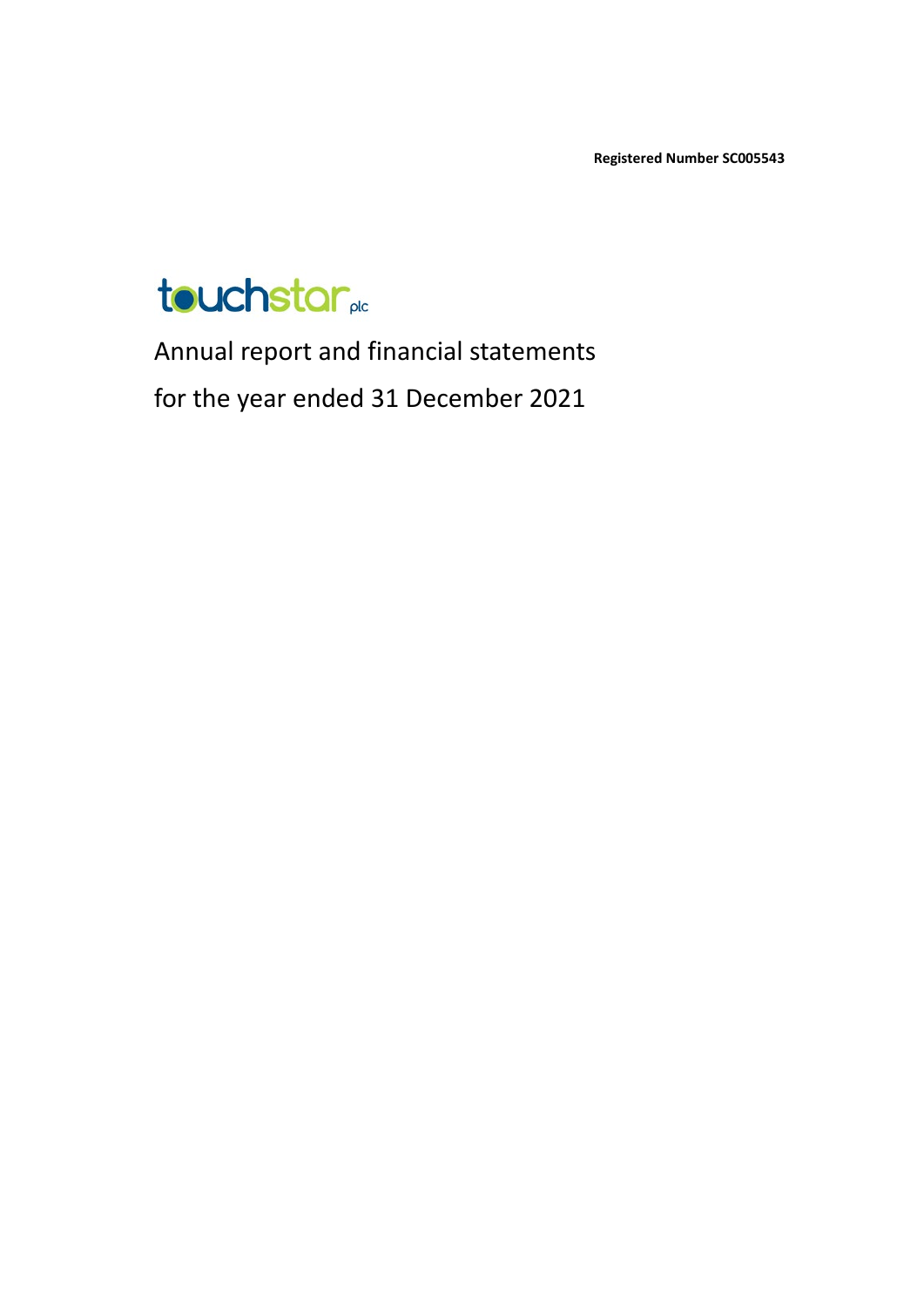

## Annual report and financial statements for the year ended 31 December 2021

### **Contents**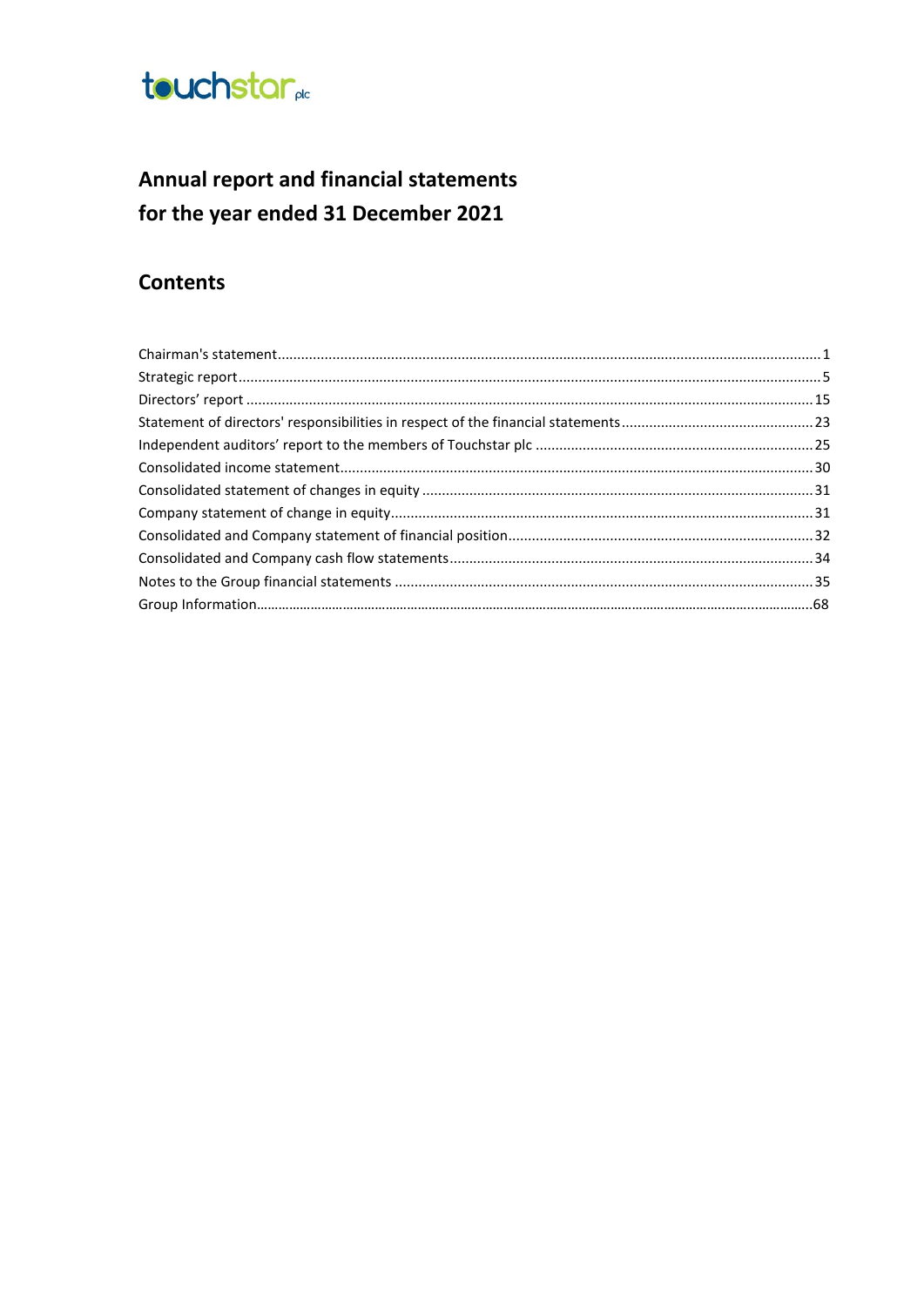## **Chairman's statement for the year ended 31 December 2021**

#### **Introduction**

I am pleased to report that Touchstar has delivered a strong set of results, above market expectations, for the year ended 31 December 2021 ("FY2021"), against what has been a challenging backdrop in the world's economy. Profit after tax is up 290% to £341,000 (2020: £87,000) and there has been EBITDA growth of £218,000 to £1,072,000 (2020: £854,000).

The Group has displayed its resilience in the face of the global COVID-19 pandemic and has seen a positive change in business strength with the new and more profitable revenue streams coming to the fore.

The Company reports a strong year-end cash balance, net of the Coronavirus Business Interruption Loan, of £2,380,000 and a year-end order book of £646,000 which means the Group is well placed to build on last year's performance, we look forward to delivering further strategic progress.

#### **Financial review**

Revenue for the year ended 31 December 2021 increased 3.7% to £6,104,000 (2020: £5,886,000). Very pleasingly recurring revenue increased 14% to £2,322,000 (2020: £2,037,000) and represented 37.4% of total revenue (2020: 34.6%). The development of recurring revenue is a key to our strategy and future success- as of 8 April 2022, run rate recurring revenue had increased further to £2,550,000.

It was also pleasing to see the Group experience a healthy recovery in the areas that had been most impacted by the pandemic in 2020. Nevertheless unsurprisingly, the overall rate of growth was held back in the early part of the year by the suspension of awards of large projects in the petrochemical distribution sector due to the re-emergence of the pandemic. Major projects in this area tend to have lead times of 9-12 months, and it was only in the second half of 2021 that new major projects began being confirmed for 2022 and beyond, thus revenue in this sector reduced in 2021.

The order book at year end 2021 stood 36% higher at £646,000 compared to the prior year end level of £475,000.

Gross margins increased in 2021 to 59.5% (2020: 52.0%) driven by a higher level of software sales and operational efficiency.

Overhead costs increased by 8.9% as expected in 2021 to £3.5 million (2020: £3.1 million). This comparison excludes the benefits of the Coronavirus Job Retention Scheme which totalled £44,000 in 2021 (2020: £146,000).

Total spend on research and development during the year amounted to £935,000 (2020: £760,000), of which £460,000 (2020: £429,000) has been capitalised, as we invested in additional software modules in the proof of delivery product set.

The positive effects of both higher revenue and improved margins had a dramatic effect upon profitability with earnings before interest tax and amortisation and depreciation (EBITDA) increasing to £1,072,000 (2020: £854,000), operating profit before share based payments increasing to £233,000 (2020: £39,000) and profit before tax increasing to £207,000 (2020: £23,000).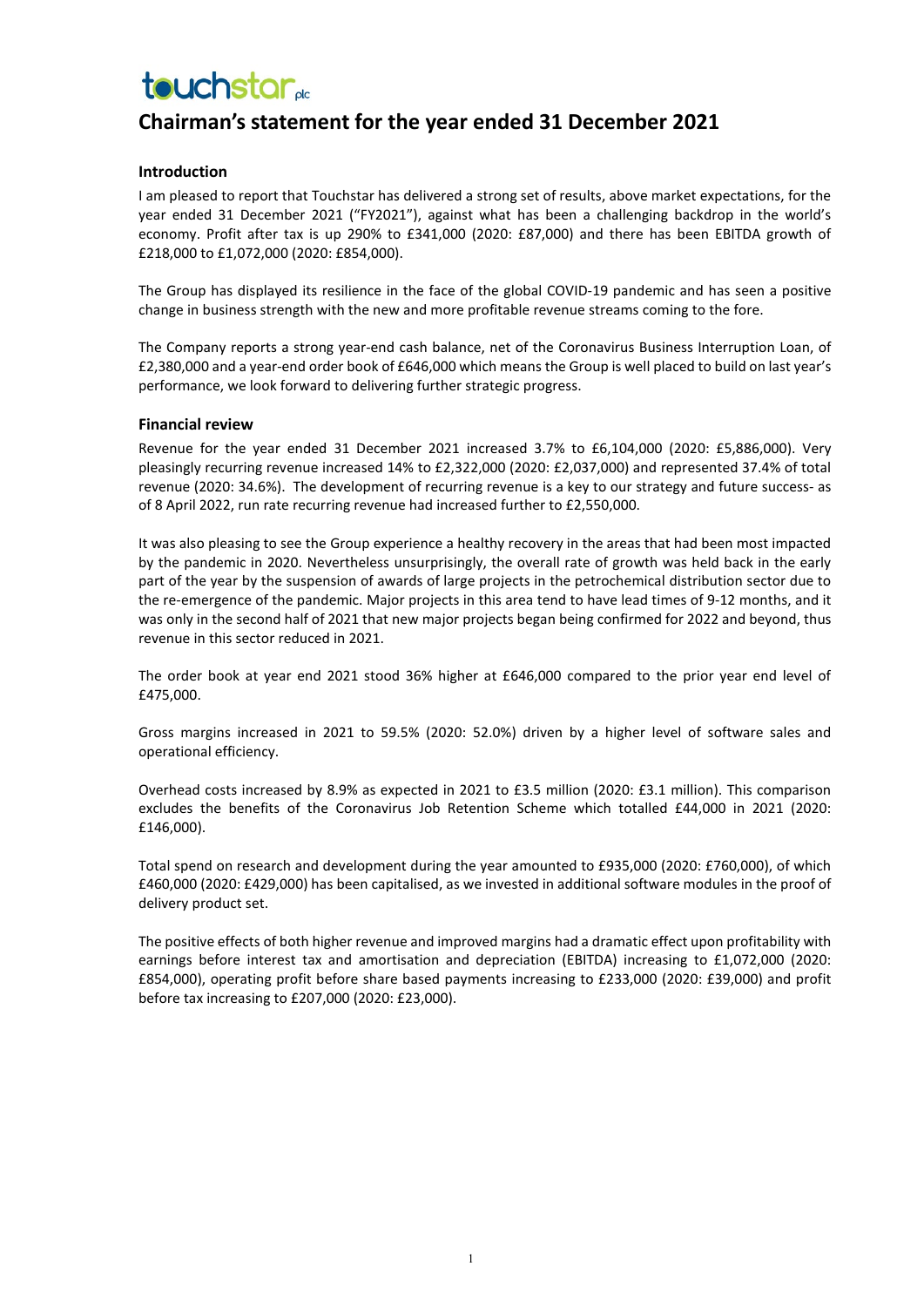## **Chairman's statement for the year ended 31 December 2021 (continued)**

Due to our R&D expenditure we again benefitted from a tax credit being £134,000 (2020: £64,000) such that our profit for the year increased 292% to £341,000 from £87,000. This translated into a similar rise in earnings per share to 4.02p (2020: 1.03p).

As of 31 December 2021, we remained debt free and our cash, net of overdraft and the £135,000 Coronavirus Business Interruption Loan, was a very healthy £2,380,000 a rise of approximately £609,000 from the prior year position of £1,771,000. This nevertheless understates the strength of the underlying cash generation from the business; in 2021 cash was applied to the normalisation of trade and other payables as we unwound deferred amounts due under the Government's support packages to business.

#### **Operational review**

Whilst the Group and general business environment continued to work within COVID-19 policies and restrictions, Touchstar saw a positive change in business strength with the new and more profitable revenue streams coming to the fore; including, increased software licence charges and software development for bespoke work as well as charging professional fees for services delivered. As a result, the business experienced a growth in revenue and profitability. Those areas of the business that had experienced the more dramatic slowdowns in 2020, saw strong and positive recovery during 2021, namely, product sales more associated with Capital expenditure in Logistics and the ability to commence with onsite work in the Access Control marketplace, which otherwise had been restricted in 2020.

During the year, the Group continued to enhance the customer driven functionality of its software solutions. Our in-house developed software, utilising modern cloud-based services, has played a major part in customer gains and retention. In addition, the Group's specialist and robust hardware, where margins continue to be healthy, gives us a real competitive advantage in the proof of delivery market. The TS3200 Android rugged tablet has and is playing an important part in the continued success and adoption of our solutions.

Retention of customers, as well as securing new clients, is a key focus for the Group. The business is currently benefiting from many of its existing clients going through the process of an upgrade cycle with us – a testament to our ongoing service and support. This provides the opportunity to increase the recurring revenue as they adopt the latest licence-based solution. We now have around 8 major clients operating on the new platform and another 8 existing clients in the throes of either pilot or roll out phase over the coming 12 to18 months.

During 2021 there were challenges in the timely supply of product and components within the supply chain, but the Group successfully navigated its way through. We expect these challenges will continue in 2022 and therefore we will require the same continued focus to mitigate and reduce any impacts that may arise.

Alongside the software developments, we continue to enhance our product sets within the hardware element of our solution. All devices now designed and supplied utilise the Android operating system – the defacto choice worldwide.

The dynamics of the team within the business evolve and change too. The Group now has a central support team for all products, operating out of our Manchester office and we continue to build on our UK in-house software development and test team. These investments are now necessary given the solution set we now own and supply to the marketplace.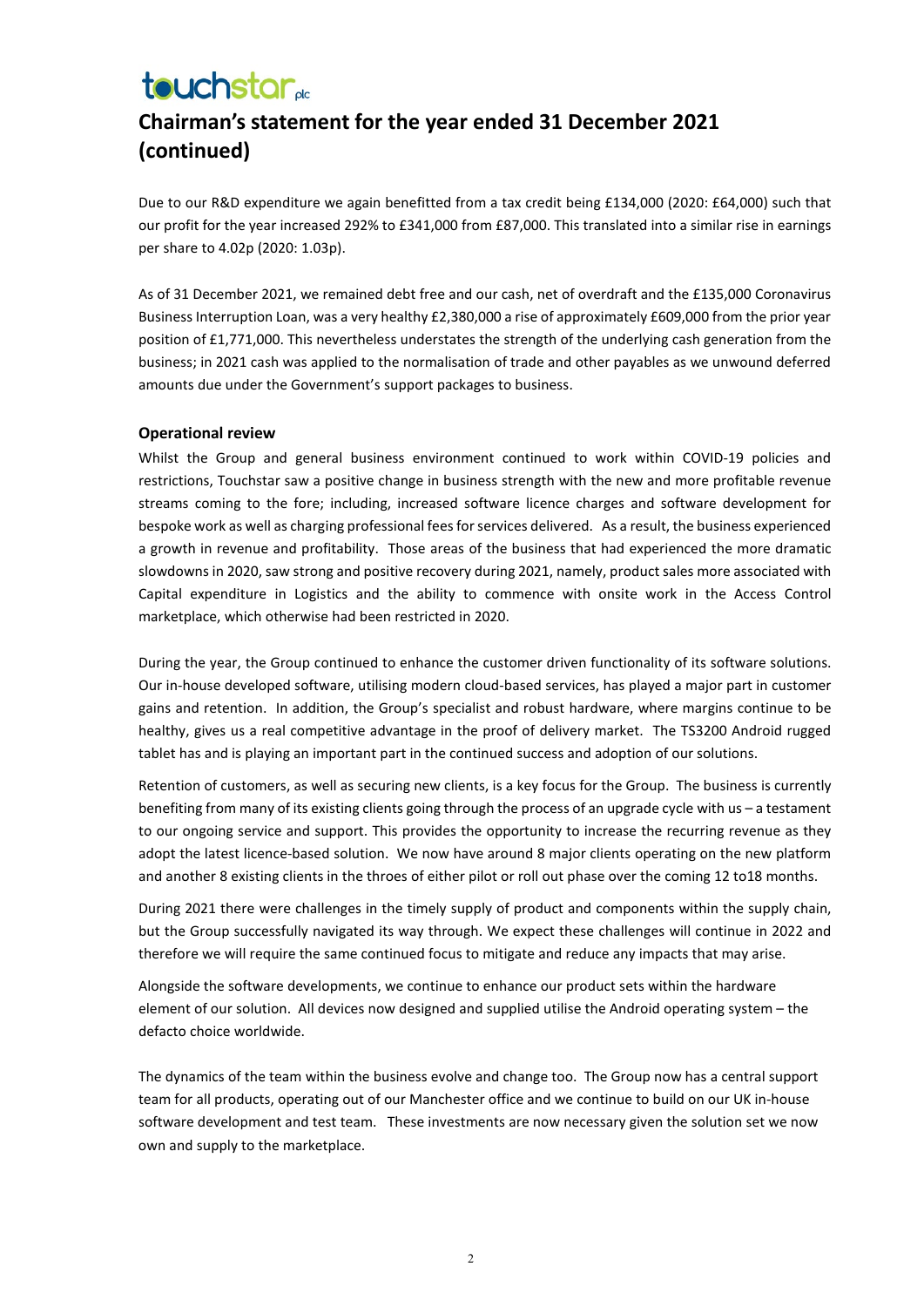## **Chairman's statement for the year ended 31 December 2021 (continued)**

#### **Strategy**

The objective remains to execute our strategy effectively; delivering organic growth, margin improvement, building Software as a Service ("SaaS") revenues at an even faster rate, and achieving higher levels of profitability.

The Board believes Touchstar has the medium-term potential of sustaining annual double digit top line growth from our existing businesses driven by:

- Existing customers upgrading to mobile cloud-based solutions
- Capture of new customers
- Introduction of enhanced products and solutions
- Introduction of more professional services

In addition, we expect the growth rate of recurring revenue to continue to outpace total revenue growth, as SaaS revenues build. Professional services and licences are predominantly annual charges and thereby we envisage recurring revenue will continue to grow and strengthen within the Group. The target is for recurring revenue to account for 40% of total revenue by the end of 2022.

We expect the revenue stream will continue to strengthen in high margin areas such as licences, professional services, and software development - further enhancing the earnings and building the Group's strength in the medium and long term

#### **Current trading and prospects**

We intend to build upon the considerable progress made last year. Over the last two years the consistent message has been that in 2022 the underlying growth rate in all the Group's businesses should harmonise and return to normalised trading patterns.

2022 has started well, with a healthy opening order book followed by a strong first quarter of trading. Shortterm prospects are being tempered somewhat by a level of inactivity which we believe is a momentary reaction to the present economic and global uncertainty, with orders being held up, not lost. So far, we have been able to balance the pressures on costs by increasing prices in a targeted and appropriate manner, this will need to be constantly assessed and reviewed during the year.

Realistically the combination of the geo-political instability, inflationary pressures and higher interest rates will inevitability result in hesitancy in corporate decision making. The assumption made is that this year will see some subdued levels of macro-economic growth and investment. Currently there has been no material change to the business from the distressing and sad situation in Ukraine – our thoughts and hopes are with the innocent people caught up in that conflict.

Whilst we have tempered our enthusiasm in the short-term, the Board believes that the steps we have taken will see growth in revenue and EBITDA continue in 2022, driving further progress in our financial performance.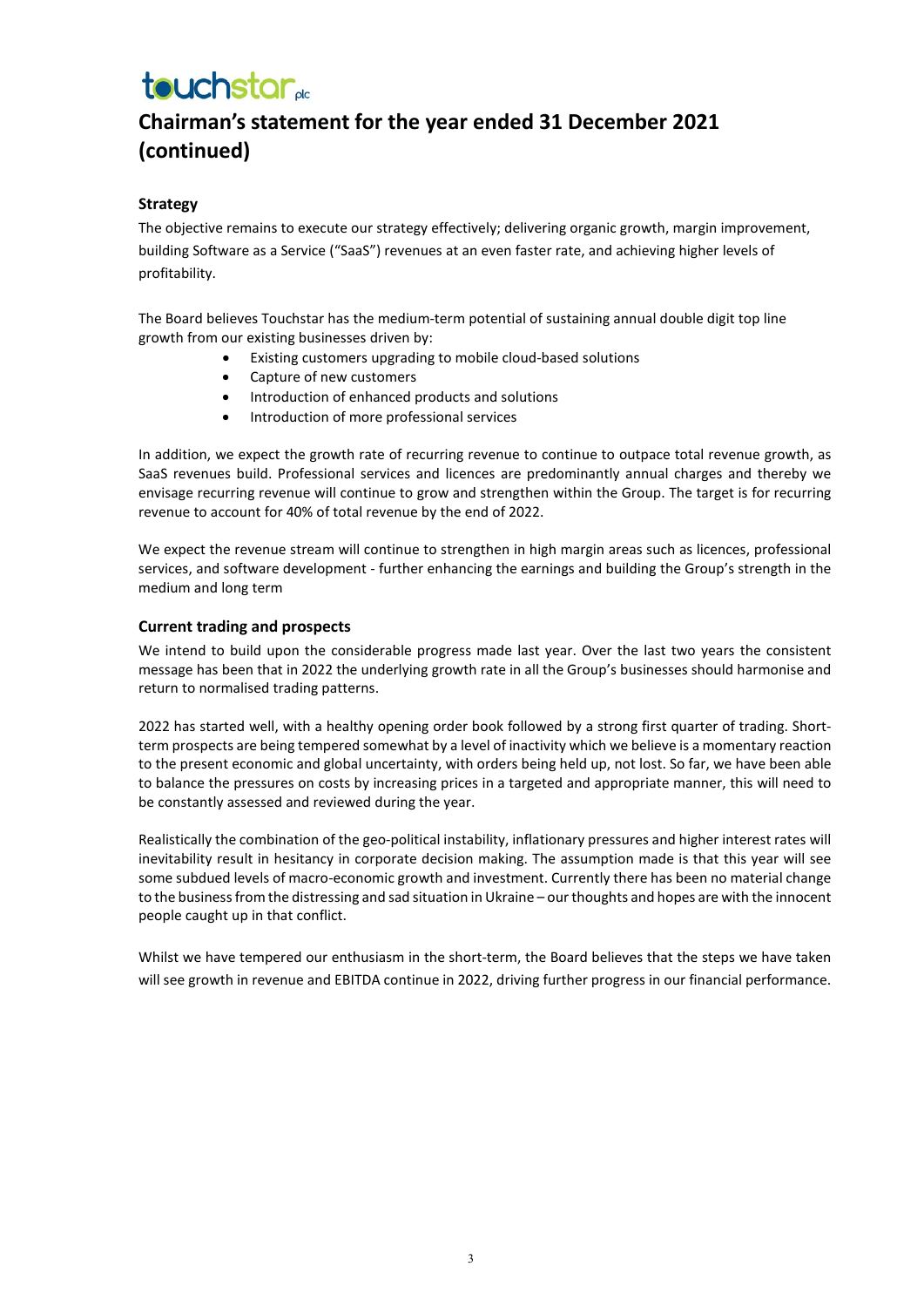## **Chairman's statement for the year ended 31 December 2021 (continued)**

#### **Distributable reserves**

The directors would like to have the ability to consider returning value to shareholders either via share buybacks or the payment of dividends. However, to be able to do this company law requires the Company to have positive distributable reserves. At present the Company does not have positive distributable reserves due the deficit on its retained earning reserve which as at 31 December 2021 stood at £2,236,000. The Directors are consulting with the Company's advisers over how best to eliminate this deficit which they believe can be through a combination of dividend payments from the Company's underlying subsidiaries and a capital reduction**.**

#### **Concluding thoughts**

The Board's strategy is clear and remains consistent. We must capitalise on the forward momentum gained, using internally generated cash to support our rate of organic growth, innovate our products, enhance our solutions, invest in our people, increase returns to shareholders and become a better business.

The Company has made good progress over the last two years despite the impacts of COVID-19. Touchstar has already become a much more resilient focussed, coherent, high-quality business with true growth potential. This has only happened through the dedication, hard work and talent of the people within the Group. Thank you to all - it is greatly appreciated.

The Board is committed to creating and delivering value that reflects the prospects and embedded value within the business. With the Company's cash reserves, a strong balance sheet, growing revenues and especially recurring revenues that will allow us to increasingly position the company as a software business, the Board is confident of the Company's prospects and of increasing shareholder value.

**I Martin Executive Chairman 25 April 2022**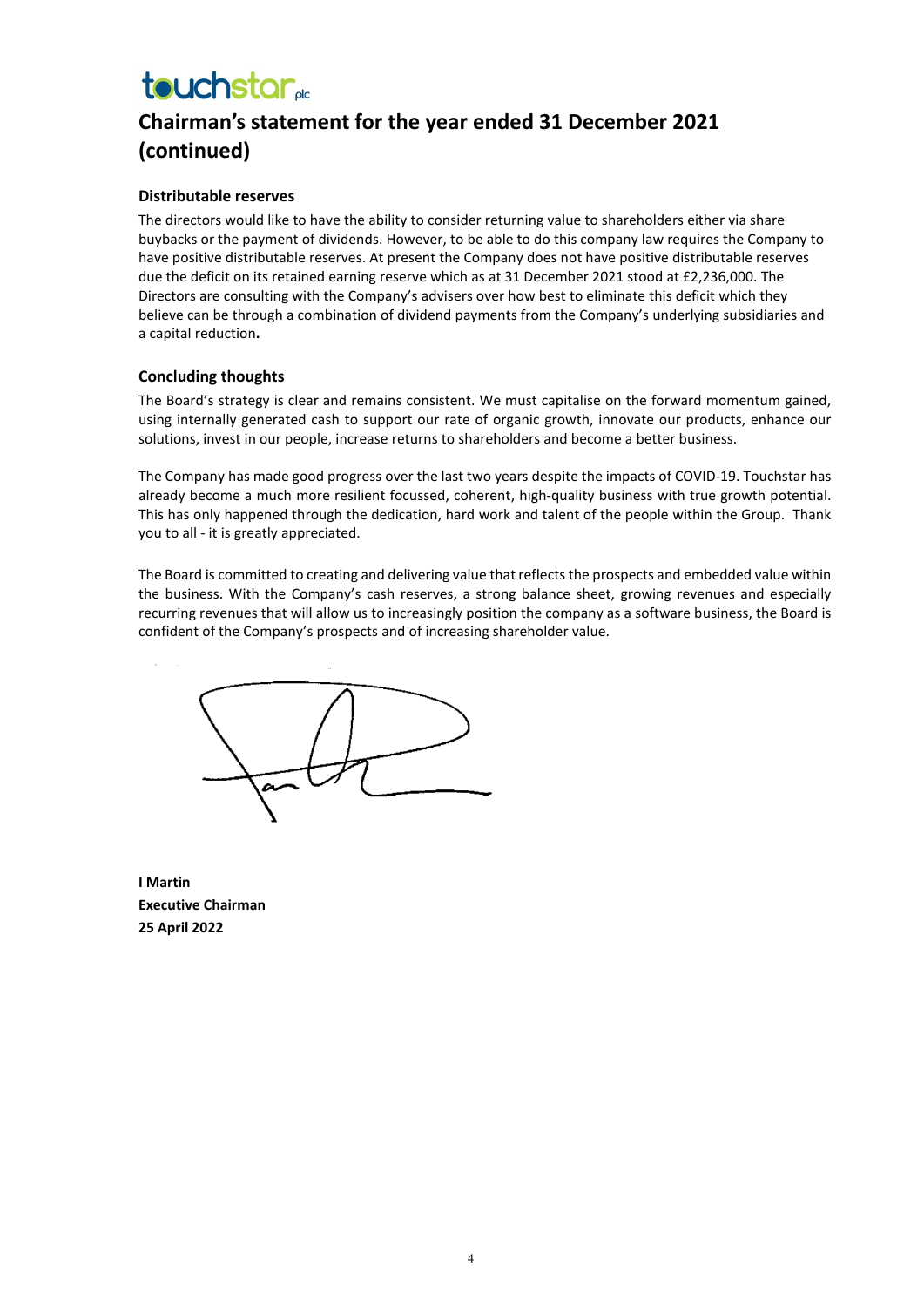## **touchstar**<sub>de</sub>

### **Strategic report for the year ended 31 December 2021**

#### **Business review and principal activities**

The Group supplies, installs and maintains licenced software applications and hardware solutions for mobile applications in the transport, logistics and access control industries. We continue to develop and enhance the Group's product portfolio and whilst we continue to supply our core and the more traditional product set, the new complete solutions allow for increased revenues, greater business stability and profitability for the future.

#### **Profitability**

Whilst the business and general environment continued to work within Covid policies and restrictions, which impacted the Group performance, 2021 has seen a strategic change in business strength with the new and more profitable revenue streams coming to the fore. Despite the reduction in face-to-face meetings, the business experienced a modest growth in sales turnover on the previous year of around 4%. Cash generation remained healthy with the Group year-end cash position in excess of £2.5 million, and the business made £341,000 profit after Tax, close to 300% increase over 2020 profit of £87,000.

#### **Total recurring revenue**

During 2021, the decision to supply and support complete solutions has further strengthened the Group. Recurring revenue is now a valuable asset within the Groups business. 2020 saw total recurring revenue increase by 6% on 2019 and this trend continues. In 2021 recurring revenue increased 14% on 2020. This change in strategy is making a positive impact into the performance and underlying value of the business. In 2021, the Groups recurring revenue equated to 38% of turnover and the Board envisage this percentage will continue increasing.



As of 8 April 2022, run rate recurring revenue had increased further to £2,550,000.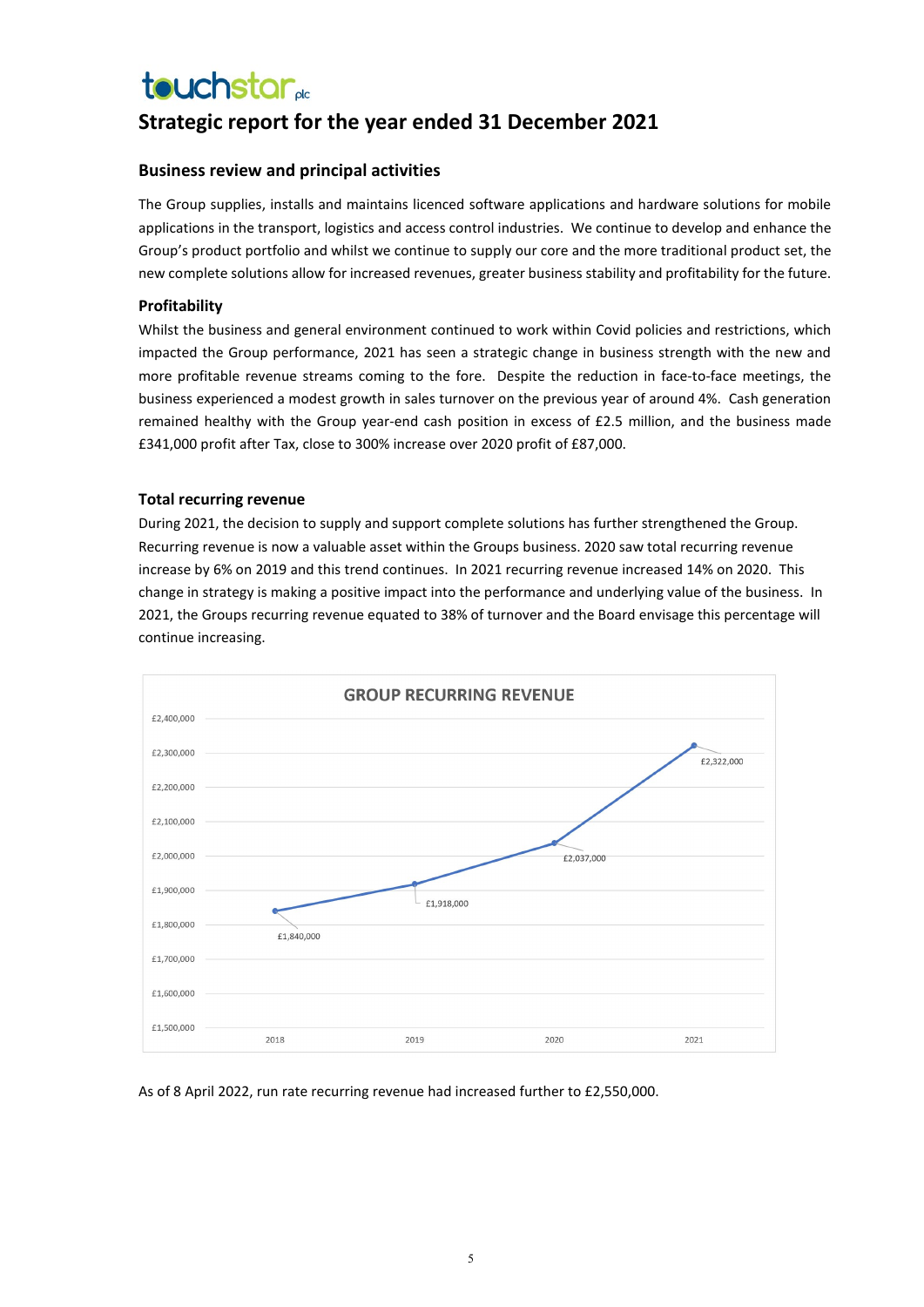## **Strategic report for the year ended 31 December 2021 (continued)**

The chart below demonstrates the consistent strategic progression of building the business's recurring revenue over the previous years:



#### **Software Licence Recurring Revenue**

Whilst the Group enjoyed an increase of 14% in total recurring revenue over previous years, the predominant impact in growth of this type of profitable revenue has come from software licence, a key strategic goal. Recurring revenue in software licences grew a marked 18% over 2020 performance. This key area of growth will continue to increase as the change in our business strategy takes effect. If growth in total revenue continues as expected, we anticipate software licence revenue to exceed hardware recurring revenue in 2022 and grow further still in 2023 and beyond.

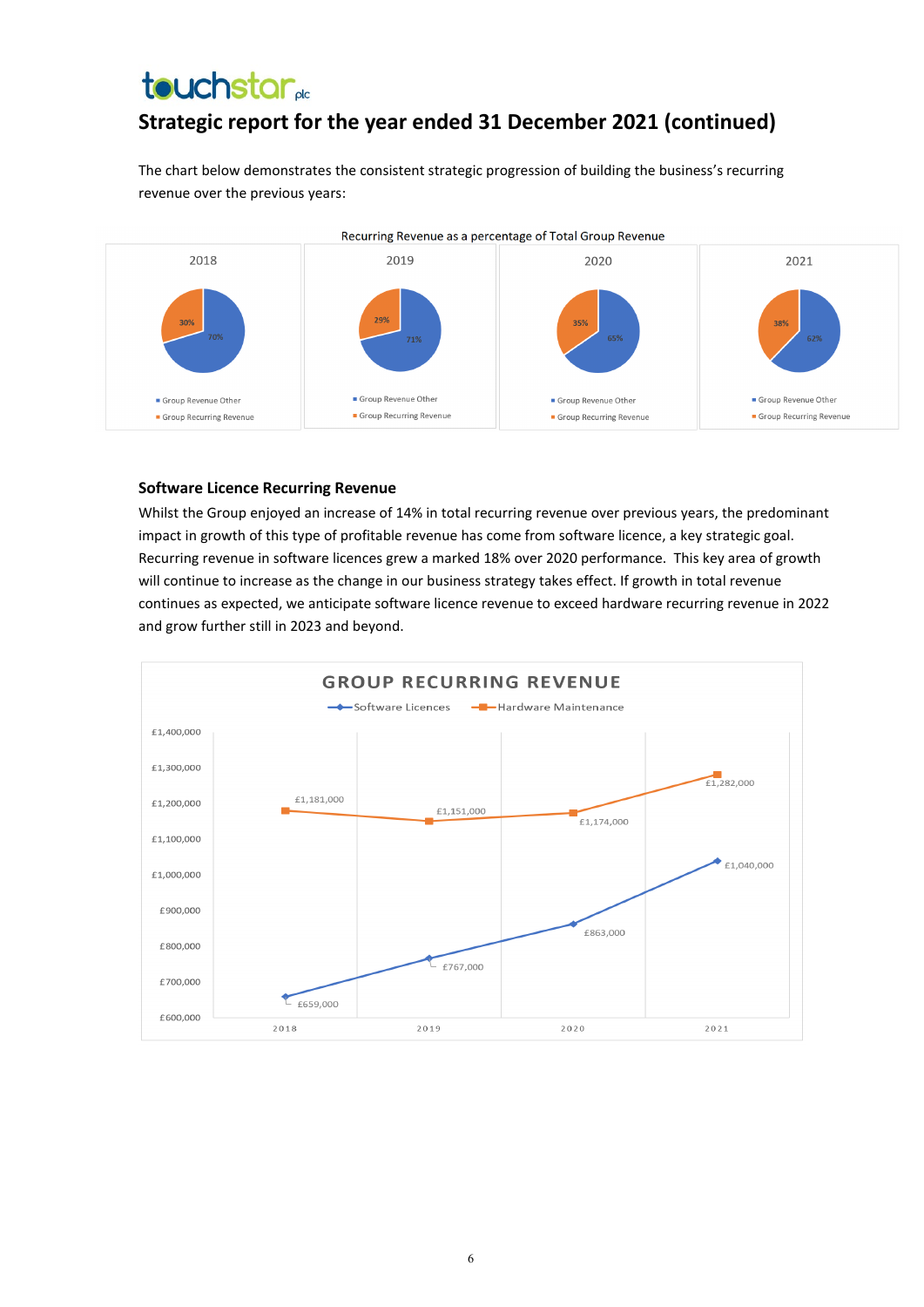## **touchstar Strategic report for the year ended 31 December 2021 (continued)**

As we have now become a more focussed software and solution orientated business, we have strengthened the technical and professional services team to provide the best support for our product delivery. Whilst we continue to grow sales in the solutions area, we still recognise the continuing value that the existing legacy product sets bring to the business, albeit we are managing down our business reliance on these.

All the Touchstar software products we now offer, are in house owned (IPR) which eliminates our reliance on third party suppliers and provides maximum flexibility in growing the sales and profit line of the Group. This move has allowed us to increase the sales of software development as customers require tweaks and modifications to our standard products to suit their operation. The chart below illustrates the past 4 years of software development sales, demonstrating an increase of over 200% in this time.



#### **Customers requested Software Developments**

We continue to secure large contracts with blue chip companies across the UK and Europe. The strategy to supply a SaaS (Software as a Service) model to the industry has become quite widely accepted. This now provides consistent recurring revenue greater than in previous years. Combining increases of recurring revenue and the above software development charges has now led to improved Gross margin, of 59% of the group turnover in 2021 (52% in 2020). As of 8 April 2022, software development and support fees booked and to be invoiced in 2022 stood at £184,000.

The Group operates under the Touchstar brand providing consistent brand awareness of the operating companies which has been successful in promoting a cohesive and singular business and all can be accessed under one web site[: www.touchstar.co.uk.](http://www.touchstar.co.uk/)

#### **Business environment**

The Group's operations remain focused on the logistics, transport distribution and secure access control markets. Although servicing different customers, the nature of the products, services and channels to market are comparable and hence the directors regard the Group as operating in one primary segment, where the risks and returns are similar.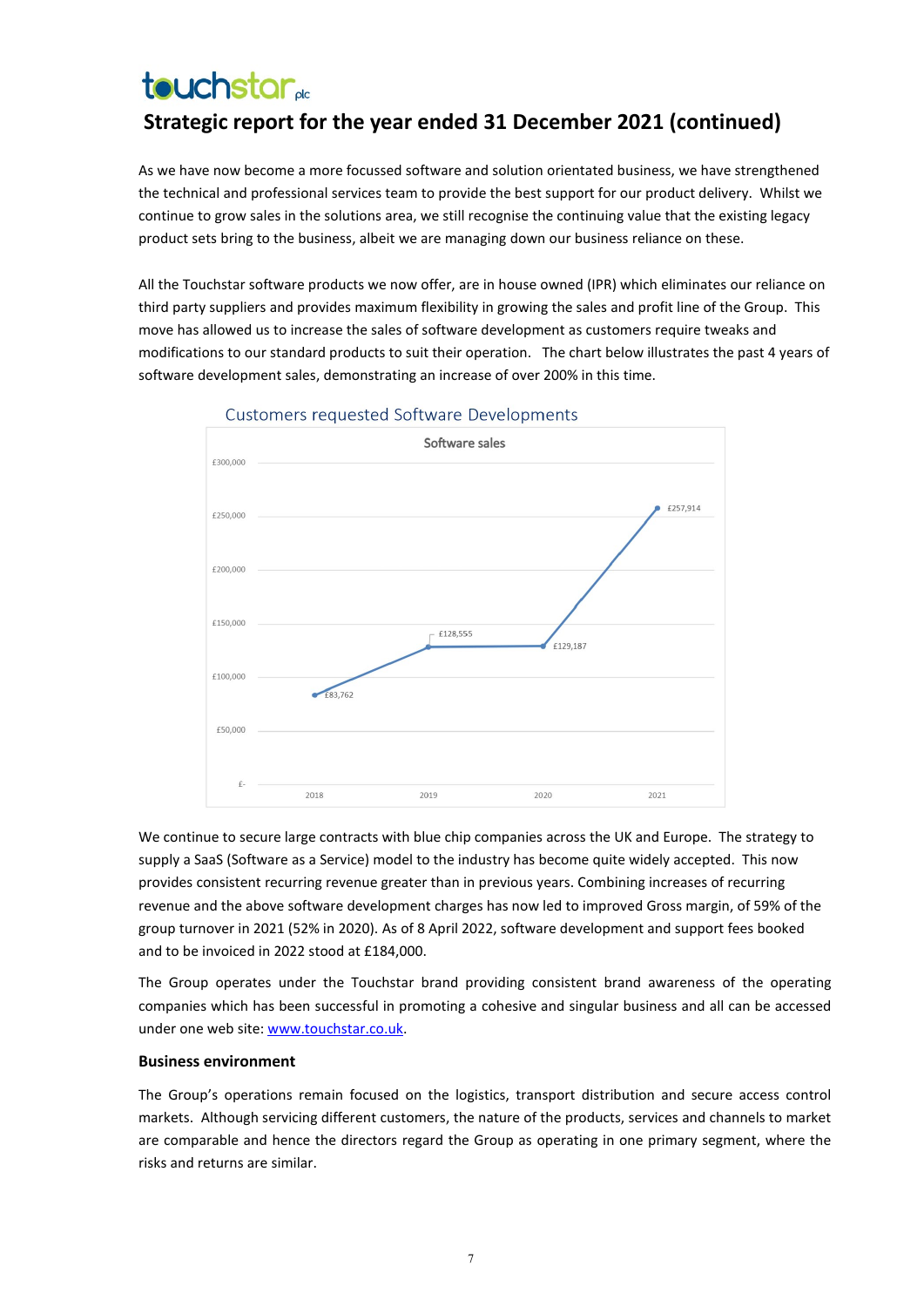## **Strategic report for the year ended 31 December 2021 (continued)**

#### **Business environment (continued)**

At the start of 2021, the UK and most of the world were still experiencing strict lockdowns and restrictions. The uplift in general business terms in the latter part of 2020 were diminished in the first quarter of 2021. The restriction and general approach to the Covid pandemic during 2021 had an effect on the business. By the year end of 2021, Touchstar saw marked improvements in the two product areas, that had subdued performance in 2019; namely Warehouse & Logistics and Access Control. Both these areas saw strong recovery. The Transport and Logistics systems (proof of Delivery solution) generally have longer lead times from enquiry to order placement and as such had a lower level of sales in 2021, due to the 2020 Covid country shutdowns, where new projects being sanctioned was low and thus enquiries dropped.

During this period, we continued to enhance customer driven functionality to the Software solutions. We continued with product development plans and focussed on building more solid and robust solutions for existing and future customers. Our in-house developed software solutions, utilising modern cloud-based services, have played a massive role in the Groups development. Specialist hardware, where margins continue to be healthy, gives us a real competitive advantage in the fuel delivery market and our TS3200 Android rugged tablet is key to the continued success and adoption of our solutions.

In the Warehouse and Logistics market, the Group provides mobile computing solutions for warehouse operations for both truck-mounted and hand-held applications. These solutions communicate using wireless technology and provide real time data. This technology improves supply chain management and significantly reduces warehouse operating costs. In 2021, after a Covid hit sales result in 2020, this product set performed well in 2021 and has formed some solid key account relationships.

The Group designs and supplies Access Control Systems for industrial and retail environments. This sector was also heavily affected by the pandemic lockdowns of 2020. In 2021 the activity in this area improved markedly and success was seen with new clients being added to the customer list.

#### **Strategy**

The Group's overriding strategy is to achieve attractive and sustainable rates of growth and returns through organic means. Whilst presently the Group is not actively looking for acquisitions, any opportunity that should arise will be assessed and considered on merit.

#### **Organic growth**

During the year, we secured a number of new customers. There is no doubt without the pandemic, the business would have secured more new customers, which is a fundamental part of organic growth. The latest technologies that we have implemented into our solutions have assisted in growing our business into new sales avenues, in terms of software and managed services. The directors are confident this will continue to generate additional sales revenues and further secures our position in a competitive market.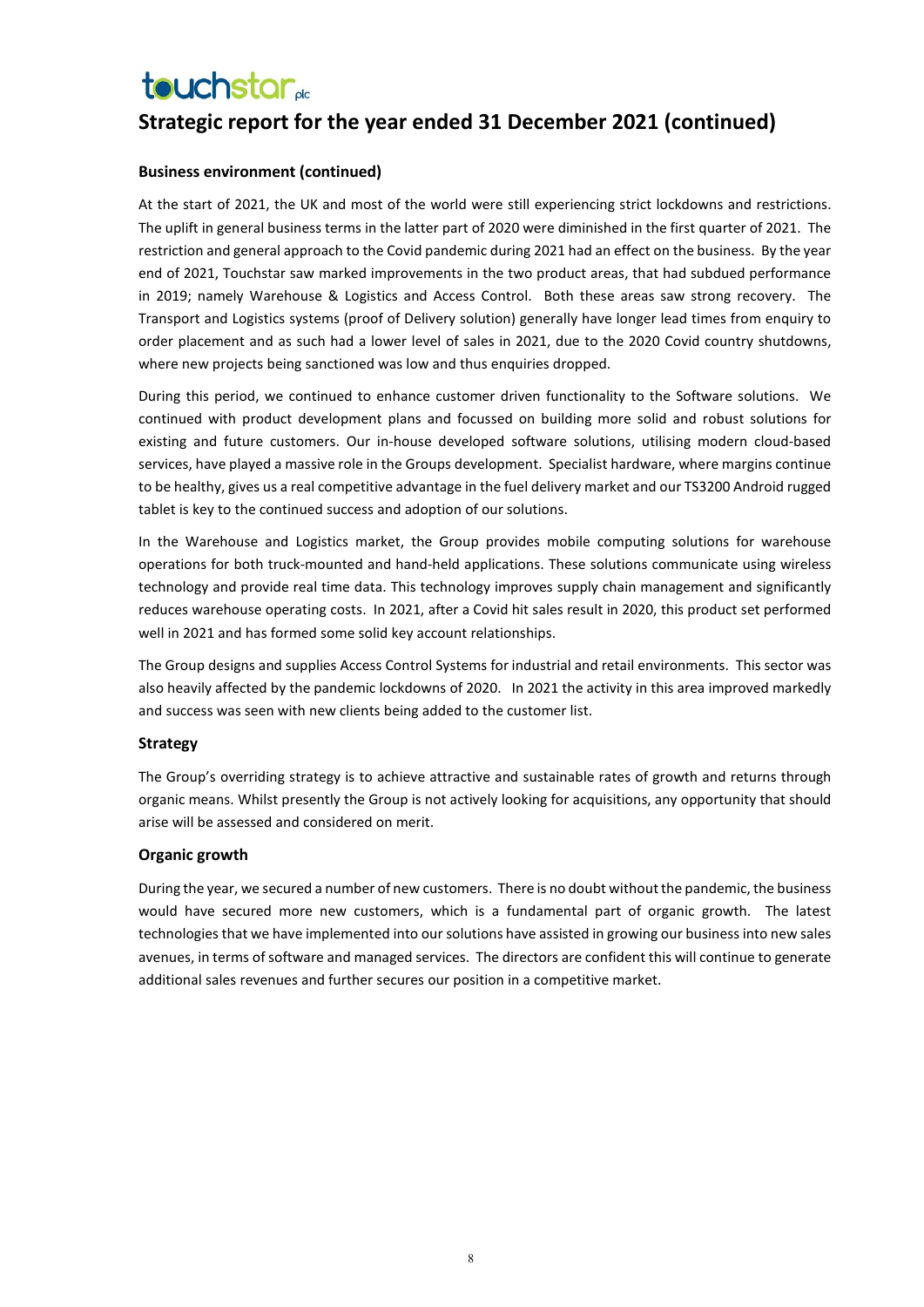## **Strategic report for the year ended 31 December 2021 (continued)**

#### **Organic growth (continued)**

Revenue growth over the next few years will be expected to come in the form of capital sales, but an increasing element of the sale will focus on recurring revenue as contracts extended into three and five year minimum terms. Pricing policies will allow for annual upfront payment as well as monthly licence payment for software usage (SaaS).

#### **Product range**

The Group product range include elements in three distinct sets; Software applications, Mobile computer hardware and Managed services. The Group will continue to invest in these core areas and to reduce product costs where possible.

In-house designed hardware and application software gives the business the opportunity to create market specific solutions backed by a complete managed service. This provides an offering far better than the competition, who rely on elements of third-party product to construct their solution and aftersales support programme.

#### **Environmental**

The Group recognises the importance of managing consumption of the world's natural resources as well as providing a safe and healthy working environment for its employees. The Group consumes non-replaceable raw materials and energy and clearly the successful growth of the Group will lead to an increased consumption of raw materials on an absolute basis. We therefore seek to reduce the amount of resources consumed on a unit by unit basis to limit the size of our environmental footprint.

#### **Principal risks and uncertainties**

The directors recognise there are a number of risks within the business which may significantly impact the performance of the business. These risks are subjected to regular review and, where appropriate, processes are established to minimise the level of exposure. These are summarised below:

#### *1. People*

The principal asset of the Group is the commitment and skill of its people. The retention of these people is therefore key to the success of the business. The Group monitors closely the satisfaction of its employees and ensures that remuneration packages match both contribution and the wider employment market. In addition, the Group has in place schemes which are related to Group results, and which allow key employees to participate in the success of the Group as a whole.

#### *2. Technology changes*

Changes in technology occur at an ever-increasing rate. Through its technical functions the business monitors emerging technologies and seeks to understand how these technologies will impact our current business and how they may be incorporated in designs of future product offerings.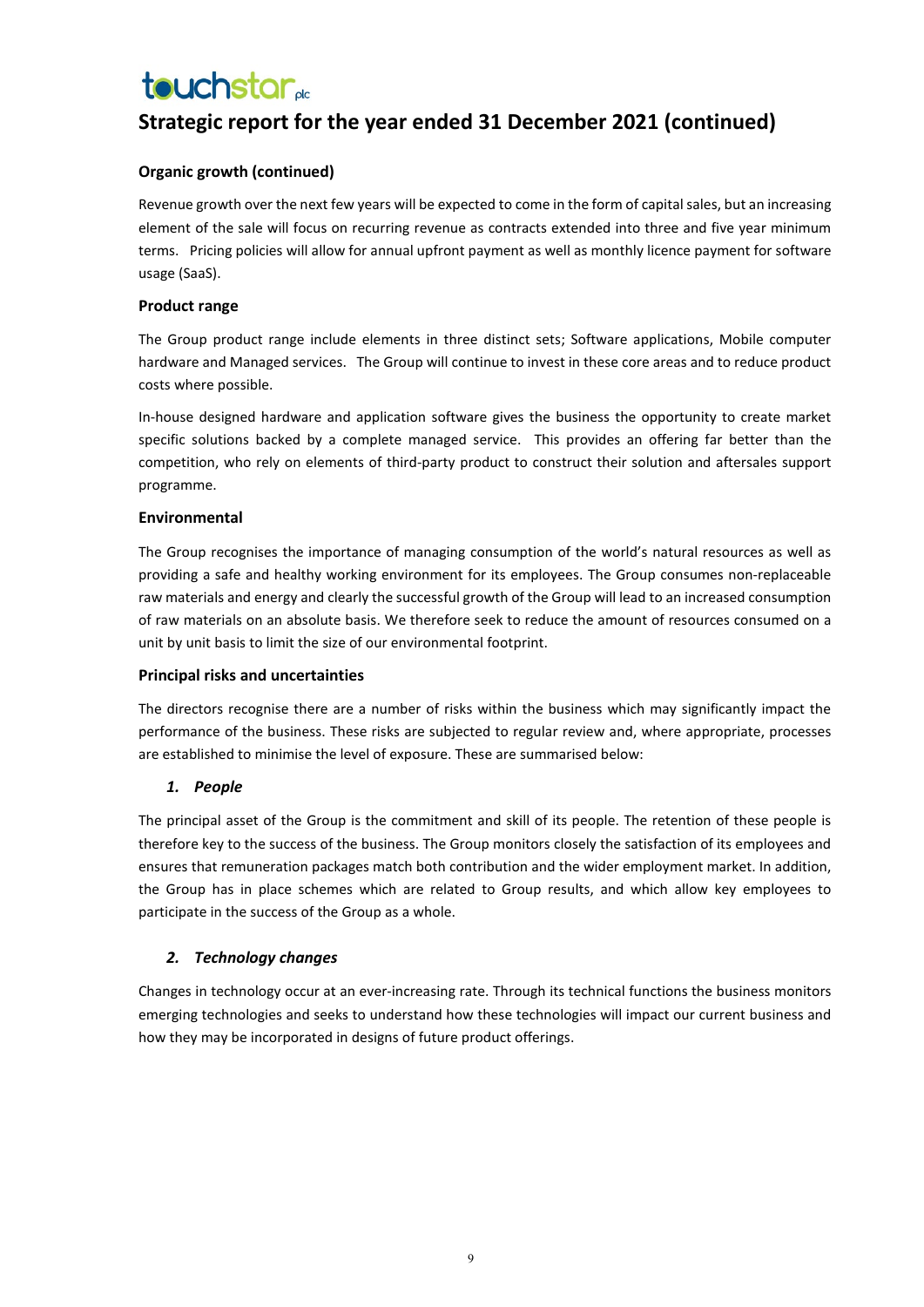## **Strategic report for the year ended 31 December 2021 (continued)**

#### **Principal risks and uncertainties (continued)**

#### *3. Competition*

The Group recognises that it operates on a global basis and as such is subject to competitive global pricing as well as service and performance criteria in local markets. Margins are monitored on a contract by contract basis and commercial decisions are adjusted accordingly. The Group recognises that a global strategy will create issues of foreign exchange fluctuations but that the overall contribution from such markets more than compensates for the level of risk. As described in note 2.1 the COVID-19 pandemic has brought additional macroeconomic and societal challenges which the business and the wider sector are adapting to.

#### *4. Key commercial relationships*

The Group has a diverse range of customers and suppliers, and whilst these relationships are of significant importance to the Group's development, no single customer or supplier is of critical importance to the ongoing success of the Group.

As detailed in note 4, during the year ended 31 December 2021 approximately £932,000 (2020: £nil) of the consolidated entity's external revenue was derived from sales to one customer however this was not deemed of critical importance to the ongoing success of the Group, this was a larger project which produces ongoing revenue at much lower levels than that generated in 2021.

In the opinion of the directors there no issues or uncertainties around sustainability of the relationship.

#### *5. Business partners*

The Group operates through business partners in certain parts of the world. The retention of their loyalty to the Group's product offering is important. The business is in frequent contact with these companies and regular visits are made. The Group also encourages these partners to supply local services, and hence earn a revenue stream, for contracts that the Group may have secured on a worldwide basis. The financial risks faced by the Group are detailed in the Directors report on page 20.

#### **Section 172 Statement**

Under section 172 of the Companies Act 2006 ("Section 172"), a director of a Group must act in a way that they consider, in good faith, and would most likely promote the success of the Group for the benefit of its members as a whole, taking into account the non-exhaustive list of factors set out in Section 172.

Section 172 also requires directors to take into consideration the interests of other stakeholders set out in Section 172(1) in their decision making. See table below detailing each stakeholder along with why and how we engage with each.

Touchstar Plc's ("Touchstar", "Group" or the "Company") key stakeholders include its investors, employees, regulatory bodies, suppliers and customers.

The Group's strategy is to achieve attractive and sustainable rates of growth and returns through organic means. Upon the successful implementation of the Group's strategy, the Group will have an expanded range of internal and external stakeholders, relations with which the Board will take into consideration when making decisions on Group strategy.

Engagement with our members plays an essential role throughout our business. We are cognisant of fostering an effective and mutually beneficial relationship with our members. Our understanding of our members is factored into boardroom discussions regarding the potential long-term impacts of our strategic decisions.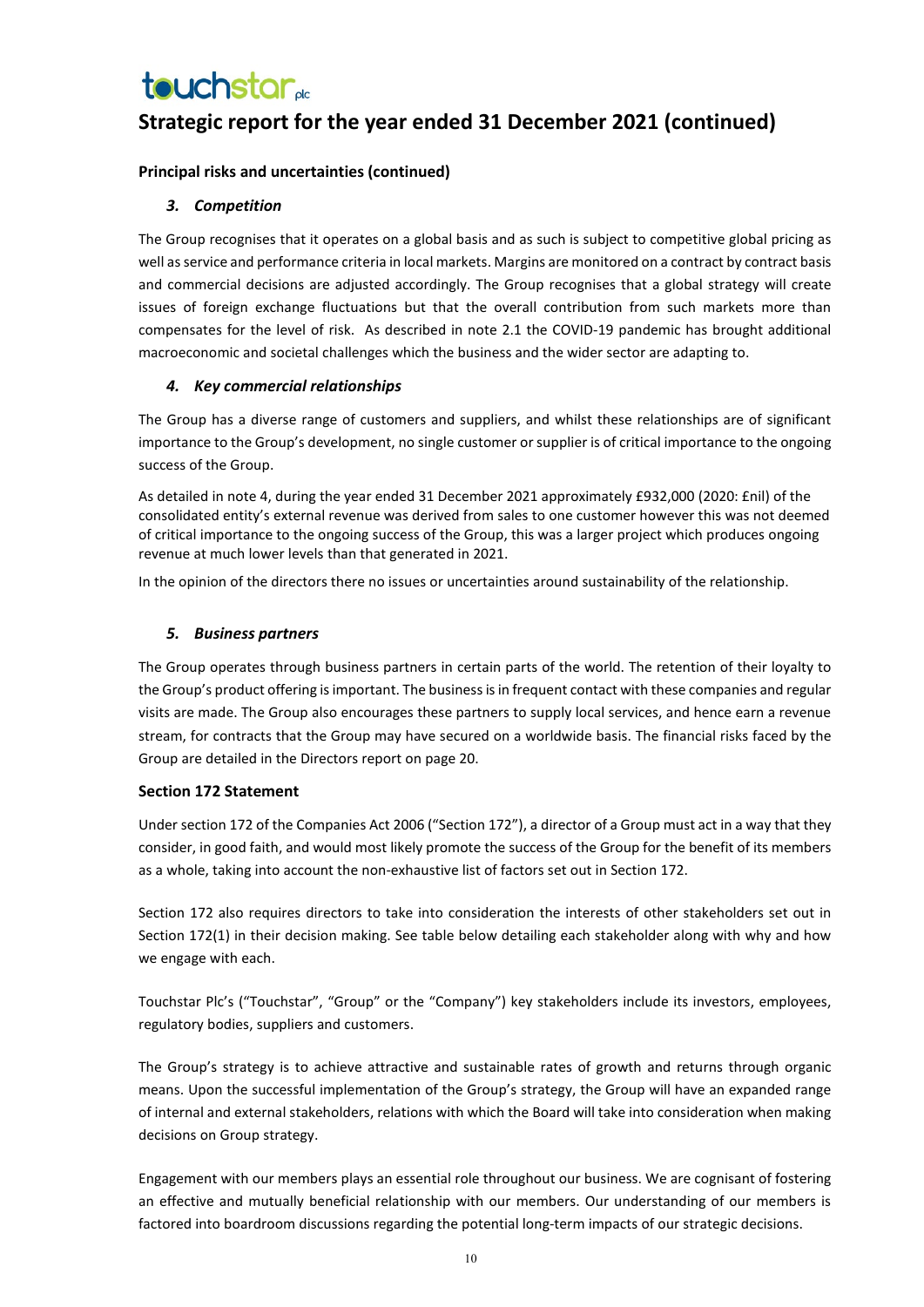## **Strategic report for the year ended 31 December 2021 (continued)**

Post the reporting period end, the directors of the Group ("Directors") have continued to have regard to the interests of the Group's stakeholders, including the potential impact of its future activities on the community, the environment and the Group's reputation when making decisions. The Directors also continue to take all necessary measures to ensure the Group is acting in good faith and fairly between members and is promoting the success of the Group for its members in the long term.

The table below acts as our Section 172 statement by setting out the key stakeholder groups, their interests and how the Group engages with them. Given the importance of stakeholder focus, long-term strategy and reputation to the Group, these themes are also discussed throughout this Annual Report.

| Stakeholder          | Why we engage                                                                                                                                                                                                                                                                                                                                                                                                                                                                                                   | How we engage                                                                                                                                                                                                                                                            |
|----------------------|-----------------------------------------------------------------------------------------------------------------------------------------------------------------------------------------------------------------------------------------------------------------------------------------------------------------------------------------------------------------------------------------------------------------------------------------------------------------------------------------------------------------|--------------------------------------------------------------------------------------------------------------------------------------------------------------------------------------------------------------------------------------------------------------------------|
| Our Investors        | We maintain and value regular dialogue with<br>our financial stakeholders throughout the year<br>and place great importance on our relationship<br>with them. We know that our investors expect a<br>comprehensive insight into the financial<br>performance of the Group, and awareness of<br>long-term strategy and direction. As such, we<br>aim to provide high levels of transparency and<br>clarity about our results and long-term strategy<br>and to build trust in our future plans.                   | Regular reports and<br>analysis<br>$\bullet$<br>on<br>investors and shareholders<br><b>Annual Report</b><br>$\bullet$<br>Group website<br>$\bullet$<br>Shareholder circulars<br>$\bullet$<br>AGM<br>$\bullet$<br><b>RNS</b> announcements<br>Press releases<br>$\bullet$ |
| Our Employees        | Our people are at the heart of our business.<br>Effective employee engagement leads to a<br>happier, healthier workforce who are invested<br>in the success of the Group and who are all<br>pulling in the same direction. Our engagement<br>seeks to address any employee concerns<br>regarding working conditions, health and safety,<br>training and development, as well as workforce<br>diversity. Engagement with our employees<br>starts from the top and is driven effectively<br>throughout the Group. | Evaluation and feedback processes for<br>$\bullet$<br>employees and management<br>Competitive rewards packages<br>$\bullet$<br>Encouraging employee training and<br>$\bullet$<br>development<br>Flat structure communication with<br>$\bullet$<br>Board                  |
| Regulatory<br>bodies | The Group's operations are subject to a wide<br>of<br>laws,<br>regulations,<br>range<br>and<br>listing<br>requirements including data protection, tax,<br>employment, environmental and health and<br>safety legislation, along with contractual terms.                                                                                                                                                                                                                                                         | Group website<br>$\bullet$<br><b>RNS</b> announcements<br>$\bullet$<br>Annual Report<br>$\bullet$<br>Direct contact with regulators<br>$\bullet$<br>Compliance updates at Board Meetings<br>$\bullet$<br>Consistent risk review                                          |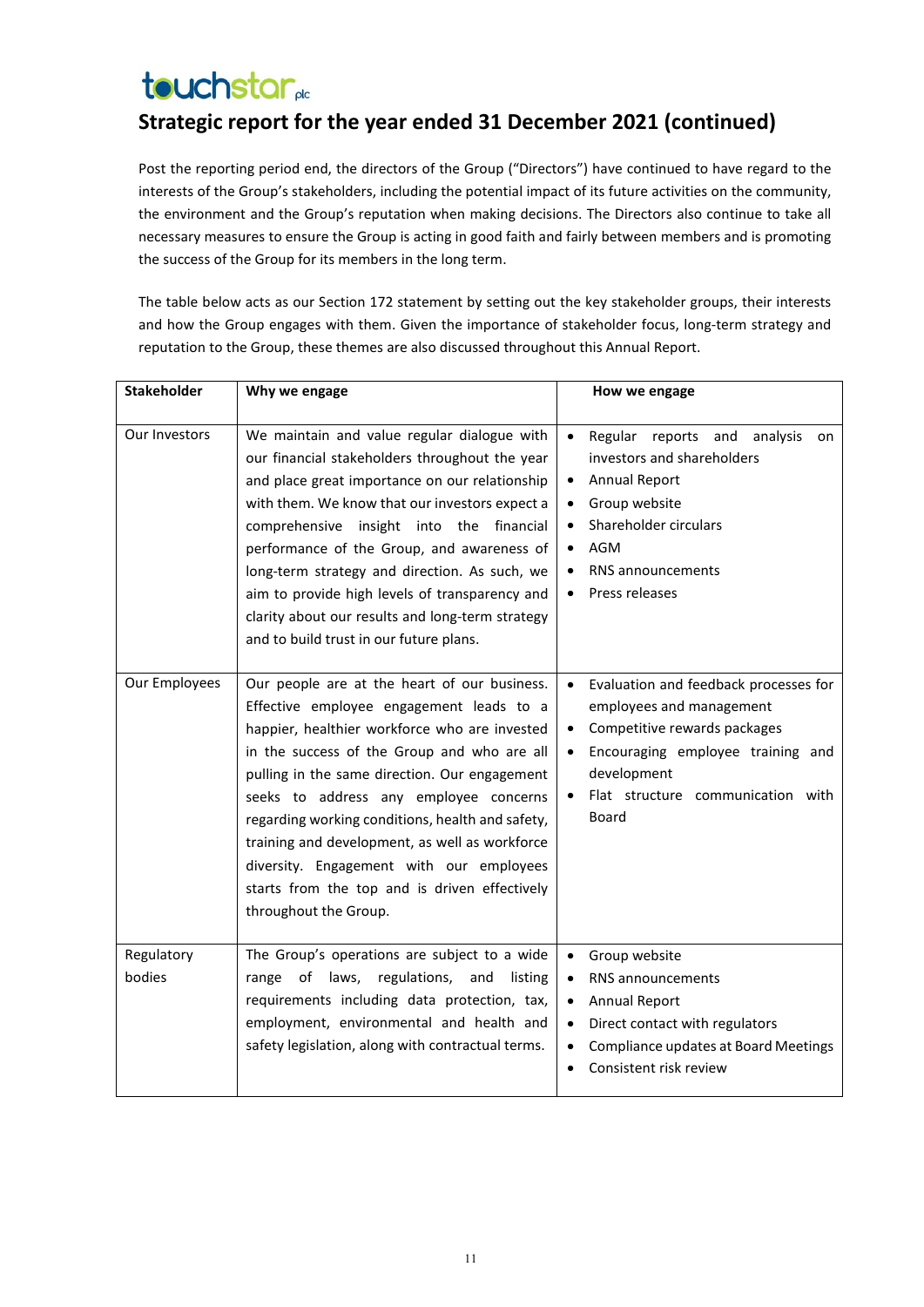**Strategic report for the year ended 31 December 2021 (continued)**

| <b>Our Customers</b> | Our customers have individual requirements<br>that require diligence and trust in our offering.<br>We aim to listen to and engage with our<br>customers on a regular basis to ensure that we<br>understand their needs and can provide<br>solutions that address them. We ensure that<br>information is easily accessible and customer<br>concerns are dealt with in a timely and<br>professional manner. | ٠ | Continual review of feedback from<br>customers to ensure satisfaction<br>Dedicated team for Client Services and<br>Operations<br>to ensure<br>consumer<br>concerns are addressed<br>Face to face meetings with customers<br>to further develop relationships. |
|----------------------|-----------------------------------------------------------------------------------------------------------------------------------------------------------------------------------------------------------------------------------------------------------------------------------------------------------------------------------------------------------------------------------------------------------|---|---------------------------------------------------------------------------------------------------------------------------------------------------------------------------------------------------------------------------------------------------------------|
| Our Suppliers        | We have a number of key partners and suppliers<br>with whom we have built strong relationships<br>with and strongly value. We establish effective<br>channels<br>to<br>engagement<br>ensure<br>our<br>relationships remain collaborative and forward<br>focused, and to foster relationships of mutual<br>trust and loyalty.                                                                              |   | Building<br>strong partnerships<br>with<br>through open<br>suppliers<br>two-way<br>dialogue and regular face to face<br>meetings.<br>Relationships with suppliers allow the<br>ongoing review and monitoring of their<br>performance levels                   |

The above statement should be read in conjunction with the rest of the Strategic Report and the Directors' Report.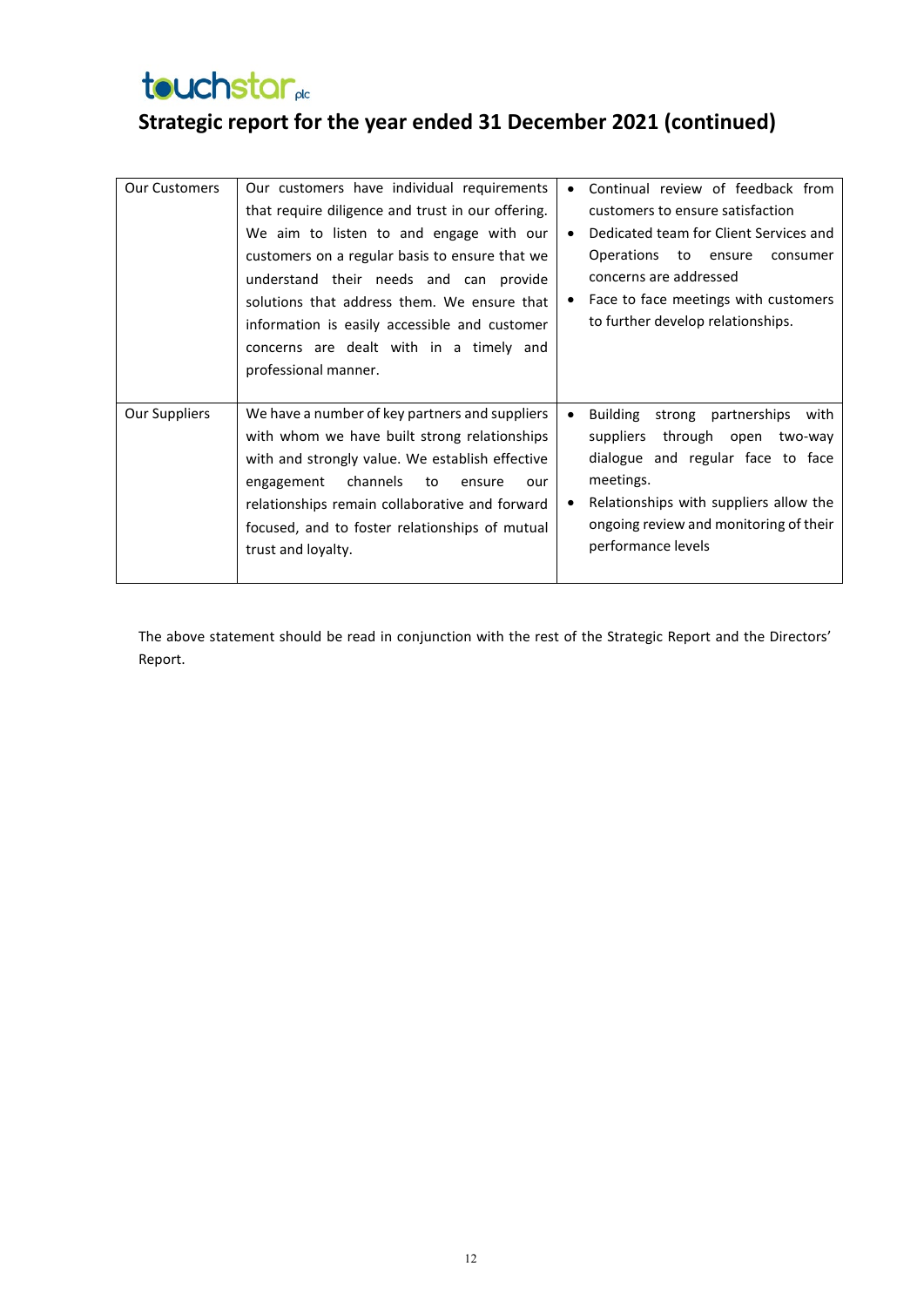## **touchstar**<sub>de</sub>

## **Strategic report for the year ended 31 December 2021 (continued)**

#### **Key performance indicators**

The Group have adopted both financial and non-financial measures to achieve a balanced view of performance.

- **Recurring revenue** This KPI has been a major strategic focus for the Group over the past 3 to 5 years. A key aspect of the business was to, not only increase the level of recurring revenue as part of overall sales but also generate new types of recurring revenue, namely charging for ongoing licencing (SaaS – Software as a Service), use of our new suite of Android software solutions whilst still offering the traditional hardware support/maintenance contracts. This has come to fruition with recurring revenue for 2021 increasing by 14% with further double-digit point increases expected in future years.
- **Sales and order pipeline** Considering the impact of the pandemic over the past eighteen months the Group bore a modest increase in turnover of £218,000 from £5,886,000 in 2020 to £6,104,000 in 2021. The Group pipeline remains strong for all its new hardware and software solutions, legacy products are still required by some of our existing customers, however more are upgrading to the new Android solutions. This in turn generates an increase in recurring revenue. Order book at the year-end stood at £646,000 being 36% higher than 2020. The management also actively monitor this KPI to justify the continued development of the Groups product suite.

Understanding our customer needs and expectations is of primary importance in securing orders and future proofing recurring revenue. Previously, software development was primarily outsourced to non-UK development consultants. Over the past eighteen months there has been modification to the Group's software development strategy. The management believed that a hybrid of UK employed, and non-UK consultant developers provide a more balanced understanding thereby efficiently developing the software solutions sought by existing and prospective customers. The Group development team now consists of 10 UK employed developers supported by 9 non-UK developers.

- **Gross margin** The world markets have recently experienced increased delivery costs and product/component shortages which in turn drive a rise in prices throughout the supply chain. Hardware margins have been increasingly affected and discovering new ways of mitigating these price increases has been challenging. However, even in light of these challenges, gross margins have increased from 52% in 2020 to 59.5% (2020: 52%) driven by a higher level of software sales along with implementation of operational efficiencies.
- **Cash** Cash generation continues to be of primary importance to the business and remains strong. Cash balances, net of overdraft and the £135,000 CBILs was £2,380,000 compared with £1,771,000 for FY2020.
- **Customer retention** Retention of customers nearing the end of their contract is of significant importance for the Group. The business is benefiting from many of its existing clients going through the process of an upgrade cycle with us. We also have a number of returning customers upgrading to our new solution, which is testament to our ongoing quality service and support offering and thus enhancing the future pipeline for the Group.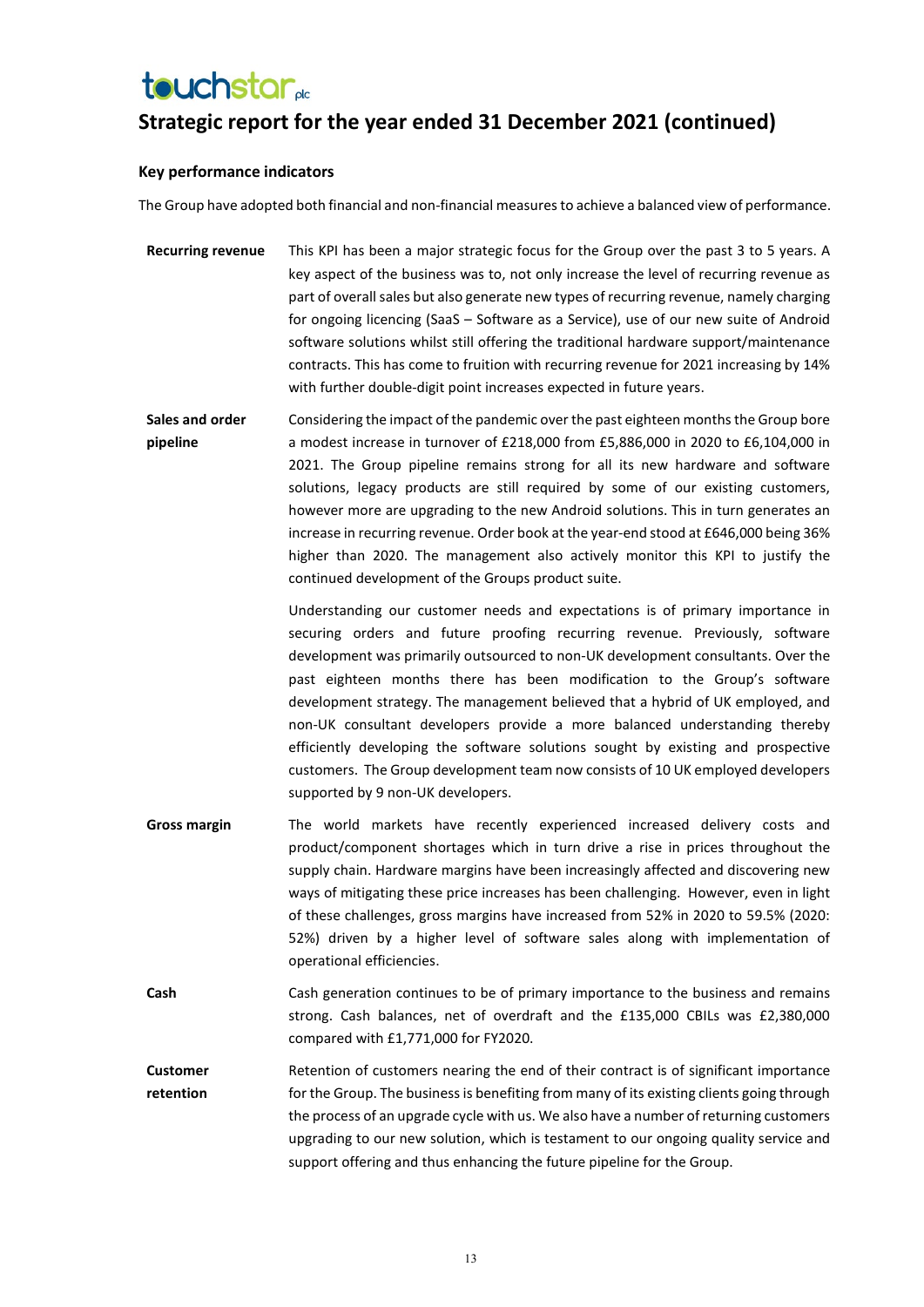## **Strategic report for the year ended 31 December 2021 (continued)**

#### **Future outlook**

Across all markets serviced by the Group there is a sustained drive to reduce costs and to improve customer service. This can only be achieved by continued investment in the most modern technologies providing instantaneous information between back-office applications and field-based functions. The Group recognises that competition will continue to impose challenges on margins. With investment in product offering, however, a robust commercial approach to the marketplace and above all a strong desire to succeed, we are confident about our prospects, even amidst the recent global challenges.

**On behalf of the board**

Manuel mely

**M W Hardy Chief Executive Officer 25 April 2022**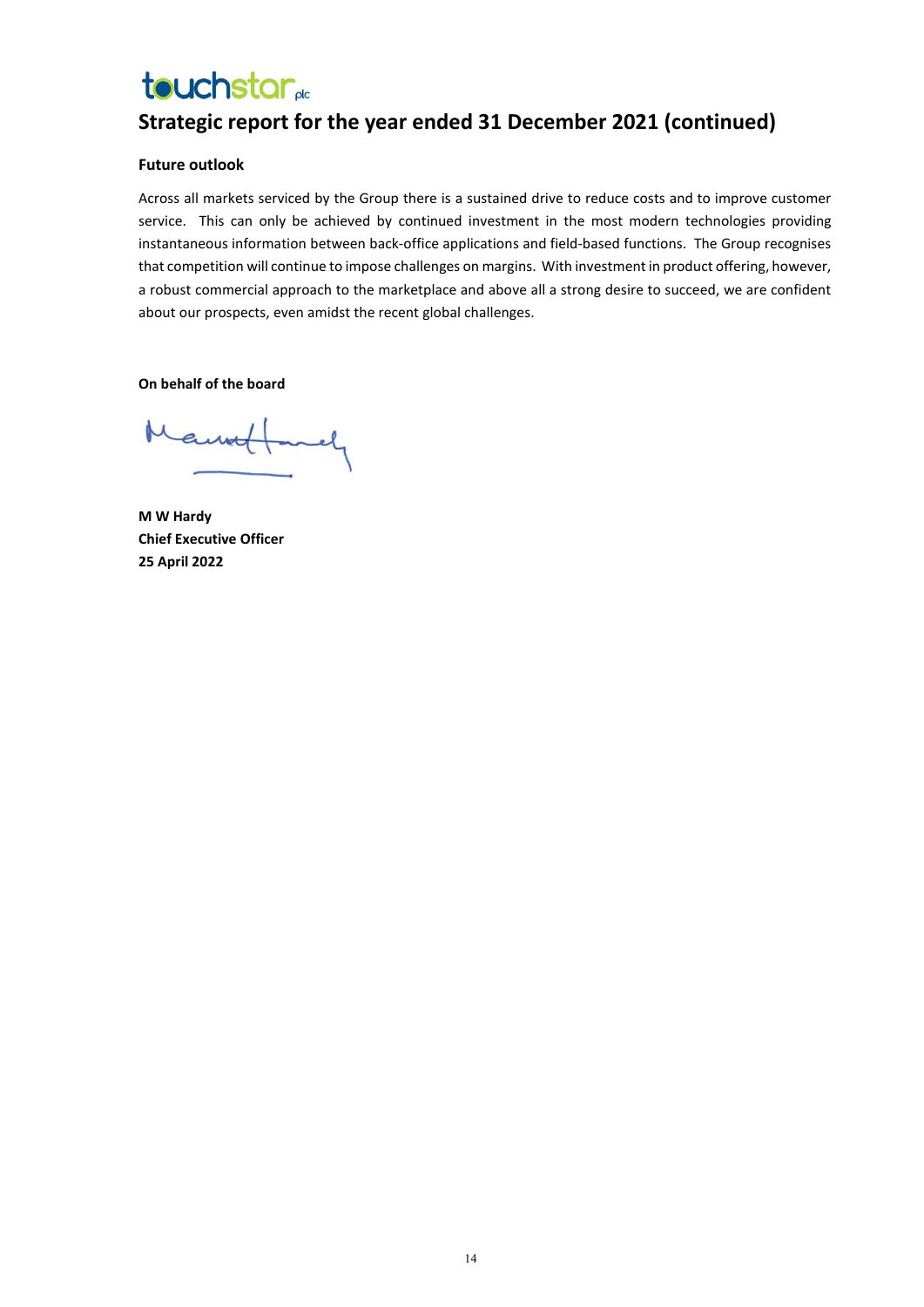### **Directors' report for the year ended 31 December 2021**

The directors present their Directors' report and the audited financial statements of the Group and the Group for the year ended 31 December 2021.

#### **Quoted Companies Alliance Code**

As an AIM listed Group, the Group is required to adopt a recognised corporate governance code and disclose any deviations from the chosen code. The Group has decided to adopt the Quoted Companies Alliance ("QCA") code. High standards of Corporate Governance are a key priority of the Board and details of how the Group addresses key governance issues are set out in the Corporate Governance section of its website by reference to the 10 principles of Corporate Governance developed by the QCA. <http://www.touchstarplc.com/about/governance>

#### **Business model and strategy**

The Group's vision, together with its partners, is to create innovative data capture solutions that enhance business intelligence for our client base. Touchstar's mission is to deliver innovative products and solutions on a 'turnkey' basis, underpinned by an unparalleled attention to detail and customer-centred philosophy.

To achieve this, the Group will focus on five key business strategies;

- Further penetrating existing markets by forging stronger customer and partner relationships, including alliances with independent software vendors and third-party hardware manufacturers
- Expanding into new markets, where the Group will offer compelling solutions set to meet specific sector / geographical customer requirements
- Inspiring Touchstar personnel and clients by building on the Group's track record of highperformance teamwork and collaboration
- Intensifying R&D innovation throughout the organisation and delivering unsurpassed quality and performance in the Group's products and solutions
- Maximising operational effectiveness with lean, world-class operations underpinned by an investment in personnel, appropriate technologies and business tools to improve functional performance across the Group

This strategy is intended to deliver long-term growth in shareholder value.

#### **Effective risk management**

The Board has an established Audit, Remuneration, and Executive Committees.

The Group receives regular feedback from its external auditors on the state of its risk management and internal controls. The Board does not consider it to be appropriate to have its own internal audit function at the present time, given the Group's size and nature of its business.

The annual budget setting process examines all areas of the Group's operations both operationally and financially.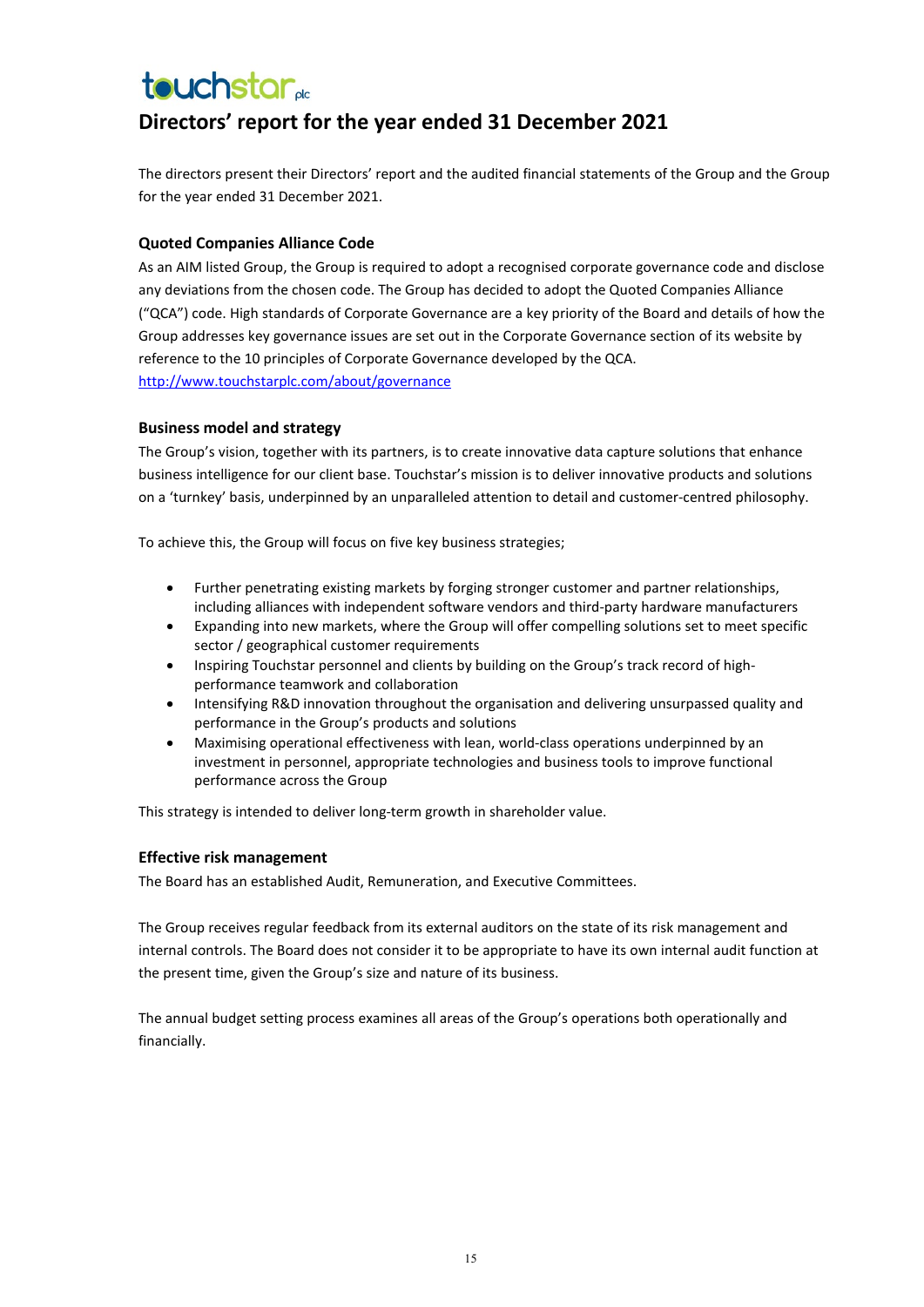## **Directors' report for the year ended 31 December 2021 (continued)**

The Group has clear, documented procedures in place to assess and progress opportunities arising, whether for process improvement, product enhancement, new business or any other matter.

#### **Board of directors**

During 2021 the Board was comprised of a non-executive Chairman, one executive director, and an independent non-executive director. The Board considers that of its two non-executive directors, only one is independent however they are considered independent in terms of character and judgement in how they conduct their roles, giving a balance between executive and non-executive directors.

The Chairman is responsible for leading the Board, facilitating the effective contribution of all members and ensuring that it operates effectively in the interests of the shareholders. The Chief Executive Officer is responsible for the leadership of the business and implementation of the strategy. The Group Secretary is responsible, on behalf of the Chairman, for ensuring that all Board and Committee meetings are conducted properly, that the Directors receive the appropriate information prior to the meeting, for ensuring that governance requirements are considered and implemented and for accurately recording each meeting. The Directors may have access to independent professional advice, where needed, at the Group's expense.

A description of the roles of the Directors is included on the website. The directors are aware of, and committed to, the time requirements needed to fulfil their roles. Directors are required to devote such time and effort to their duties as is required to secure their proper discharge and, for Non-Executive Directors, this typically entails one or two days of meetings per month as well as reading and preparation time.

#### **Meetings of the Board and committees**

The Board has established Audit, Remuneration and Executive Committees, each of which conducted their duties throughout the year. The Audit Committee scrutinise the planned scope of the annual audit as well as monitoring the independence of the auditors. The Remuneration Committee assess the remuneration of Directors and senior staff and ensured this was appropriate and consistent with the interests of shareholders and the business. The Executive Committee managed the operation and strategy of the business throughout the financial year, in regular consultation with the Board.

The Board meets at least four times a year with relevant information distributed to the Directors in advance of each meeting.

All members attended each meeting held during the year.

The Board makes decisions on all material matters including long term and commercial strategy, annual operating and capital budgets along with capital and financial structure.

The Remuneration and Audit Committees are held on an annual basis. All members required to attend the relevant meeting did attend. Details of remuneration paid to each director during the year can be found in note 8.

#### **Board Performance**

The Board judges its own performance by reference to the Group's progress against the targets set out in the Group's strategic plan.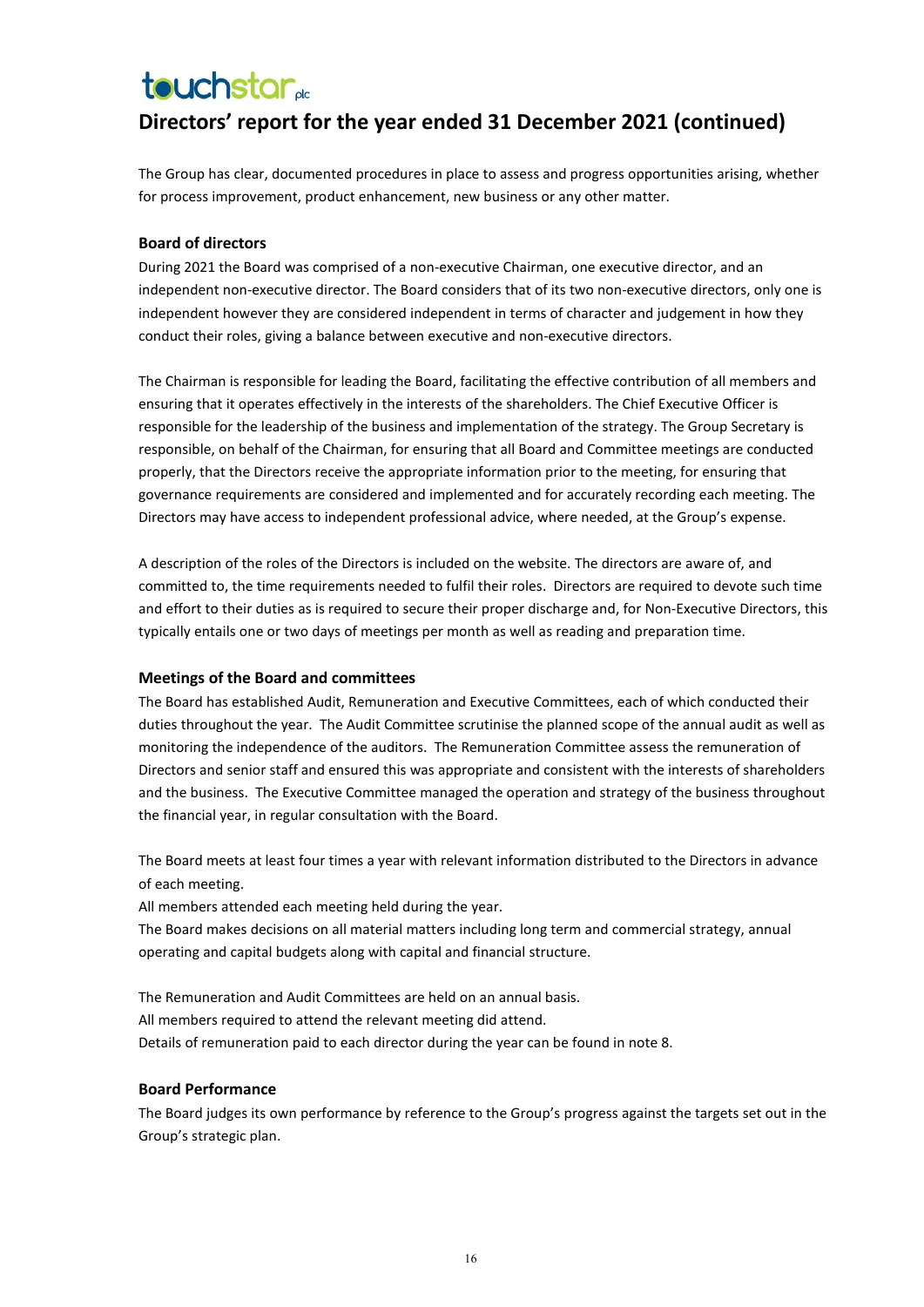## **Directors' report for the year ended 31 December 2021 (continued)**

The Group undertakes regular monitoring of personal and corporate performance using agreed key performance indicators and detailed financial reports. Responsibility for assessing and monitoring the performance of the executive directors lies with the Chairman and the independent non-executive director.

The Board and the Remuneration Committee evaluate the Board performance, including but not limited to Board balance, Board skills and remuneration, to ensure that the Board is fit for purpose and is appropriate for the Group's ongoing development and growth.

#### **Corporate culture**

The Board is committed to embodying and promoting a sound corporate culture and has endorsed various policies which require ethical behaviour of staff and relevant counterparties.

The Board and management conduct themselves ethically at all times and promote a culture in line with the standards set out on the website.

#### **Communication with shareholders and other relevant stakeholders**

The Board attaches great importance to providing shareholders with clear and transparent information on the Group's activities, strategies and financial position, in addition to having regard to its obligations as a quoted public Group and the AIM Rules.

The Group holds meetings with significant shareholders on a regular basis and regards the Annual General Meeting as a good opportunity to communicate directly with shareholders via an open question and answer session.

The Group lists contact details on its website should shareholders wish to communicate with the Board. All announcements and results, including those released via RNS and RNS Reach, are available on the Group's website.

#### **Employees**

The Group recognises that the contribution made by its skilled and committed workforce is the business's most valuable asset. The Group will continue to provide its people with a challenging environment and to provide rewards which recognise their achievements. The Group recognises that the needs of the business will continue to change. As such, training is and will continue to be offered such that employees are able to enhance their skill base to assist the business in meeting future challenges.

The Group has an established policy of encouraging the employment of disabled persons wherever this is practicable and endeavours to ensure that disabled employees benefit from training and career development programmes in common with all other employees. The Group's policy includes, where practicable, the continued employment of those who may become disabled during their employment.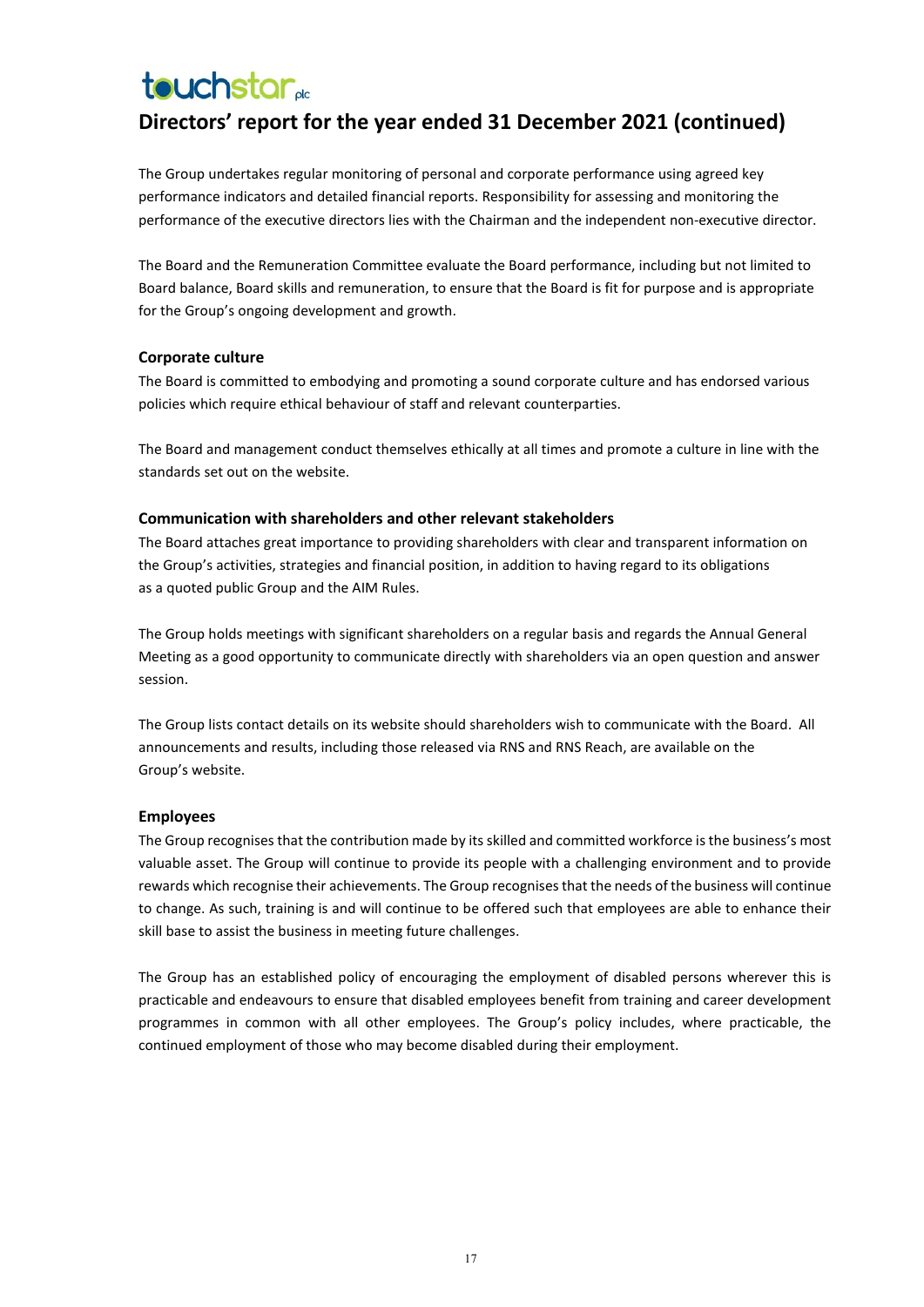## **Directors' report for the year ended 31 December 2021 (continued)**

#### **Dividends**

The directors do not recommend a final dividend (2020: £Nil).

#### **Financial instruments**

The Group's operations expose it to a variety of financial risks that include the effects of changes in credit risk, liquidity risk and exchange rate risk. The policies set by the Board of Directors are implemented by the Group's finance department and are detailed in note 3 to the Group financial statements for the year ended 31 December 2021.

#### **Board of directors**

The directors who held office during the year and to the date of this report are given below:

#### **I P Martin - Chairman**

Ian has worked in the Insurance and Media industries for over 30 years. More recently, as Chairman and CEO of Avesco (2002 to 2012) the quoted provider to the event and broadcast industry, Ian led the transformation of the company from a faltering company to a vibrant business, with revenues rising from around £50 million to £140 million and a profit that grew at a compound profit of 20% per annum.

Prior to this period, Ian has held board positions at Ascot Underwriting and Brockbank Group plc, where he was CEO and he helped form Admiral Insurance the FT 100 Company. Ian also holds a number of executive and nonexecutive directorships, including as a non-executive Director of Chelverton Growth.

#### **M W Hardy - Chief Executive Officer**

Mark joined the company in 1992 and has been involved in the mobile communications market since graduating from University with a BA Honours degree in Business Studies in 1986. Prior to joining the company, Mark worked for American based companies and was instrumental in driving sales of high-tech products into developing markets.

With overall responsibility for the commercial running of Touchstar since 1997, Mark remains extremely active in the sales and key account management aspects of the business.

#### **J L Christmas - Non-Executive Director**

John is a chartered accountant with over 20 years' experience as finance director of UK listed businesses, most recently at Avesco Group plc, whom he joined in 2004.

He was Group Finance Director at Boosey & Hawkes plc and previously held positions as Group Finance Director at MediaKey plc and Video Arts Ltd.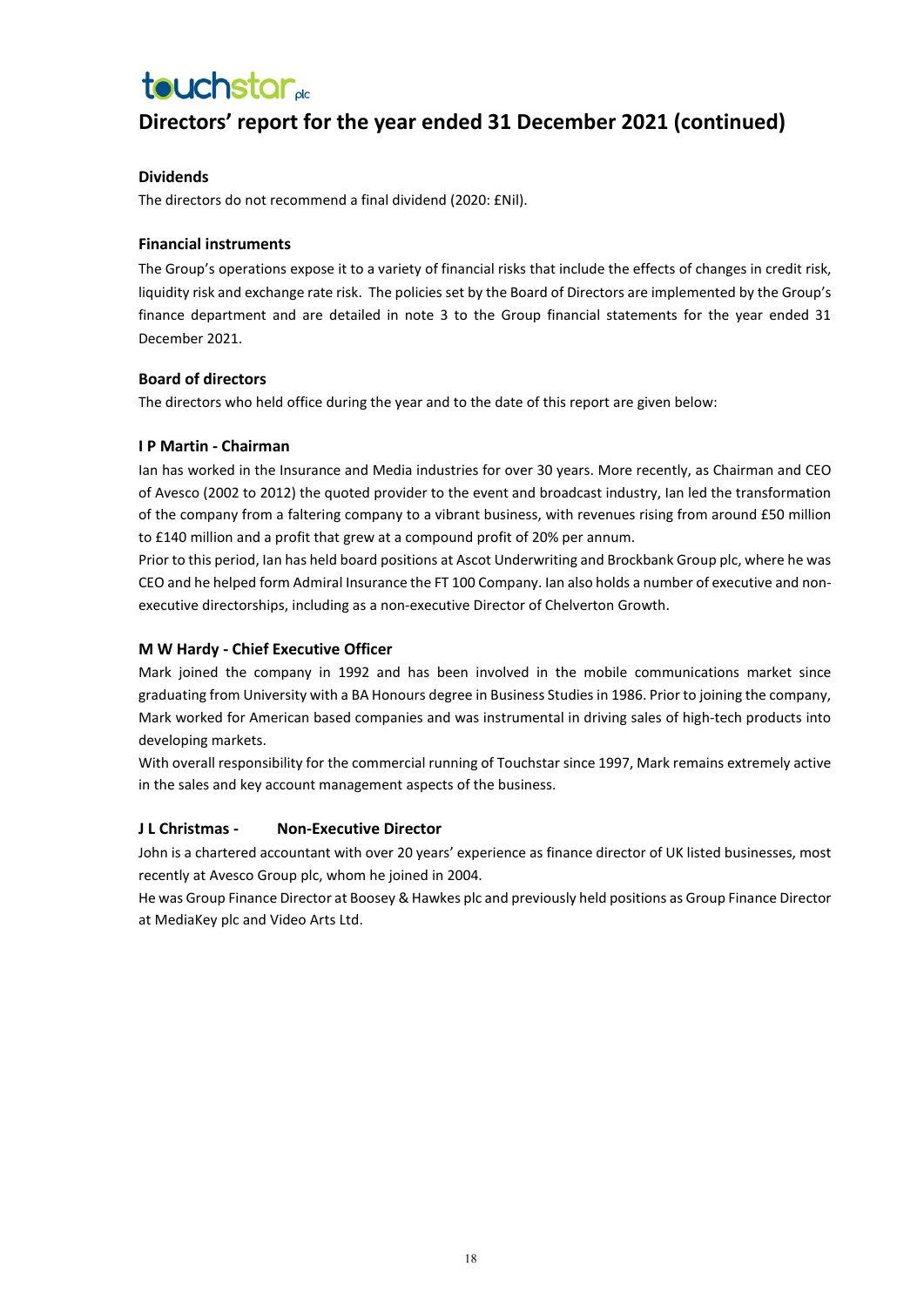## **touchstar**<sub>de</sub>

## **Directors' report for the year ended 31 December 2021 (continued)**

#### **Purchase of own shares**

The Group did not purchase any of its own shares in 2021.

#### **Shares issued during the year**

No shares were issued in 2021.

#### **Research and development**

The Group is continually developing its products and services to meet the increasing demands of the markets in which the Group operates. During the year, the Group incurred total research and development costs of £935,000 (2020: £760,000), of which £460,000 (2020: £429,000) has been capitalised.

#### **Statutory records**

The Company is registered in Scotland and its registered number is SC005543.

#### **Substantial shareholdings**

As of 4 April 2022, the Company had been notified of the following interests representing 3% or more of the issued ordinary share capital:

|                                   | Ordinary  | Percentage    |
|-----------------------------------|-----------|---------------|
|                                   | shares    | of ordinary   |
|                                   |           | share capital |
| I P Martin                        | 805,250   | 9.50%         |
| Interactive Investor Services Ltd | 1,114,961 | 13.16%        |
| Thomas William George Charlton    | 935,000   | 11.03%        |
| Chelverton Growth Trust plc       | 850,000   | 10.03%        |
| Charles Stanley & Co              | 483,786   | 5.71%         |
| Killik & Co                       | 401,500   | 4.74%         |
| R D McDougall                     | 368,500   | 4.35%         |
| Unicorn Asset Management          | 289,995   | 3.42%         |
| Robert & Virginia Millington      | 262,727   | 3.10%         |

Except for those disclosed above, the directors are not aware of any shareholding which represents 3% or more of the present issued ordinary share capital of the Company.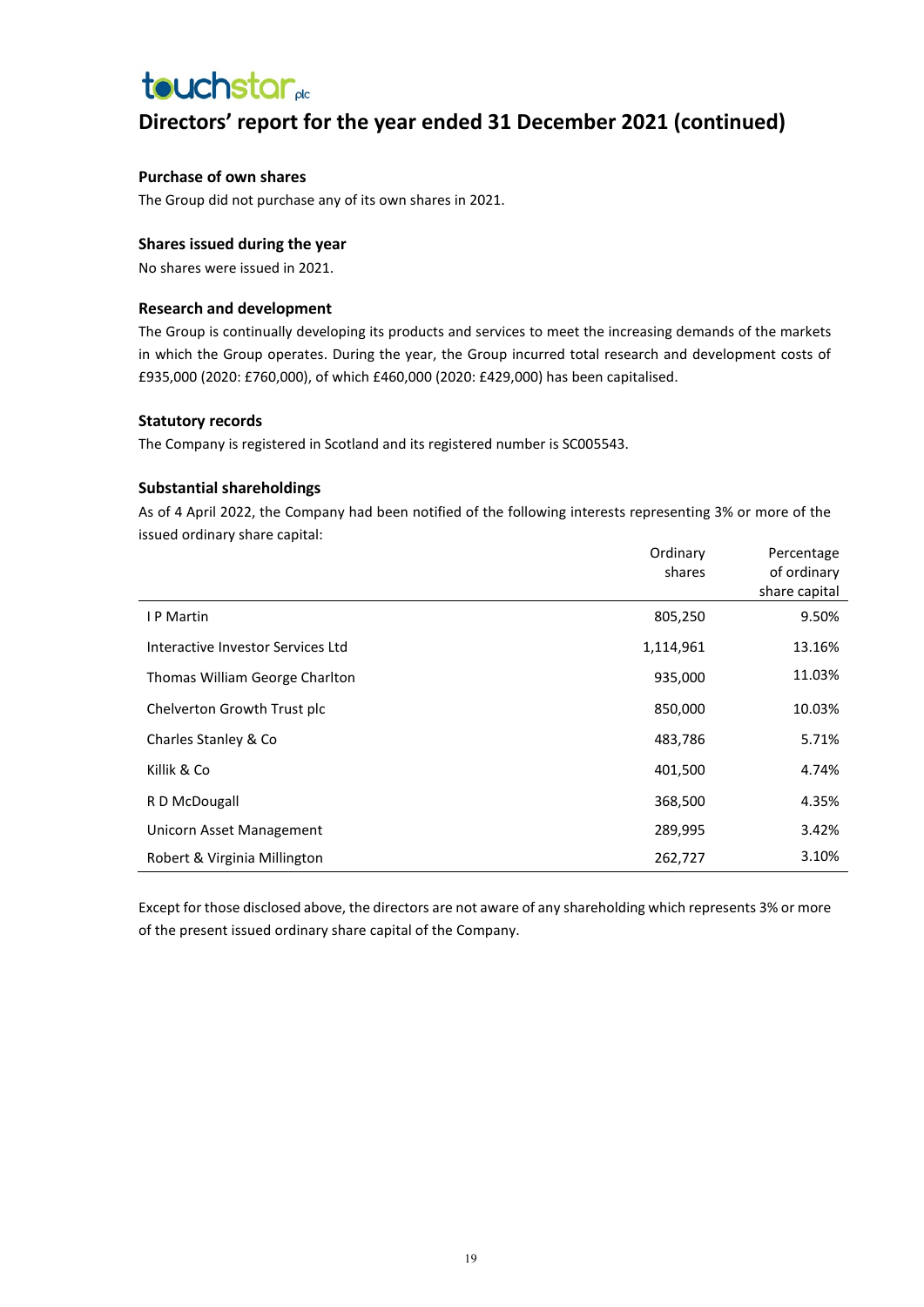## **Directors' report for the year ended 31 December 2021 (continued)**

#### **Matters covered in the Strategic report**

Statutory disclosures required under Company law within the Directors' report are included where relevant in the Strategic report.

#### **Directors' indemnities**

As permitted by the Articles of Association, the directors have the benefit of an indemnity which is a qualifying third-party indemnity provision as defined by Section 234 of the Companies Act 2006. The indemnity was in force throughout the last financial year and is currently in force. The Company also purchased and maintained throughout the financial year directors' and officers' liability insurance in respect of itself and its directors.

#### **Financial risk management**

The Group's activities expose it to a variety of financial risks: market risk (including foreign exchange risk, cash flow and fair value interest rate risk), credit risk and liquidity risk. The Group's overall risk management programme focuses on the unpredictability of financial markets and seeks to minimise potential adverse effects on the Group's financial performance.

#### **(a) Market risk**

#### **(i) Foreign exchange risk**

The Group operates internationally and is exposed to foreign exchange risk arising from various currency exposures, principally with respect to the euro and the US dollar. Foreign exchange risk arises from future commercial transactions and recognised assets and liabilities.

Natural hedging occurs through the matching of foreign currency income, expenditure and commitments. When projected foreign currency balances are not anticipated to be covered through this natural matching process, the Group may choose to enter into forward foreign exchange contracts through its bankers and other financial institutions.

#### **(ii) Cash flow and fair value interest rate risk**

As the Group has no significant interest-bearing assets, the Group's income and operating cash flows are substantially independent of changes in market interest rates.

#### **(b) Credit risk**

The Group has a customer credit policy in place and the exposure to credit risk is monitored on an ongoing basis.

At 31 December 2021 there were no significant concentrations of credit risk (2020: £nil). The maximum exposure to credit risk is represented by the carrying amount of each financial asset included in the balance sheet. Management does not expect any losses from non-performance by these counterparties. Due to the nature of the Group's business, credit risk is assessed on a customer by customer basis prior to entering into contractual arrangements and on an expected credit loss basis in line with IFRS9. See note 2.1 for impact assessment.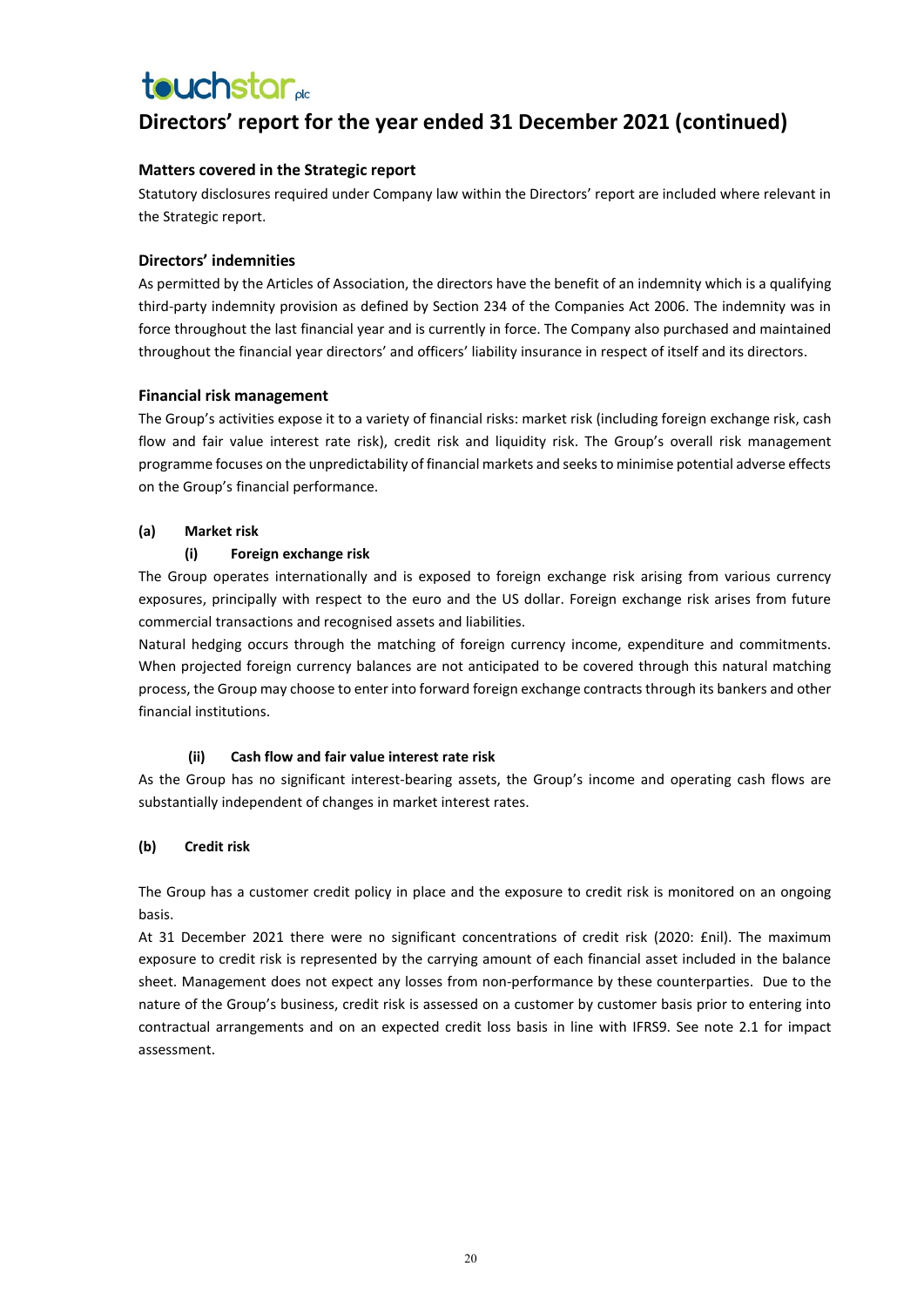## **touchstar**<sub>de</sub>

## **Directors' report for the year ended 31 December 2021 (continued)**

#### **Financial risk management (continued)**

#### **(c) Liquidity risk**

The Group maintains short-term cash deposits and unutilised banking facilities to mitigate any liquidity risk it may face. Management monitors rolling forecasts of the Group's liquidity reserves on the basis of forecast cash flow.

The table below analyses the Group's financial liabilities into relevant maturity groupings based on the remaining period at the balance sheet date to the contractual maturity date. Impact on discounting is not deemed material/relevant in respect of trade and other payables since this relates predominantly to deferred revenue for which the cash has already been received and the balance is being released to the income statement in line with the contract.

|                                    | Less than | Between one and |
|------------------------------------|-----------|-----------------|
|                                    | one year  | four years      |
| At 31 December 2021                | £'000     | £'000           |
| <b>Bank overdraft</b>              | 1,388     |                 |
| Trade and other payables (note 22) | 1,332     |                 |
| <b>Other borrowings (note 24)</b>  | 30        | 105             |
|                                    |           |                 |
| At 31 December 2020                |           |                 |
| Bank overdraft                     | 1,256     |                 |
| Trade and other payables           | 1,246     |                 |
| Other borrowings                   | 15        | 135             |

Lease liabilities have been presented within Liabilities as a result of the Group's implementation of IFRS 16 in 2019.

#### **Capital risk management**

The Group's objectives when managing capital are to safeguard the Group's ability to continue as a going concern in order to provide returns for shareholders and benefits for other stakeholders and to maintain an optimal capital structure to reduce the cost of capital. In order to maintain or adjust the capital structure, the Group may adjust the amount of dividends paid to shareholders, return capital to shareholders, issue new shares or sell assets to reduce debt.

The Group monitors capital on the basis of the gearing ratio. This ratio is calculated as net debt divided by total capital. Net debt is calculated as total borrowings (including 'current and non-current borrowings' as shown in the consolidated balance sheet) less cash and cash equivalents. Total capital is calculated as 'equity' as shown in the consolidated balance sheet plus net debt.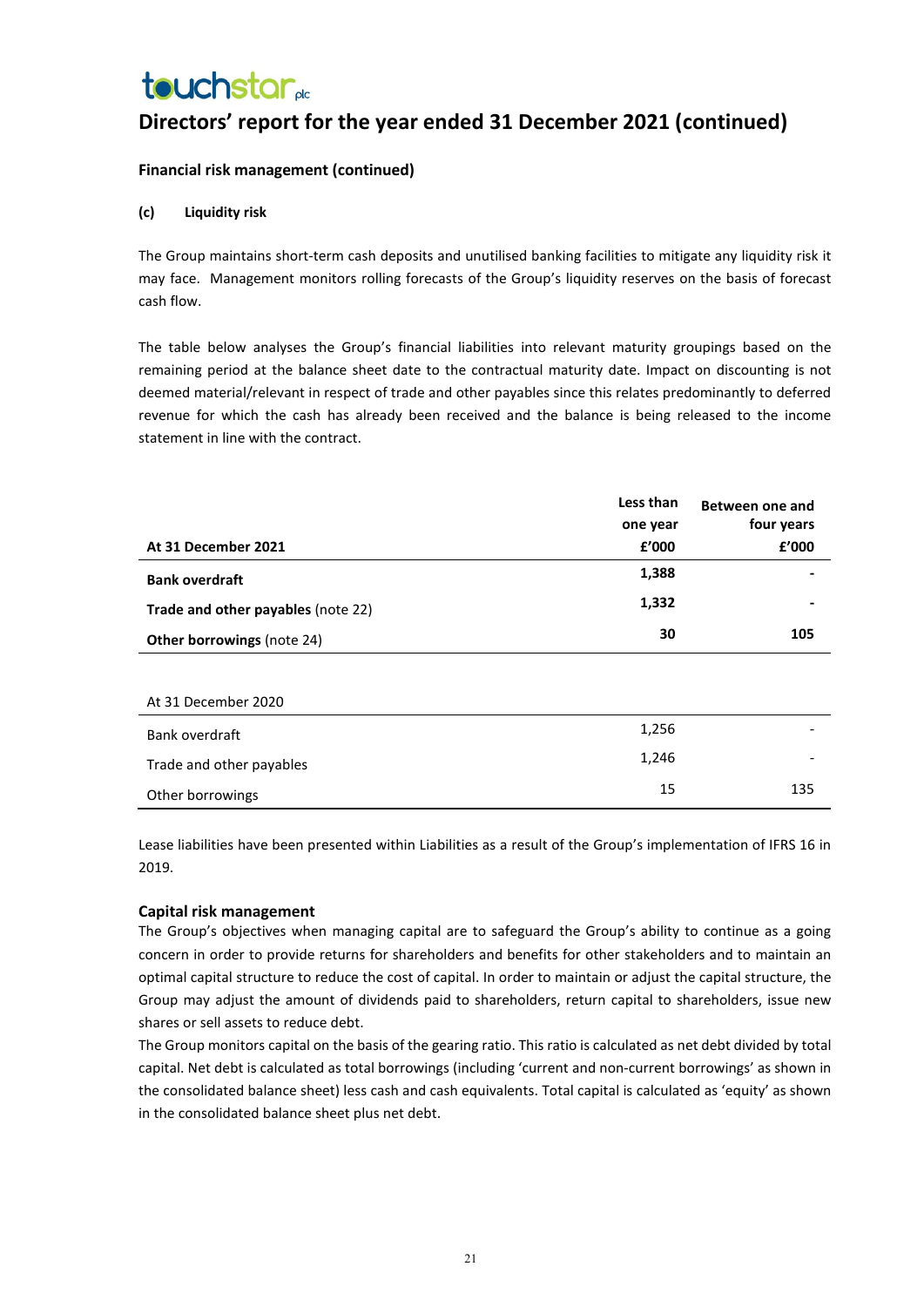## **Directors' report for the year ended 31 December 2021 (continued)**

#### **Capital risk management (continued)**

The gearing ratios at 31 December 2021 and 2020 were as follows:

|                      | 2021           | 2020  |
|----------------------|----------------|-------|
|                      | £'000          | £'000 |
| Net debt             | $\blacksquare$ | -     |
| Total equity         | 2,319          | 1,978 |
| Total capital        | 2,319          | 1,978 |
| <b>Gearing ratio</b> | -%             | $-$ % |

As at 31 December 2021, borrowings (which constitute PLC bank overdraft andCBILs) were entirely offset by positive cash balances within the subsidiary companies, meaning the Group had no net debt, and therefore no gearing ratio, at the reporting date (2020 - no gearing ratio).

#### **Fair value estimation**

The carrying value, less impairment provision of trade receivables and payables are assumed to approximate to their fair value. The carrying values of borrowings approximate to their fair value due to their short-term maturity.

#### **Disclosure of information to auditors**

Each director at the date of approval of this report confirms that:

- so far as each director is aware, there is no relevant audit information (that is, information needed by the auditors in connection with preparing their report) of which the auditors are unaware; and
- each director has taken all the steps that he ought to have taken as a director in order to make himself aware of any relevant audit information and to establish that the auditors are aware of that information.

This statement is given and should be interpreted in accordance with the provision of Section 418 of the Companies Act 2006.

#### **Independent auditors**

The auditors, Haysmacintyre LLP, have indicated their willingness to continue in office, and a resolution that they be reappointed will be proposed at the Annual General Meeting.

#### **By order of the Board**

Cargno miluti

**N M Rourke Company Secretary 25 April 2022**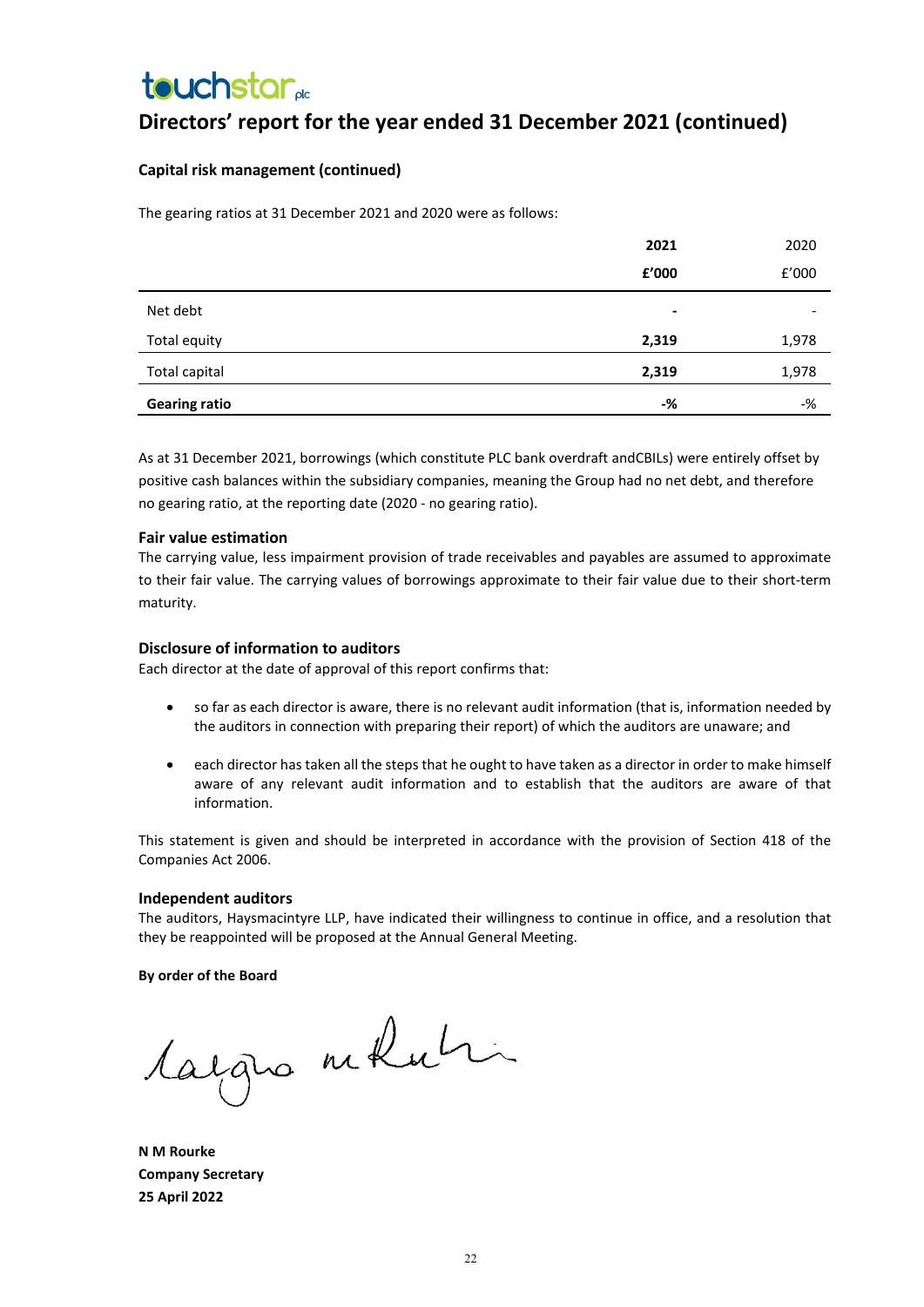# **touchstar**<sub>de</sub>

## **Statement of directors' responsibilities in respect of the financial statements**

The directors are responsible for preparing the Annual Report and the financial statements in accordance with applicable law and regulation.

Company law requires the directors to prepare financial statements for each financial year. Under that law the directors have prepared the Group financial statements in accordance with International Financial Reporting Standards (IFRSs) as adopted by the European Union and Company financial statements in accordance with International Financial Reporting Standards (IFRSs) as adopted by the European Union. Under company law the directors must not approve the financial statements unless they are satisfied that they give a true and fair view of the state of affairs of the Group and Company and of the profit or loss of the Group and Company for that period. In preparing the financial statements, the directors are required to:

- select suitable accounting policies and then apply them consistently;
- state whether applicable IFRSs as adopted by the European Union have been followed for the Group financial statements and IFRSs as adopted by the European Union have been followed for the Company financial statements, subject to any material departures disclosed and explained in the financial statements;
- make judgements and accounting estimates that are reasonable and prudent; and
- prepare the financial statements on the going concern basis unless it is inappropriate to presume that the Group and Company will continue in business.

The directors are also responsible for safeguarding the assets of the Group and Company and hence for taking reasonable steps for the prevention and detection of fraud and other irregularities.

The directors are responsible for keeping adequate accounting records that are sufficient to show and explain the Group and Company's transactions and disclose with reasonable accuracy at any time the financial position of the Group and Company and enable them to ensure that the financial statements comply with the Companies Act 2006.

The directors of the ultimate parent company are responsible for the maintenance and integrity of the ultimate parent company's website. Legislation in the United Kingdom governing the preparation and dissemination of financial statements may differ from legislation in other jurisdictions.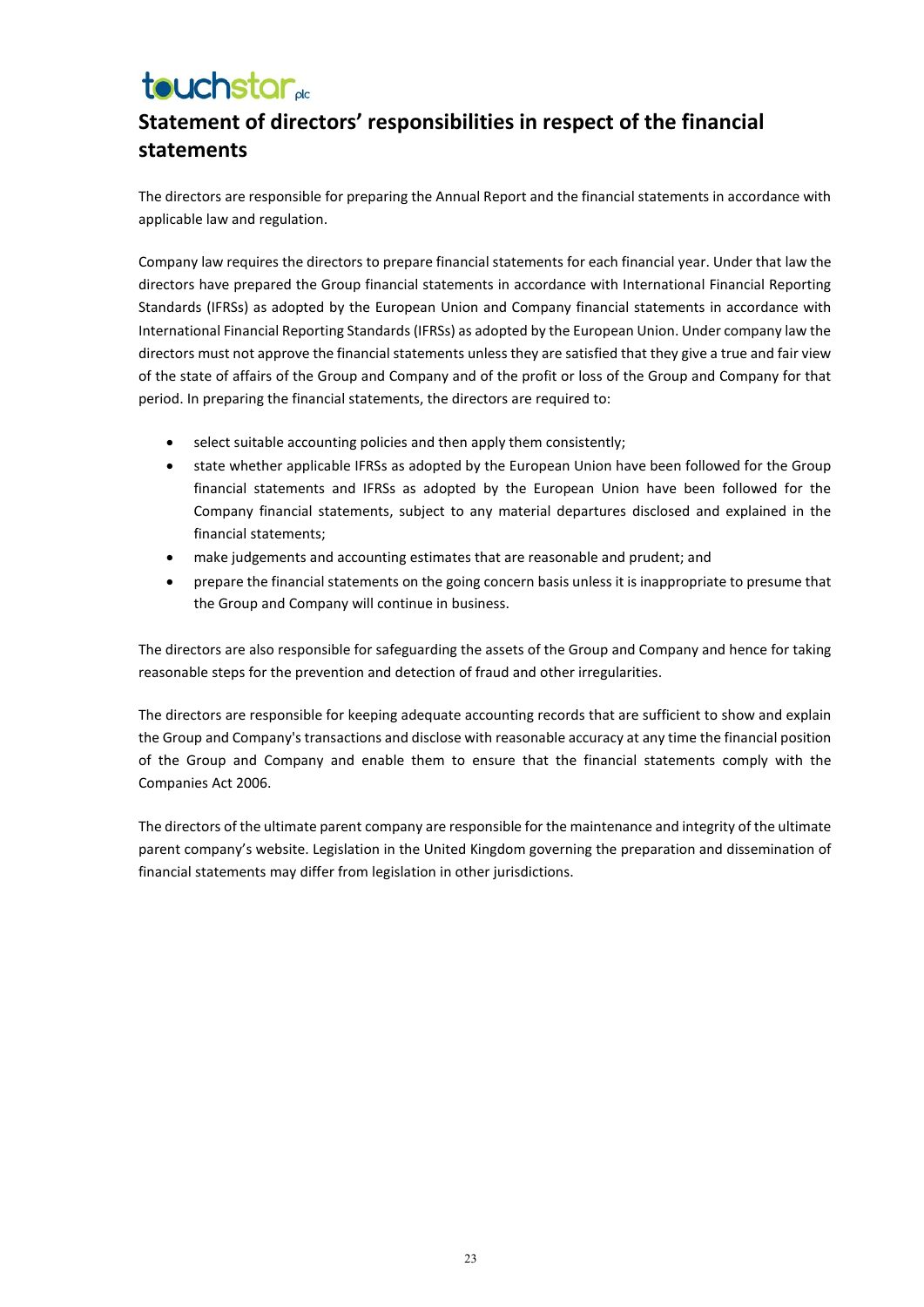## **touchstar**<sub>de</sub>

## **Statement of directors' responsibilities in respect of the financial statements (continued)**

Each of the directors, whose names and functions are listed in the Directors' Report confirm that, to the best of their knowledge:

- the Company financial statements, which have been prepared in accordance with IFRSs as adopted by the European Union, give a true and fair view of the assets, liabilities, financial position and result of the Company;
- the Group financial statements, which have been prepared in accordance with IFRSs as adopted by the European Union, give a true and fair view of the assets, liabilities, financial position and profit of the Group; and
- the Directors' Report includes a fair review of the development and performance of the business and the position of the Group and Company, together with a description of the principal risks and uncertainties that it faces.

#### **By order of the Board**

largua moluti

**N M Rourke Company Secretary 25 April 2022**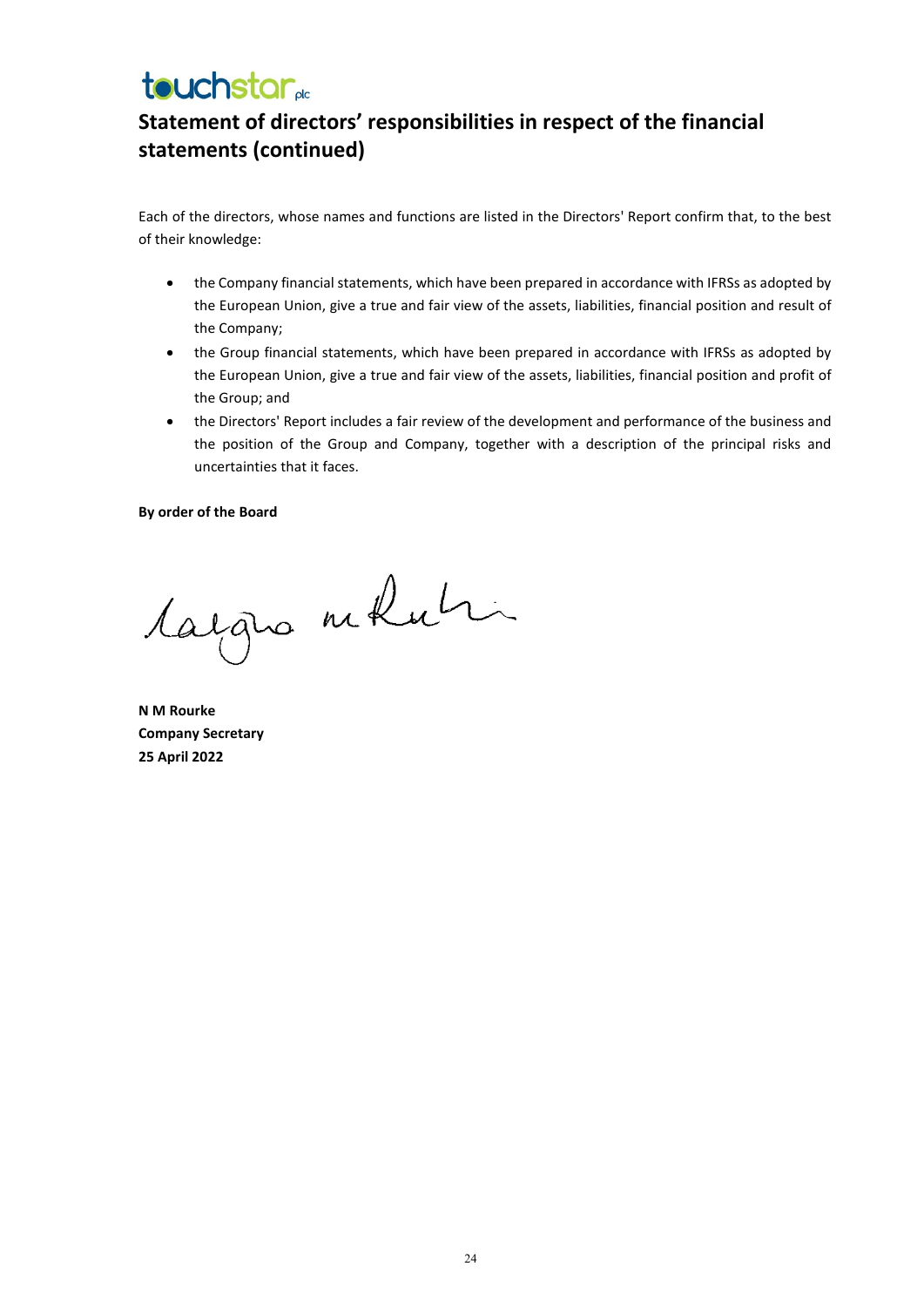### **Independent auditors' report to the members of Touchstar plc**

#### **Opinion**

We have audited the financial statements of Touchstar PLC (the 'parent company') and its subsidiaries (the 'Group') for the year ended 31 December 2021 which comprise a consolidated income statement, a consolidated statement of financial position, a consolidated and company statements of financial position, a consolidated statement of changes in equity, a company statement of changes in equity, a consolidated and company statements of cash flows and notes to the Group financial statements, including a summary of significant accounting policies. . The financial reporting framework that has been applied in their preparation is applicable law and UK adopted international accounting standards.

In our opinion, the financial statements:

- give a true and fair view of the state of the group's and of the parent company's affairs as at 31 December 2021 and of the group's profit for the year then ended;
- have been properly prepared in accordance with UK adopted international accounting standards]; and
- have been prepared in accordance with the requirements of the Companies Act 2006.

#### **Basis for opinion**

We conducted our audit in accordance with International Standards on Auditing (UK) (ISAs (UK)) and applicable law. Our responsibilities under those standards are further described in the Auditor's responsibilities for the audit of the financial statements section of our report. We are independent of the group in accordance with the ethical requirements that are relevant to our audit of the financial statements in the UK, including the FRC's Ethical Standard as applied to listed entities, and we have fulfilled our other ethical responsibilities in accordance with these requirements. We believe that the audit evidence we have obtained is sufficient and appropriate to provide a basis for our opinion.

#### **An overview of the scope of our audit**

As part of designing our audit, we determined materiality and assessed the risks of material misstatement in the financial statements. In particular, we looked at where the directors made subjective judgements, for example in respect of significant accounting estimates that involved making assumptions and considering future events that are inherently uncertain. As in all of our audits, we also addressed the risk of management override of internal controls, including evaluating whether there was evidence of bias by the directors that represented a risk of material misstatement due to fraud. We tailored the scope of our audit to ensure that we performed enough work to be able to give an opinion on the financial statements as a whole, taking into account the structure of the group and the company, the accounting processes and controls, and the industry in which they operate.

The Group comprises three financially significant companies: two principal trading companies and one holding company, all of which are based in the UK. We performed audits of the three companies in the Group, giving us the evidence we needed to form our opinion on the Group financial statements. All work was performed by the Group engagement team.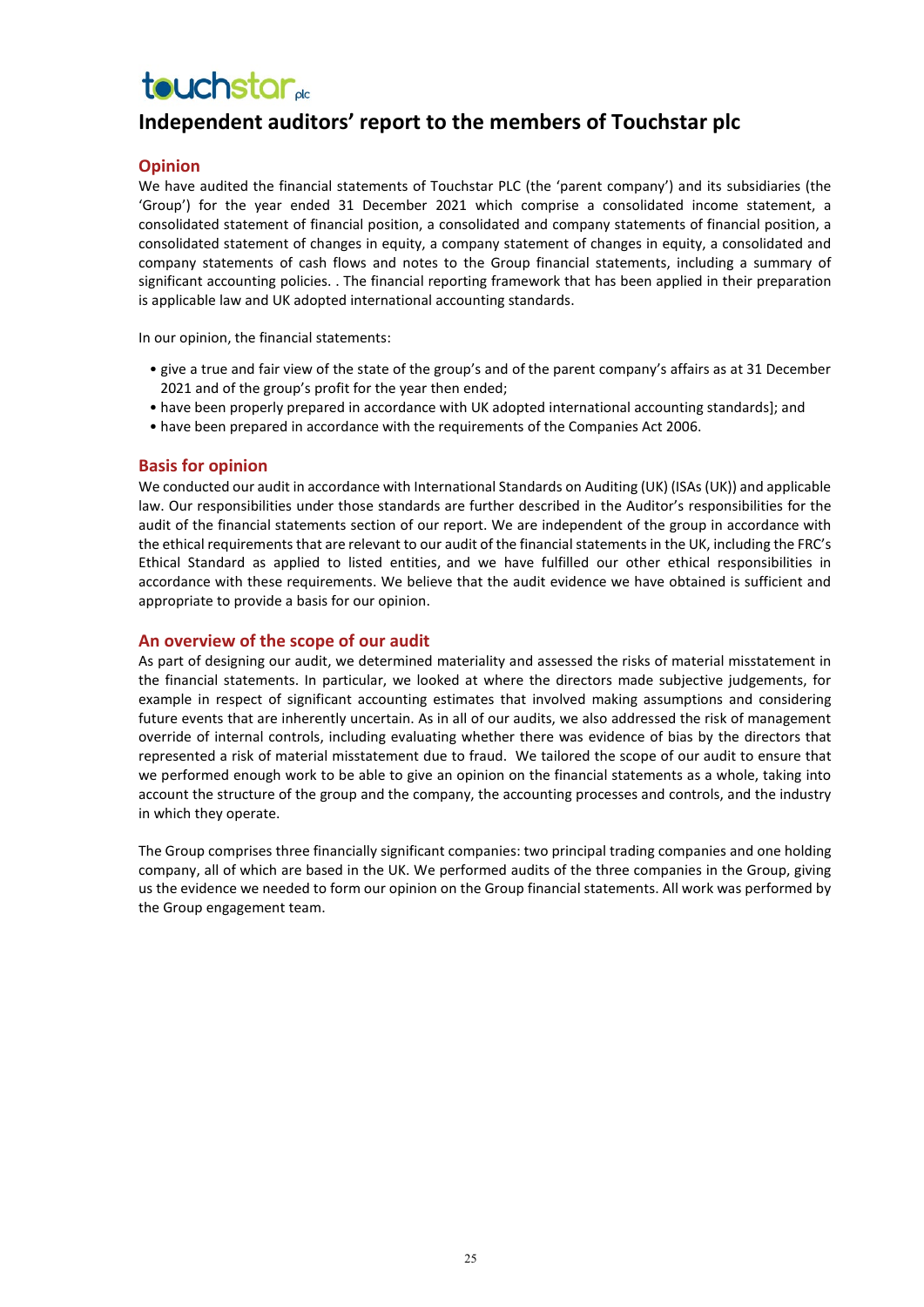## **touchstar**<sub>de</sub>

## **Independent auditors' report to the members of Touchstar plc (continued)**

#### **Key audit matters**

Key audit matters are those matters that, in our professional judgment, were of most significance in our audit of the financial statements of the current period and include the most significant assessed risks of material misstatement (whether or not due to fraud) we identified, including those which had the greatest effect on: the overall audit strategy, the allocation of resources in the audit; and directing the efforts of the engagement team. These matters were addressed in the context of our audit of the financial statements as a whole, and in forming our opinion thereon, and we do not provide a separate opinion on these matters.

| <b>Key audit matter</b>                                                                                                                                                                                                                                                                                                      | How our audit addressed the key audit matter                                                                                                                                                                                                                                   |  |  |
|------------------------------------------------------------------------------------------------------------------------------------------------------------------------------------------------------------------------------------------------------------------------------------------------------------------------------|--------------------------------------------------------------------------------------------------------------------------------------------------------------------------------------------------------------------------------------------------------------------------------|--|--|
| <b>Recoverability of capitalised development costs</b>                                                                                                                                                                                                                                                                       |                                                                                                                                                                                                                                                                                |  |  |
| The Group has capitalised development costs of<br>£1,198,000. This represents costs incurred on                                                                                                                                                                                                                              | Costs capitalised represent both internal staff costs (time)<br>capitalised, as well as third party costs. These costs are<br>allocated on a project basis.                                                                                                                    |  |  |
| development projects that meets the criteria as set out in<br>'IAS 38: Intangible assets'.<br>The decision whether to capitalise and how to determine<br>the period of economic benefit requires some judgement,<br>including an assessment of the commercial viability of the<br>project, and the prospect of future sales. | For internal staff costs capitalised, we have understood the<br>employees' specific roles and work, and the allocation<br>between project and non-project activities. We have<br>challenged these<br>discussed<br>and<br>allocations<br>with<br>management and with employees. |  |  |
|                                                                                                                                                                                                                                                                                                                              | A sample of third-party costs capitalised have been agreed<br>to supporting documentation. The nature of these costs has<br>been tested to confirm they are used in viable projects.                                                                                           |  |  |
|                                                                                                                                                                                                                                                                                                                              | In addition, we have understood the status of each project,<br>and compared this to the requirements of IAS 38 to ensure<br>that capitalisation is appropriate.                                                                                                                |  |  |
|                                                                                                                                                                                                                                                                                                                              | We have challenged management's assessment of the<br>commercial viability of each active project, to consider<br>whether capitalised costs are recoverable.                                                                                                                    |  |  |
|                                                                                                                                                                                                                                                                                                                              | On completion of our audit procedures, we conclude that<br>the company's intangible assets are stated and disclosed<br>accurately in all material aspects.                                                                                                                     |  |  |
| <b>Revenue recognition</b>                                                                                                                                                                                                                                                                                                   |                                                                                                                                                                                                                                                                                |  |  |
| The Group earned revenue of £6,104,000 in the year.<br>There is a risk that revenue is recognised inappropriately                                                                                                                                                                                                            | We agreed cash received to revenue in order to gain<br>comfort over its occurrence and completeness. We also                                                                                                                                                                   |  |  |

and not in accordance with IFRS 15.

comfort over its occurrence and completeness. We also agreed a sample of revenue transactions to appropriate evidence of customer acceptance.

We performed testing over cut-off and also recalculated and corroborated a sample of deferred revenue items.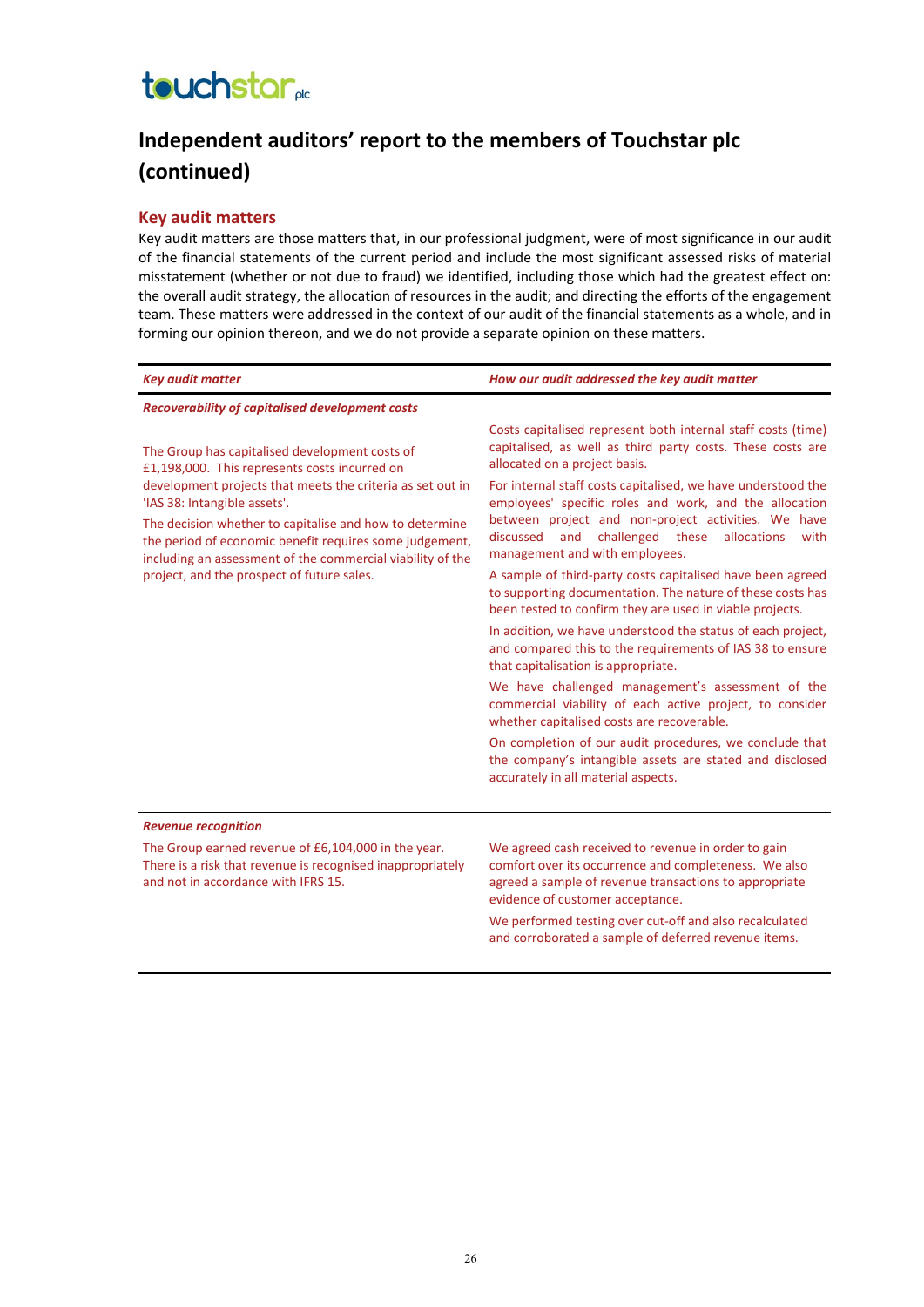## **Independent auditors' report to the members of Touchstar plc (continued)**

#### **Our application of materiality**

The scope of our audit was influenced by our application of materiality. We set certain quantitative thresholds for materiality. These, together with qualitative considerations, helped us to determine the scope of our audit and the nature, timing and extent of our audit procedures on the individual financial statement line items and disclosures and in evaluating the effect of misstatements, both individually and in aggregate on the financial statements as a whole.

Based on our professional judgement, we determined materiality for the financial statements as a whole as follows:

|                                           | <b>Group financial statements</b>                                                                                                                                                                               | <b>Company financial statements</b>                                                                                                                                                                                                                               |
|-------------------------------------------|-----------------------------------------------------------------------------------------------------------------------------------------------------------------------------------------------------------------|-------------------------------------------------------------------------------------------------------------------------------------------------------------------------------------------------------------------------------------------------------------------|
| <b>Overall materiality</b>                | £122,000 (2020: £58,000).                                                                                                                                                                                       | £57,350 (2020: £15,000).                                                                                                                                                                                                                                          |
| <b>How we determined it</b>               | 2% of turnover (2020: 1% of turnover)                                                                                                                                                                           | 5% of Net Liabilities (2020: 1% Net<br>Liabilities).                                                                                                                                                                                                              |
| <b>Rationale for benchmark</b><br>applied | Based on the benchmarks used in the annual<br>report, turnover is a primary measure used<br>by the shareholders in assessing the<br>performance of the group and is a generally<br>accepted auditing benchmark. | We believe that net liabilities is a primary<br>measure used by the shareholders in<br>assessing the performance of the entity<br>given the company is a holding company<br>and so does not trade. Net liabilities is a<br>generally accepted auditing benchmark. |

For each component in the scope of our group audit, we allocated a materiality that was less than our overall group materiality. The range of materiality allocated across components was between £48,000 and £73,000. Certain components were audited to a local statutory audit materiality that was also less than our overall group materiality.

We agreed with the Audit Committee that we would report to them misstatements identified during our audit above £6,100 (Group audit) (2020: 2,900) and £2,867 (Company audit) (2020: £750) as well as misstatements below those amounts that, in our view, warranted reporting for qualitative reasons.

#### **Conclusions relating to going concern**

In auditing the financial statements, we have concluded that the directors' use of the going concern basis of accounting in the preparation of the financial statements is appropriate. Our evaluation of the directors' assessment of the entity's ability to continue to adopt the going concern basis of accounting included review of the Group's budgets and cashflow forecasts and supporting information such as order books.

Based on the work we have performed, we have not identified any material uncertainties relating to events or conditions that, individually or collectively, may cast significant doubt on the Group's ability to continue as a going concern for a period of at least twelve months from when the financial statements are authorised for issue.

Our responsibilities and the responsibilities of the directors with respect to going concern are described in the relevant sections of this report.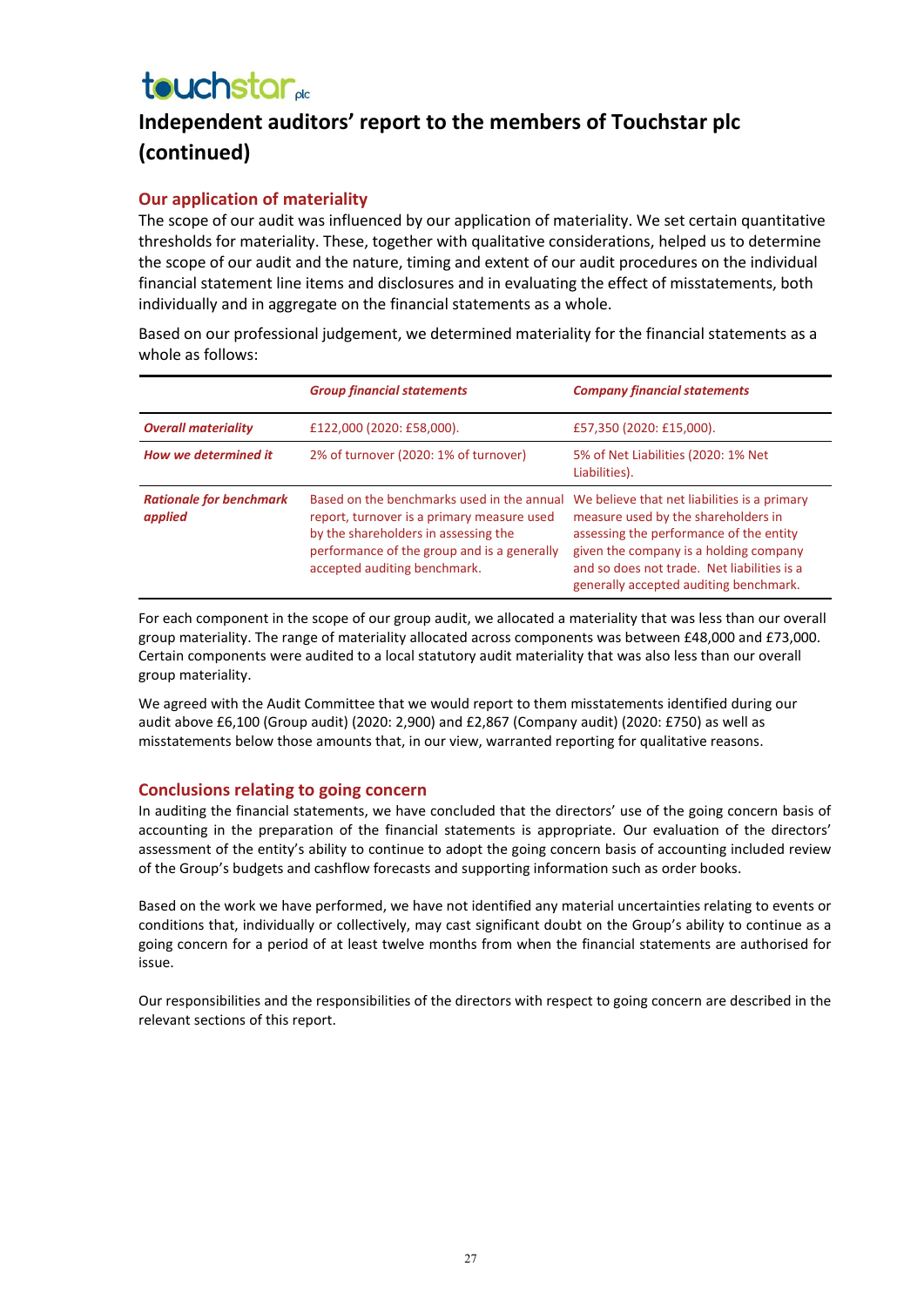## **Independent auditors' report to the members of Touchstar plc (continued)**

#### **Other information**

The directors are responsible for the other information. The other information comprises the information included in the annual report, other than the financial statements and our auditor's report thereon. Our opinion on the financial statements does not cover the other information and, except to the extent otherwise explicitly stated in our report, we do not express any form of assurance conclusion thereon.

In connection with our audit of the financial statements, our responsibility is to read the other information and, in doing so, consider whether the other information is materially inconsistent with the financial statements or our knowledge obtained in the audit or otherwise appears to be materially misstated. If we identify such material inconsistencies or apparent material misstatements, we are required to determine whether there is a material misstatement in the financial statements or a material misstatement of the other information. If, based on the work we have performed, we conclude that there is a material misstatement of this other information, we are required to report that fact. We have nothing to report in this regard.

#### **Opinions on other matters prescribed by the Companies Act 2006**

In our opinion, based on the work undertaken in the course of the audit:

- the information given in the strategic report and the directors' report for the financial year for which the financial statements are prepared is consistent with the financial statements; and
- the strategic report and the directors' report have been prepared in accordance with applicable legal requirements.

#### **Matters on which we are required to report by exception**

In the light of the knowledge and understanding of the group and the parent company and its environment obtained in the course of the audit, we have not identified material misstatements in the strategic report or the directors' report.

We have nothing to report in respect of the following matters in relation to which the Companies Act 2006 requires us to report to you if, in our opinion:

- adequate accounting records have not been kept by the parent company, or returns adequate for our audit have not been received from branches not visited by us; or
- the parent company financial statements are not in agreement with the accounting records and returns; or
- certain disclosures of directors' remuneration specified by law are not made; or
- we have not received all the information and explanations we require for our audit.

#### **Responsibilities of directors**

As explained more fully in the directors' responsibilities statement set out on page 23, the directors are responsible for the preparation of the financial statements and for being satisfied that they give a true and fair view, and for such internal control as the directors determine is necessary to enable the preparation of financial statements that are free from material misstatement, whether due to fraud or error.

In preparing the financial statements, the directors are responsible for assessing the group's and the parent company's ability to continue as a going concern, disclosing, as applicable, matters related to going concern and using the going concern basis of accounting unless the directors either intend to liquidate the group or the parent company or to cease operations, or have no realistic alternative but to do so.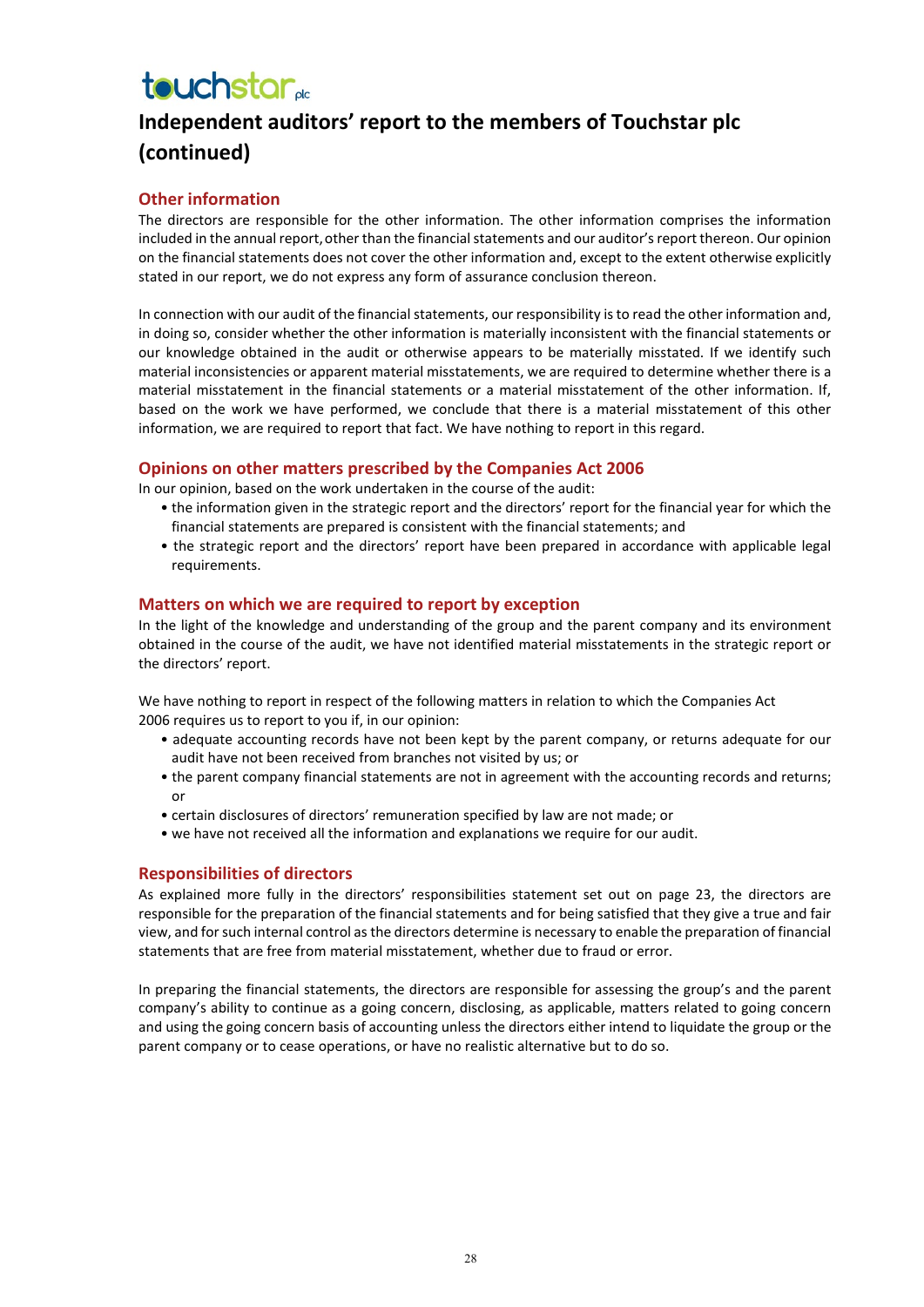## **Independent auditors' report to the members of Touchstar plc (continued)**

#### **Auditor's responsibilities for the audit of the financial statements**

Our objectives are to obtain reasonable assurance about whether the financial statements as a whole are free from material misstatement, whether due to fraud or error, and to issue an auditor's report that includes our opinion. Reasonable assurance is a high level of assurance but is not a guarantee that an audit conducted in accordance with ISAs (UK) will always detect a material misstatement when it exists. Misstatements can arise from fraud or error and are considered material if, individually or in the aggregate, they could reasonably be expected to influence the economic decisions of users taken on the basis of these financial statements.

Irregularities, including fraud, are instances of non-compliance with laws and regulations. We design procedures in line with our responsibilities, outlined above, to detect material misstatements in respect of irregularities, including fraud. The extent to which our procedures are capable of detecting irregularities, including fraud is detailed below:

#### **Explanation as to what extent the audit was considered capable of detecting irregularities, including fraud**

Based on our understanding of the company and industry, we identified that the principal risks of noncompliance with laws and regulations related to health & safety and employment law, and regulatory requirements for AIM listed companies, and we considered the extent to which non-compliance might have a material effect on the financial statements. We also considered those laws and regulations that have a direct impact on the preparation of the financial statements such as the Companies Act 2006, corporation tax, payroll tax and sales tax.  

We evaluated management's incentives and opportunities for fraudulent manipulation of the financial statements (including the risk of override of controls) and determined that the principal risks were related to the posting of inappropriate journal entries during the final quarter of the year and also management bias in accounting estimates. Audit procedures performed by the engagement team included: 

- Inspecting correspondence with regulators and tax authorities;
- Discussions with management including consideration of known or suspected instances of noncompliance with laws and regulation and fraud;
- Identifying and testing journals, in particular journal entries posted by management in the final quarter of the year; and
- Challenging assumptions and judgements made by management in their critical accounting estimates

A further description of our responsibilities for the audit of the financial statements is located on the Financial Reporting Council's website at[: www.frc.org.uk/auditorsresponsibilities.](http://www.frc.org.uk/auditorsresponsibilities) This description forms part of our auditor's report.

#### **Use of our report**

This report is made solely to the company's members, as a body, in accordance with Chapter 3 of Part 16 of the Companies Act 2006. Our audit work has been undertaken so that we might state to the company's members those matters we are required to state to them in an Auditor's report and for no other purpose. To the fullest extent permitted by law, we do not accept or assume responsibility to anyone other than the company and the company's members as a body, for our audit work, for this report, or for the opinions we have formed.

Clvistopher Cark

Christopher Cork (Senior Statutory Auditor) 10 Queen Street Place For and on behalf of Haysmacintyre LLP, Statutory Auditors **Landon** London 25 April 2022 EC4R 1AG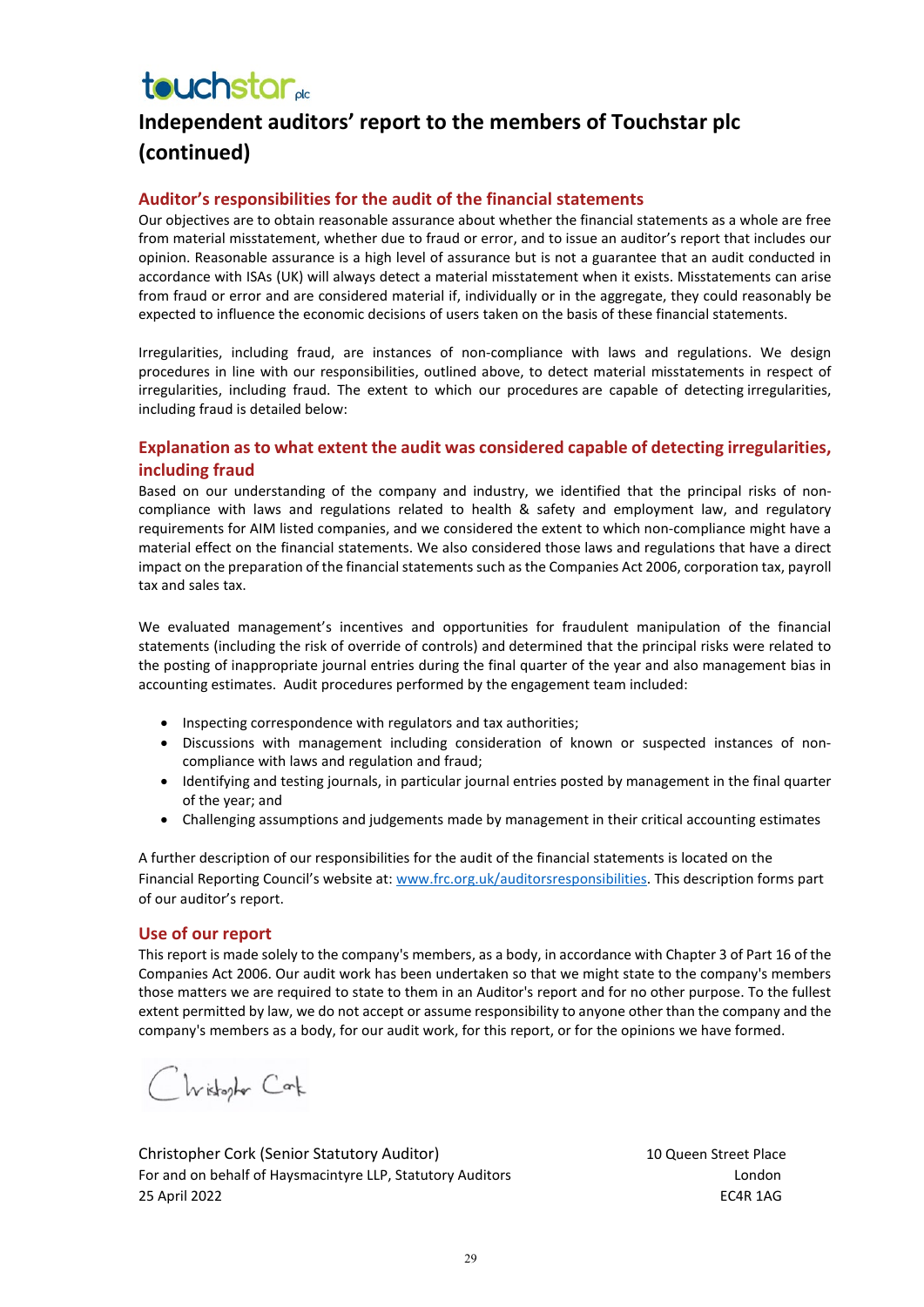### **Consolidated income statement for the year ended 31 December 2021**

|                                                                      |      | 2021     | 2020     |
|----------------------------------------------------------------------|------|----------|----------|
|                                                                      |      | £'000    | f'000    |
|                                                                      | Note |          |          |
| Revenue                                                              | 4    | 6,104    | 5,886    |
| Cost of sales                                                        |      | (2, 472) | (2,827)  |
| <b>Gross profit</b>                                                  |      | 3,632    | 3,059    |
| Distribution costs                                                   |      | (49)     | (41)     |
| Administrative expenses                                              |      | (3,400)  | (3, 125) |
| Other operating income                                               | 5    | 44       | 146      |
| Operating profit before share-based<br>payment provision             |      | 233      | 39       |
| Share-based payment provision<br>included in administrative expenses | 7(b) | (6)      |          |
| <b>Operating profit</b>                                              | 5    | 227      | 39       |
| Finance costs                                                        | 10   | (20)     | (16)     |
| Profit before income tax                                             |      | 207      | 23       |
| Income tax credit                                                    | 11   | 134      | 64       |
| Profit for the year attributable to the<br>owners of the parent      |      | 341      | 87       |

Earnings per ordinary share (pence) attributable to owners of the parent during the year (note 12):

| $ -$         | __ | $\sim$ | ___ | __<br>__<br>2021  | _____<br>__<br>วกวก |
|--------------|----|--------|-----|-------------------|---------------------|
| <b>Basic</b> |    |        |     | 4.02 <sub>F</sub> | T.NP                |

There is no other comprehensive income or expense in the current year or prior year and consequently no statement of other comprehensive income or expense has been presented. All activity in 2021 relating to continuing operations.

The Company has elected to take the exemption under section 408 of the Companies Act 2006 not to present the parent Company income statement. The profit for the Company is detailed in the Statement of financial position and the Company statement of changes in shareholders' equity.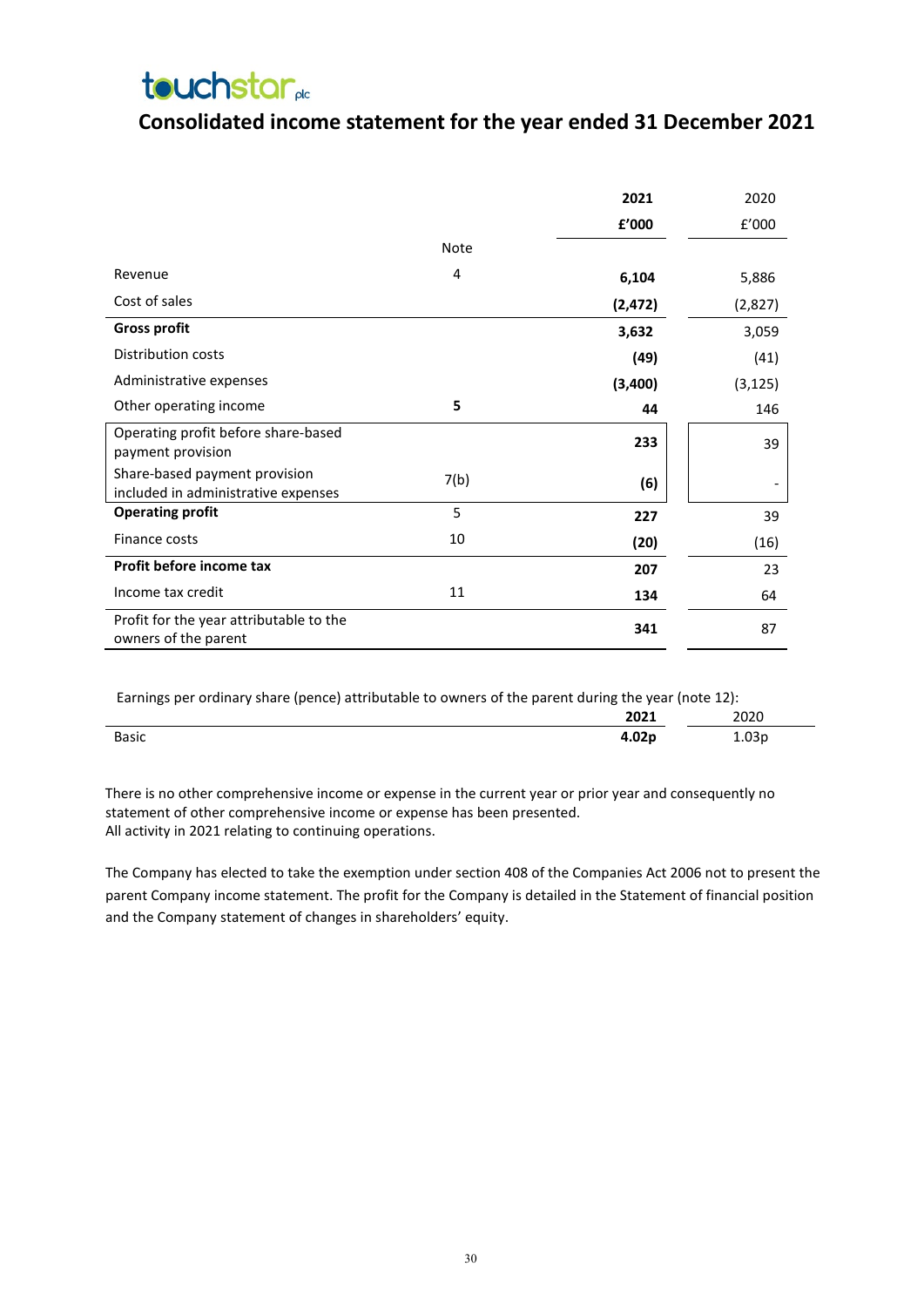## **Consolidated statement of changes in equity for the year ended 31 December 2021**

|                     | <b>Share</b><br>capital<br>f'000 | <b>Share</b><br>premium<br>account<br>f'000 | <b>Share based</b><br>payment<br><b>Reserves</b><br>f'000 | <b>Retained</b><br>earnings<br>f'000 | <b>Total equity</b><br>f'000 |
|---------------------|----------------------------------|---------------------------------------------|-----------------------------------------------------------|--------------------------------------|------------------------------|
| At 1 January 2020   | 424                              | 1,119                                       | $\overline{\phantom{a}}$                                  | 348                                  | 1,891                        |
| Profit for the year |                                  | $\overline{\phantom{a}}$                    | $\overline{\phantom{0}}$                                  | 87                                   | 87                           |
| At 31 December 2020 | 424                              | 1,119                                       |                                                           | 435                                  | 1,978                        |
| Profit for the year | $\overline{\phantom{a}}$         | $\overline{\phantom{a}}$                    | 6                                                         | 341                                  | 347                          |
| At 31 December 2021 | 424                              | 1,119                                       | 6                                                         | 776                                  | 2,325                        |

## **Company statement of changes in equity for the year ended 31 December 2021**

|                     | <b>Share</b><br>capital  | <b>Share</b><br>premium<br>account | <b>Share based</b><br>payment<br>reserve | <b>Retained</b><br>earnings | <b>Total equity</b> |
|---------------------|--------------------------|------------------------------------|------------------------------------------|-----------------------------|---------------------|
|                     | f'000                    | £'000                              | £'000                                    | £'000                       | £'000               |
| At 1 January 2020   | 424                      | 1,119                              |                                          | (2,705)                     | (1, 162)            |
| Profit for the year |                          |                                    |                                          | 3                           | 3                   |
| At 31 December 2020 | 424                      | 1,119                              | $\overline{\phantom{a}}$                 | (2,702)                     | (1, 159)            |
| Profit for the year | $\overline{\phantom{a}}$ |                                    | 6                                        | 6                           | 12                  |
| At 31 December 2021 | 424                      | 1,119                              | 6                                        | (2,696)                     | (1, 147)            |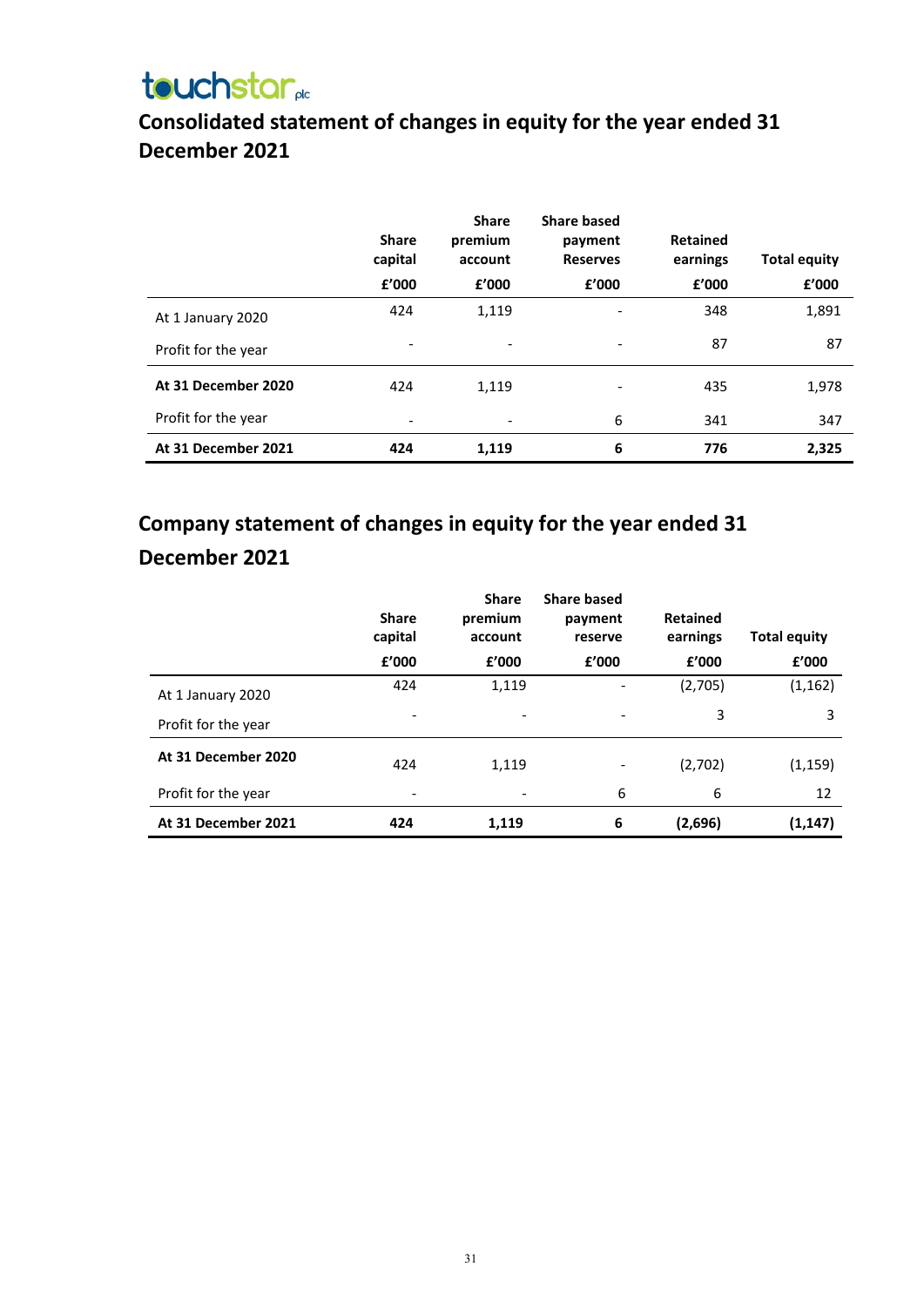## **Consolidated and Company statements of financial position as at 31 December 2021**

|                                | Group |                        | Company |                |                       |
|--------------------------------|-------|------------------------|---------|----------------|-----------------------|
|                                |       | 2021                   | 2020    | 2021           | 2020                  |
|                                | Note  | ${\bf f}^{\prime}$ 000 | E'000   | £'000          | ${\tt f}^{\prime}000$ |
| Non-current assets             |       |                        |         |                |                       |
| Intangible assets              | 13    | 1,198                  | 1,350   |                |                       |
| Investments                    | 14    |                        |         | 5              |                       |
| Property, plant and equipment  | 15    | 94                     | 121     |                |                       |
| Right-of-use assets            | 16    | 399                    | 479     |                |                       |
| Deferred tax assets            | 18    | 81                     | 63      | 3              | 3                     |
|                                |       | 1,772                  | 2,013   | 8              | 3                     |
| <b>Current assets</b>          |       |                        |         |                |                       |
| Inventories                    | 19    | 865                    | 714     |                |                       |
| Trade and other receivables    | 20    | 1,071                  | 1,010   | 462            | 474                   |
| Corporation tax receivable     |       | 166                    | 110     |                |                       |
| Cash and cash equivalents      | 21    | 3,903                  | 3,177   | $\blacksquare$ |                       |
|                                |       | 6,005                  | 5,011   | 462            | 474                   |
| <b>Total assets</b>            |       | 7,777                  | 7,024   | 470            | 477                   |
|                                |       |                        |         |                |                       |
| <b>Current liabilities</b>     |       |                        |         |                |                       |
| Trade and other payables       | 22    | 1,333                  | 1,246   | 94             | 230                   |
| <b>Contract liabilities</b>    | 23    | 1,762                  | 1,485   |                |                       |
| Borrowings                     | 24    | 1,418                  | 1,271   | 1,418          | 1,271                 |
| Lease liabilities              | 25    | 169                    | 163     |                |                       |
|                                |       | 4,682                  | 4,165   | 1,512          | 1,501                 |
| <b>Non-current liabilities</b> |       |                        |         |                |                       |
| Deferred tax liabilities       | 18    | 251                    | 215     |                |                       |
| Contract liabilities           | 23    | 172                    | 177     |                |                       |
| <b>Borrowings</b>              | 24    | 105                    | 135     | 105            | 135                   |
| Lease liabilities              | 25    | 242                    | 354     |                |                       |
|                                |       | 770                    | 881     | 105            | 135                   |
| <b>Total liabilities</b>       |       | 5,452                  | 5,046   | 1,617          | 1,636                 |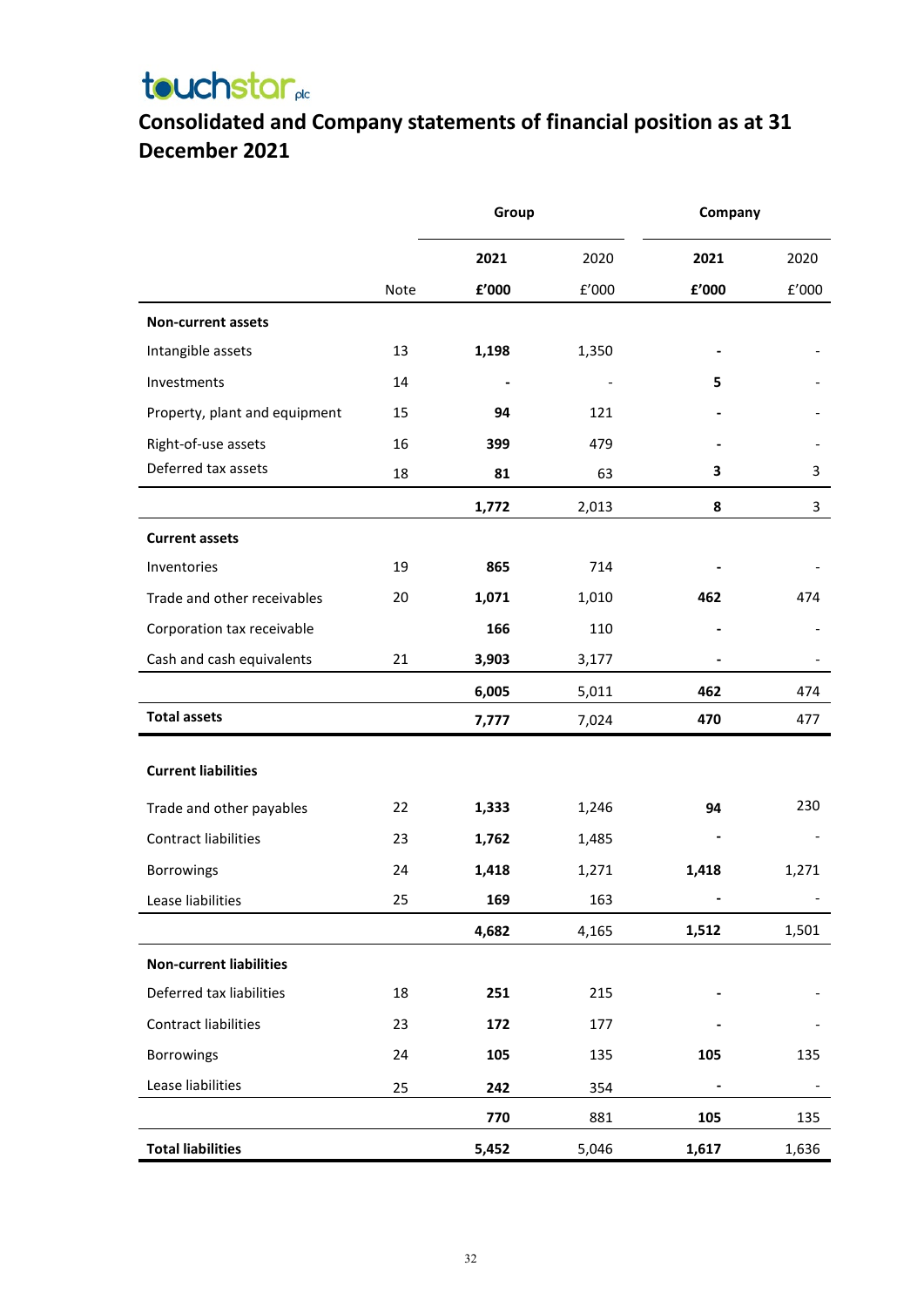## **Consolidated and Company statement of financial position as at 31 December 2021 (continued)**

|                                                              |      | Group |       |          | Company  |
|--------------------------------------------------------------|------|-------|-------|----------|----------|
|                                                              |      | 2021  | 2020  | 2021     | 2020     |
|                                                              | Note | £'000 | f'000 | £'000    | f'000    |
| Capital and reserves attributable<br>to owners of the parent |      |       |       |          |          |
| Retained earnings at beginning of<br>year                    |      | 435   | 348   | (2,702)  | (2,705)  |
| Profit/(loss) for the year                                   |      | 341   | 87    | 6        | 3        |
| Retained earnings at end of year                             |      | 776   | 435   | (2,696)  | (2,702)  |
| Share capital                                                | 26   | 424   | 424   | 424      | 424      |
| Share based payment reserve                                  | 26   | 6     |       | 6        |          |
| Share premium                                                | 26   | 1,119 | 1,119 | 1,119    | 1,119    |
| <b>Total equity</b>                                          |      | 2,325 | 1,978 | (1, 147) | (1, 159) |
| <b>Total equity and liabilities</b>                          |      | 7,777 | 7,024 | 470      | 477      |

The notes on pages 35 to 67 are an integral part of these Group financial statements.

The Company reported a profit for the financial year of £6,000 (2020: £3,000).

The Group and Company financial statements on pages 30 to 67 were approved by the Board of Directors on 25 April 2022 and were signed on its behalf by:

and

**M W Hardy** Director<br>Registered number Scotland: SC005543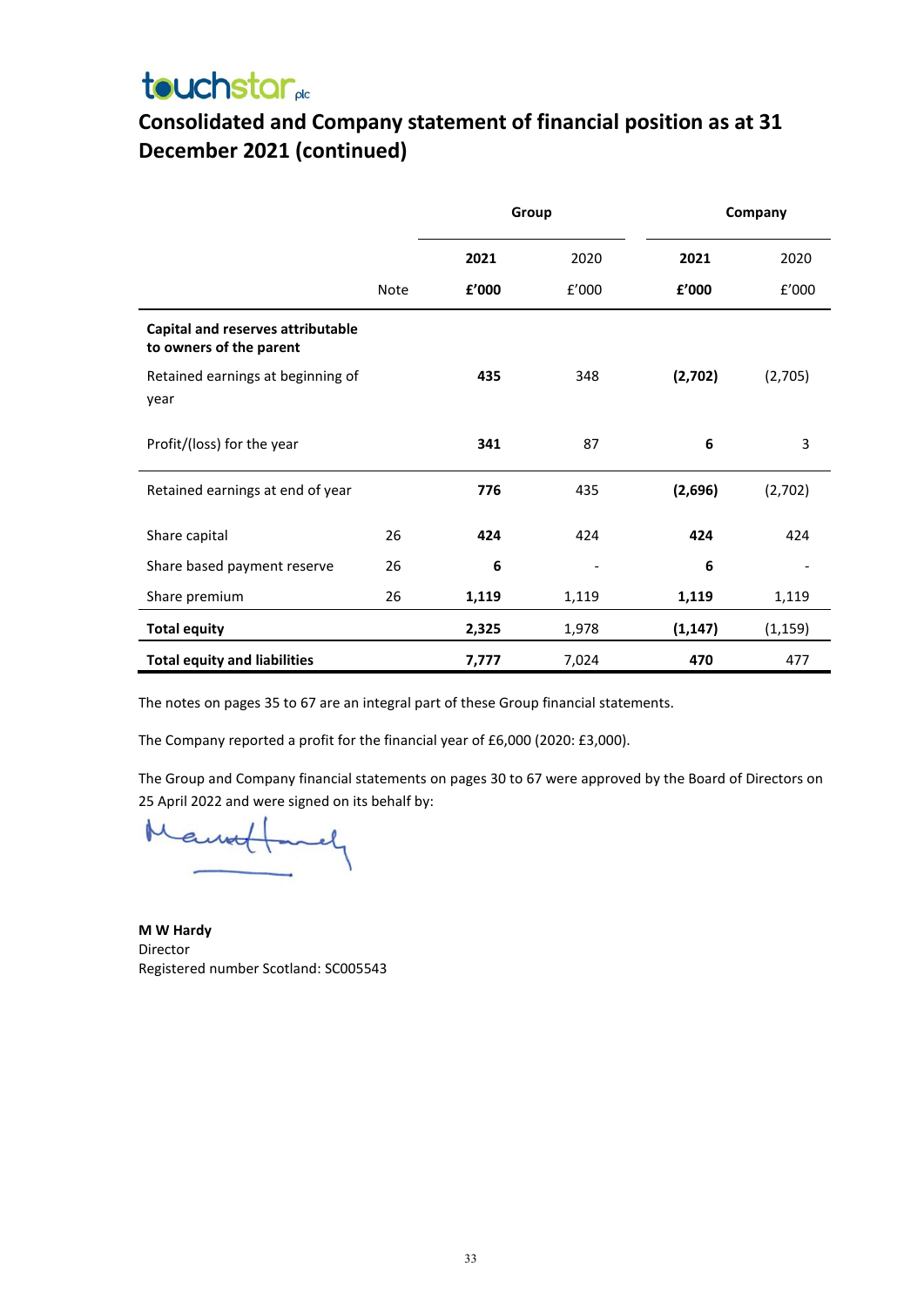## **Consolidated and Company cash flow statement for the year ended 31 December 2021**

|                                                         |       | Group |       | Company  |          |
|---------------------------------------------------------|-------|-------|-------|----------|----------|
|                                                         | Note  | 2021  | 2020  | 2021     | 2020     |
|                                                         |       | £'000 | f'000 | £'000    | E'000    |
| Cash flows from operating activities                    |       |       |       |          |          |
| <b>Operating Profit</b>                                 |       | 226   | 39    | 1        | 3        |
| Depreciation                                            | 15,16 | 233   | 227   |          |          |
| Amortisation                                            | 13    | 612   | 588   |          |          |
| Share-based payment provision                           | 7(b)  | 6     |       | 6        |          |
| Movement in:                                            |       |       |       |          |          |
| Inventories                                             | 19    | (151) | 177   |          |          |
| Trade and other receivables                             | 20    | (60)  | 307   | (80)     | 715      |
| Trade and other payables and contract liabilities       | 22,23 | 358   | (86)  | (36)     | 172      |
| Cash generated from/(used in) operations                |       | 1,224 | 1,252 | (109)    | 890      |
| Interest paid                                           |       | (20)  | (16)  | (3)      | (3)      |
| Corporation tax received                                |       | 97    | 326   |          |          |
| Net cash generated from operating activities            |       | 1,301 | 1,562 | (112)    | 887      |
| Cash flows from investing activities                    |       |       |       |          |          |
| Addition of intangible assets                           | 13    | (460) | (439) |          |          |
| Investment in subsidiaries                              | 14    |       |       | (5)      |          |
| Purchase of property, plant and equipment               | 15    | (50)  | (20)  |          |          |
| Net cash used in investing activities                   |       | (510) | (459) | (5)      |          |
| Cash flows from financing activities                    |       |       |       |          |          |
| Proceeds from issue of business loan                    |       | (15)  | 150   | (15)     | 150      |
| Principal elements of lease payments                    |       | (182) | (182) |          |          |
| Net cash generated from financing activities            |       | (197) | (32)  | (15)     | 150      |
| Net increase/(decrease) in cash and cash<br>equivalents |       | 594   | 1,071 | (132)    | 1,037    |
| Cash and cash equivalents at start of the year          |       | 1,921 | 850   | (1,256)  | (2, 293) |
| Cash and cash equivalents at end of the year            | 21    | 2,515 | 1,921 | (1, 388) | (1, 256) |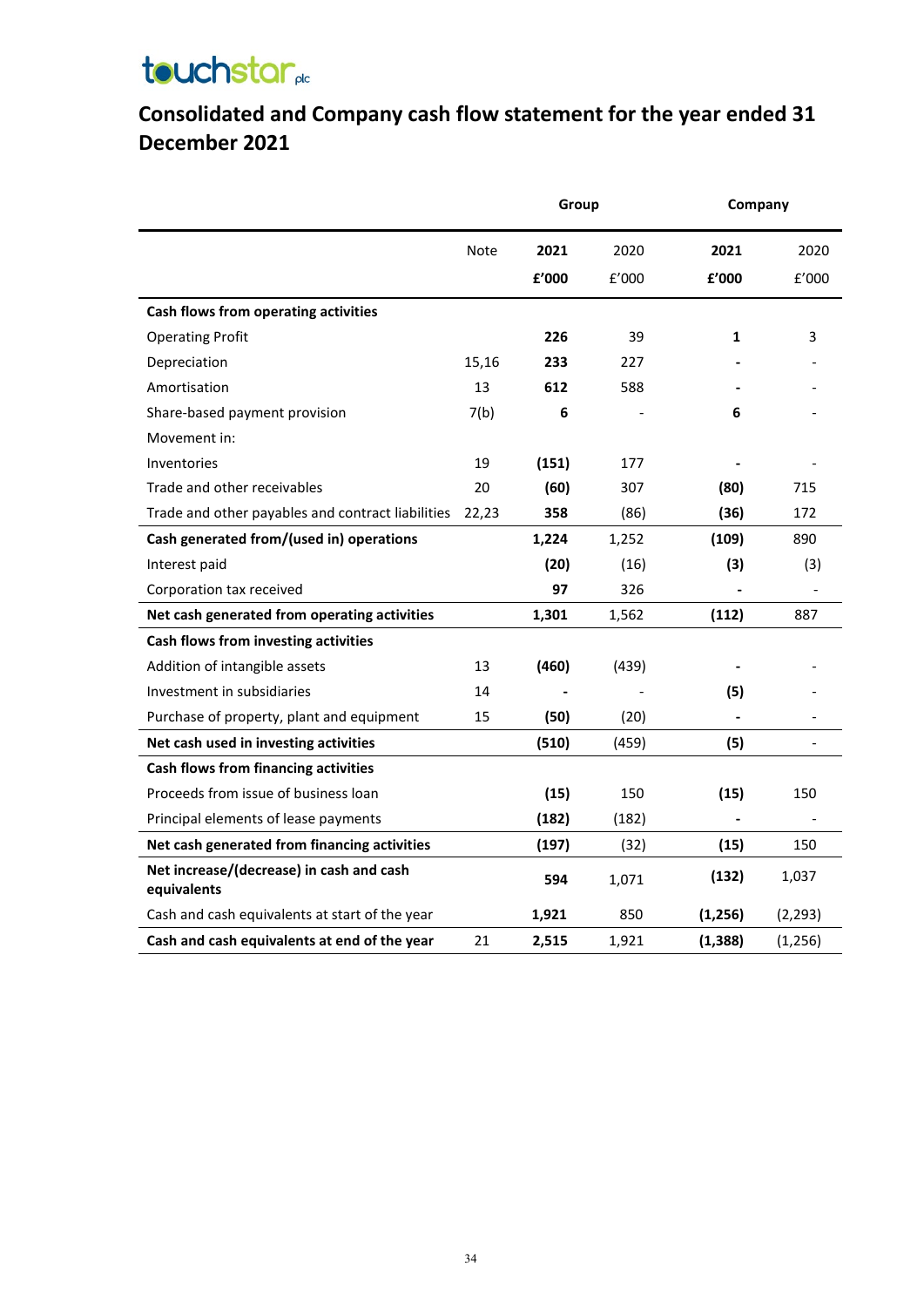## **Notes to the Group financial statements for the year ended 31 December 2021**

### **1 General information**

Touchstar plc (the 'Company') and its subsidiaries (together 'the Group') design and build rugged mobile computing devices and develop software solutions used in a wide variety of field-based delivery, logistics and service applications. The Company is a public company limited by share capital incorporated and domiciled in the United Kingdom. The Company has its listing on the Alternative Investment Market. The address of its registered office is 1 George Square, Glasgow, G2 1AL.

### **2 Summary of significant accounting policies**

The principal accounting policies applied in the preparation of these consolidated and Company financial statements are set out below. These policies have been consistently applied to all the years presented, unless otherwise stated.

#### **2.1 Basis of preparation**

The annual report and financial statements of the Company and the Group have been prepared in accordance with IFRS as adopted by the United Kingdom (IFRS), IFRS IC interpretations, the Companies Act 2006 applicable to companies reporting under IFRSs and the AIM rules for companies. The annual report and financial statements have been prepared under the historic cost convention.

The annual report and financial statements have been prepared on a going concern basis. The Company has elected to take the exemption under section 408 of the Companies Act 2006 not to present the parent Company income statement. The loss for the Company is detailed in the Statement of changes in shareholders' equity.

The presentational currency of the Group and Company is pounds sterling. The Company's functional currency is pounds sterling. All amounts included in these financial statements are rounded to the nearest thousand pounds sterling, except where explicitly stated otherwise.

The preparation of financial statements in conformity with IFRS requires the use of certain critical accounting estimates. It also requires management to exercise its judgement in the process of applying the Group's accounting policies. The areas involving a higher degree of judgement or complexity, or areas where assumptions and estimates are significant to the consolidated financial statements are disclosed in note 3.

#### **Going concern**

These financial statements have been prepared on a going concern basis, which assumes that the Group will be able to meet its liabilities when they fall due. As of 31 December 2021, the Group held cash of £2,515,000 (after considering overdraft balances as presented in note 21), with unencumbered net cash of £2,380,000 after taking into account the £135,000 Coronavirus Business Interruption Loan. The Group also had an undrawn £200,000 on demand overdraft facility as of 31 December 2021 (also £nil in April 2022).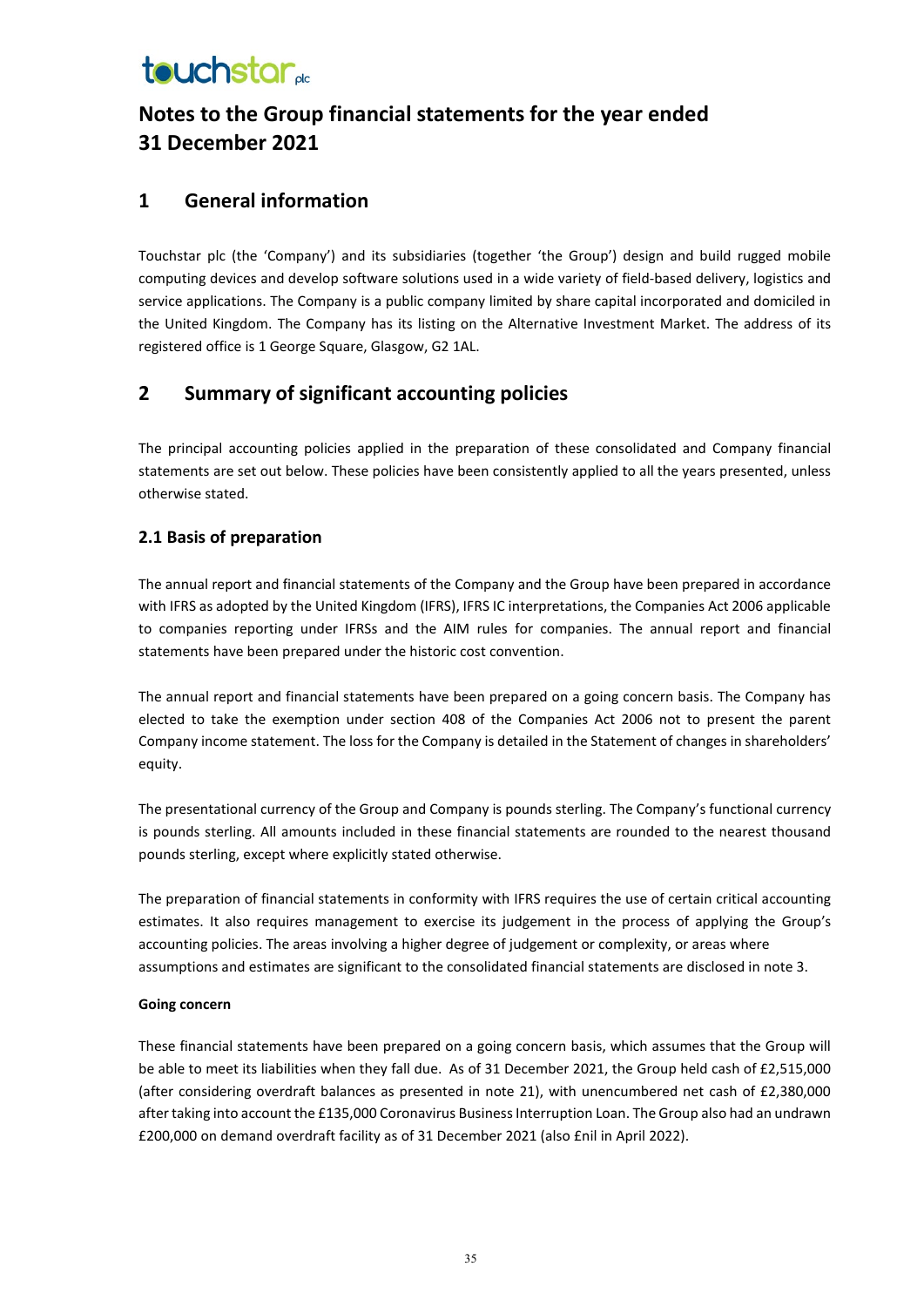## **Notes to the Group financial statements for the year ended 31 December 2021 (continued)**

### **2 Summary of accounting policies (continued)**

#### **2.1 Basis of preparation (continued)**

#### **Going concern (continued)**

The Touchstar management continues to demonstrate its ability to proactively respond to both internal and external challenges it has faced, non-more so than those encountered over the past two years. The directors remain confident in the business, the skillset employed in its dedicated staff, solid product set

and loyal customer base.

The C-19 pandemic continued to impact business during 2021, nonetheless, Group sales still increased on 2020 by a modest £218,000, margins grew from 52% in 2020 to 59.5% in 2021 driven by richer margin sales and operational efficiencies, along with tight control of costs, resulted in a profit after tax of £341,000.

The Group continues to benefit from a supportive bank who have provided the borrowing facility since 2005. Over the past eighteen months the Group has reduced its reliance on the facility provided by the bank. In assessing the Company's ability to continue as a going concern, the Board has reviewed the Group's cash flow and profit forecasts removing completely reliance on any facilities. The impact of potential risks and related sensitivities to the forecasts were considered in assessing the likelihood of additional facilities being required in the future

The directors have at the time of approving the financial statements, a reasonable expectation that the company has adequate resources to continue in operational existence for the foreseeable future. Thus they continue to adopt the going concern basis of accounting in preparing the financial statements.

#### **Changes in accounting policies and disclosures**

#### **New standards, amendments to standards or interpretations adopted by the Group and Company**

The accounting policies adopted are consistent with those of the previous financial year.

The following standards became effective on 1 January 2020, and in the opinion of the Directors will not have a material impact on the Group's financial statements:

- IAS 1 Presentation of Financial Statements
- IAS 12 Income Taxes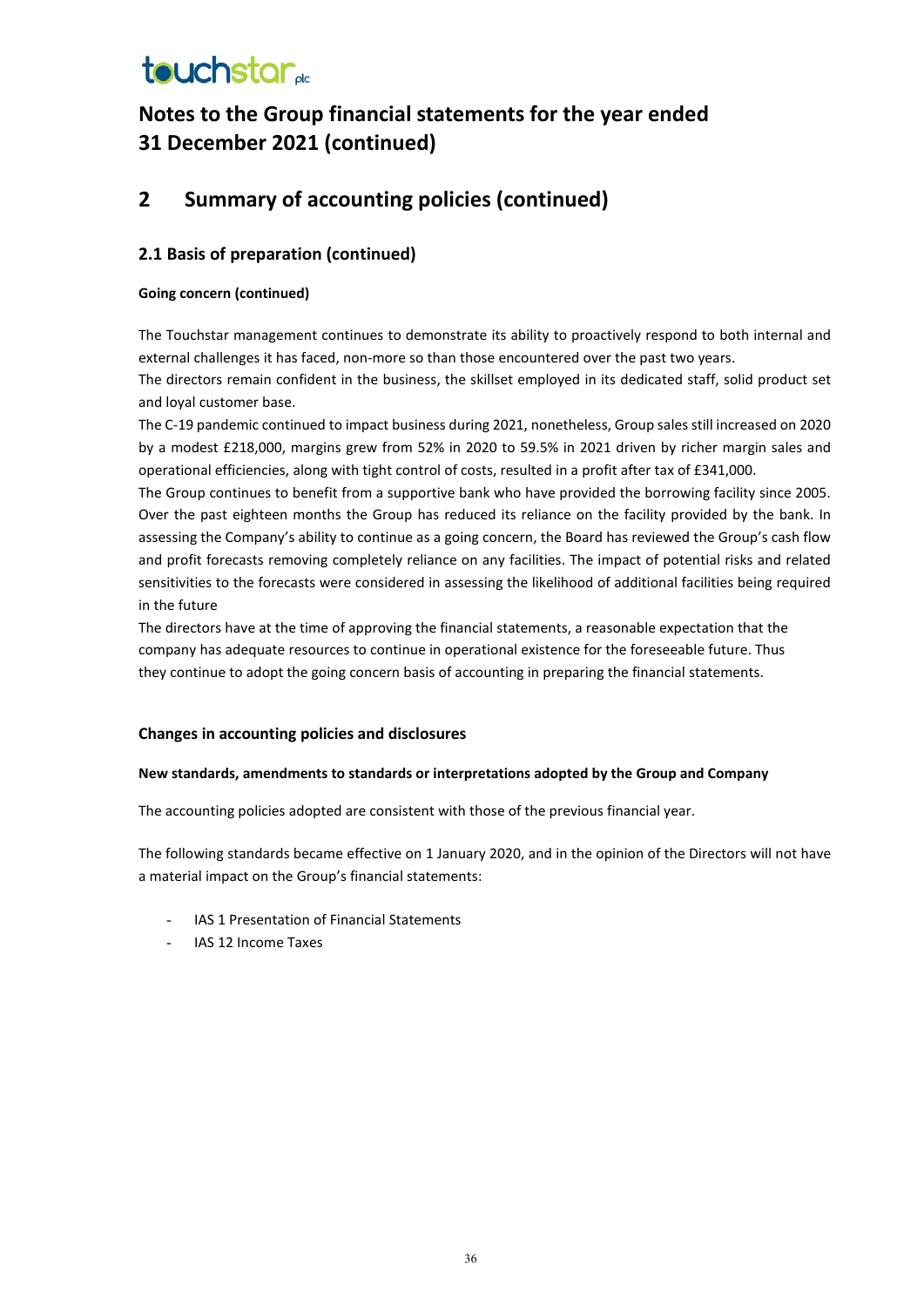## **Notes to the Group financial statements for the year ended 31 December 2021 (continued)**

### **2 Summary of accounting policies (continued)**

#### **2.1 Basis of preparation (continued)**

#### **Changes in accounting policies and disclosures (continued)**

#### **New standards, interpretations and amendments not yet effective**

At the date of approval of these financial statements, the following standards and interpretations which have not been applied in these financial statements were in issue, but not yet effective (and in some cases had not been adopted by the EU):

- Amendment to IFRS 3 Business Combinations Reference to the Conceptual Framework effective 1 January 2022\*
- Amendments to IAS 37: Provisions, Contingent Liabilities and Contingent Assets effective 1 January 2022\*
- Annual Improvements to IFRS Standards 2018-2020 Cycle effective 1 January 2022\*
- Amendments to IAS 1 Presentation of Financial Statements: Classification of Liabilities as Current or Non-current and Amendments to IAS 1: Classification of Liabilities as Current or Non-current – Deferral of Effective Date – effective 1 January 2023\*
- Amendments to IAS 1 Presentation of Financial Statements and IFRS Practice Statement 2: Disclosure of Accounting Policies – effective 1 January 2023\*
- Amendments to IAS 8 Accounting policies, Changes in Accounting Estimates and Errors -Definition of Accounting Estimates – effective 1 January 2023\*

\*Not yet endorsed in the UK

#### **2.2 Consolidation**

Subsidiaries are all entities over which the Group has control. The Group controls an entity when the Group is exposed to, or has rights to, variable returns from its involvement with the entity and has the ability to affect those returns through its power over the entity. Subsidiaries are fully consolidated from the date on which control is transferred to the Group.

The financial statements consolidate the accounts of Touchstar plc and all of its subsidiary undertakings. Intra-Group sales and profits are eliminated fully on consolidation.

Accounting policies of subsidiaries have been changed where necessary to ensure consistency with the policies adopted by the Group.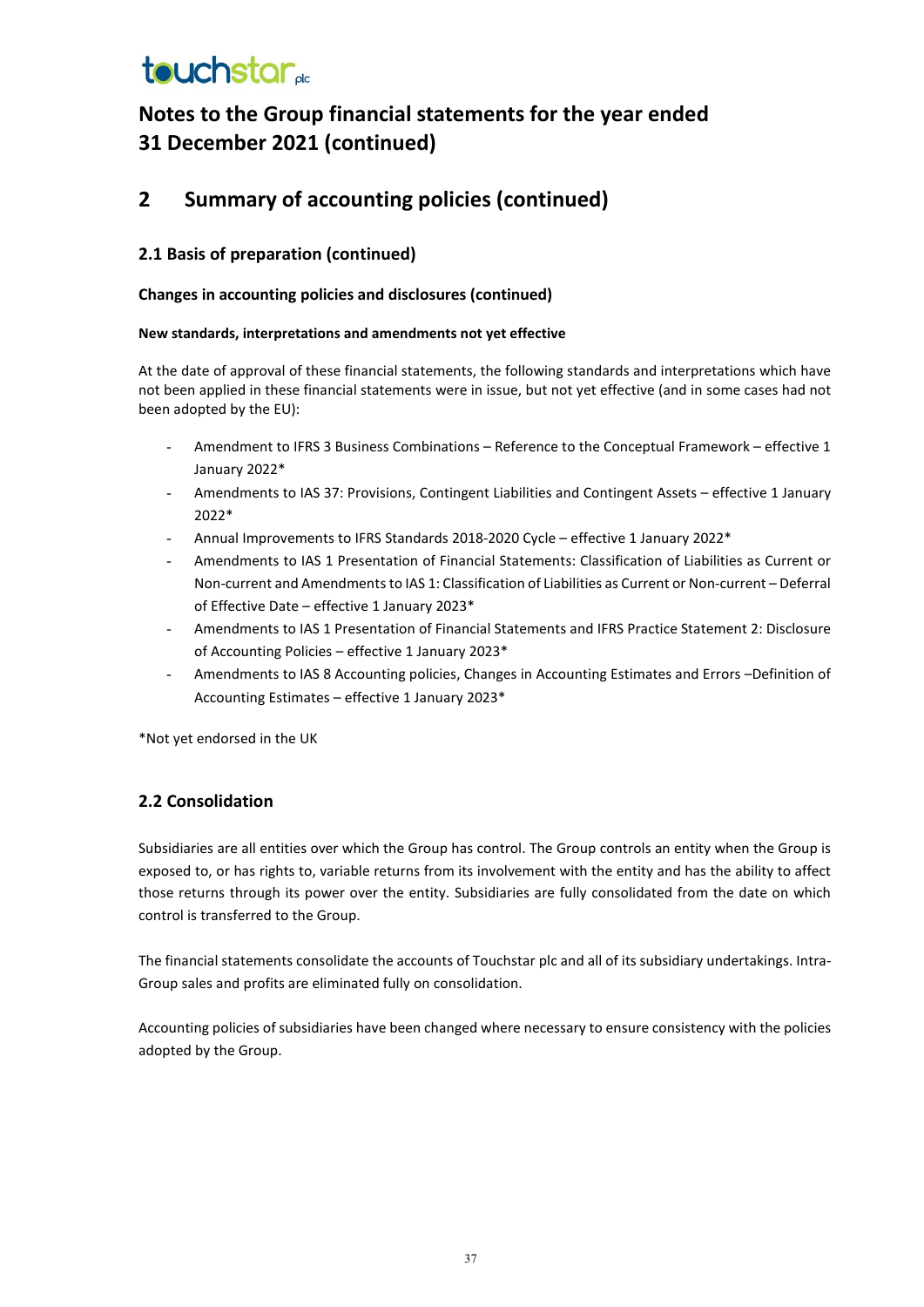## **Notes to the Group financial statements for the year ended 31 December 2021 (continued)**

### **2 Summary of accounting policies (continued)**

#### **2.3 Segment reporting**

In accordance with IFRS 8 operating segments are reported in a manner consistent with the internal reporting provided to the directors who are considered to be the chief operating decision makers (CODM). The CODM's, who are deemed to be the executive board i.e. Directors, are responsible for allocating resources and assessing performance of the operating segments, these have been identified as the Executive Board. The Executive Board considers that the Group comprises one segment, being the supply and maintenance of real time electronic data systems, and this is how results are reported to the Executive Board.

#### **2.4 Foreign currency translation**

#### **(a) Functional and presentation currency**

Items included in the financial statements of each of the Group's entities are measured using the currency of the primary economic environment in which the entity operates ('the functional currency'). The consolidated financial statements are presented in sterling, which is the Company's functional and presentation currency.

#### **(b) Transactions and balances**

Foreign currency transactions are translated into the functional currency using the exchange rates prevailing at the dates of the transactions. Foreign exchange gains and losses resulting from the settlement of such transactions and from the translation at year-end exchange rates of monetary assets and liabilities denominated in foreign currencies are recognised in the income statement.

#### **2.5 Property, plant and equipment**

Property, plant and equipment is stated at historical cost less accumulated depreciation. Historical cost includes expenditure that is directly attributable to the acquisition of the items.

Subsequent costs are included in the asset's carrying amount or recognised as a separate asset, as appropriate, only when it is probable that future economic benefits associated with the item will flow to the Group and the cost of the item can be measured reliably. The carrying amount of the replaced part is derecognised. All other repairs and maintenance are charged to the income statement during the financial period in which they are incurred.

Depreciation is calculated using the straight-line method to reduce an asset's cost to its residual value over its estimated useful life, as follows:

| Plant and machinery                     | over 2-5 years |
|-----------------------------------------|----------------|
| Fixtures, fittings, tools and equipment | over 4-5 years |

Residual values and useful lives are reviewed, and adjusted if appropriate, at each balance sheet date.

An asset's carrying amount is written down immediately to its recoverable amount if the asset's carrying amount is greater than its estimated recoverable amount.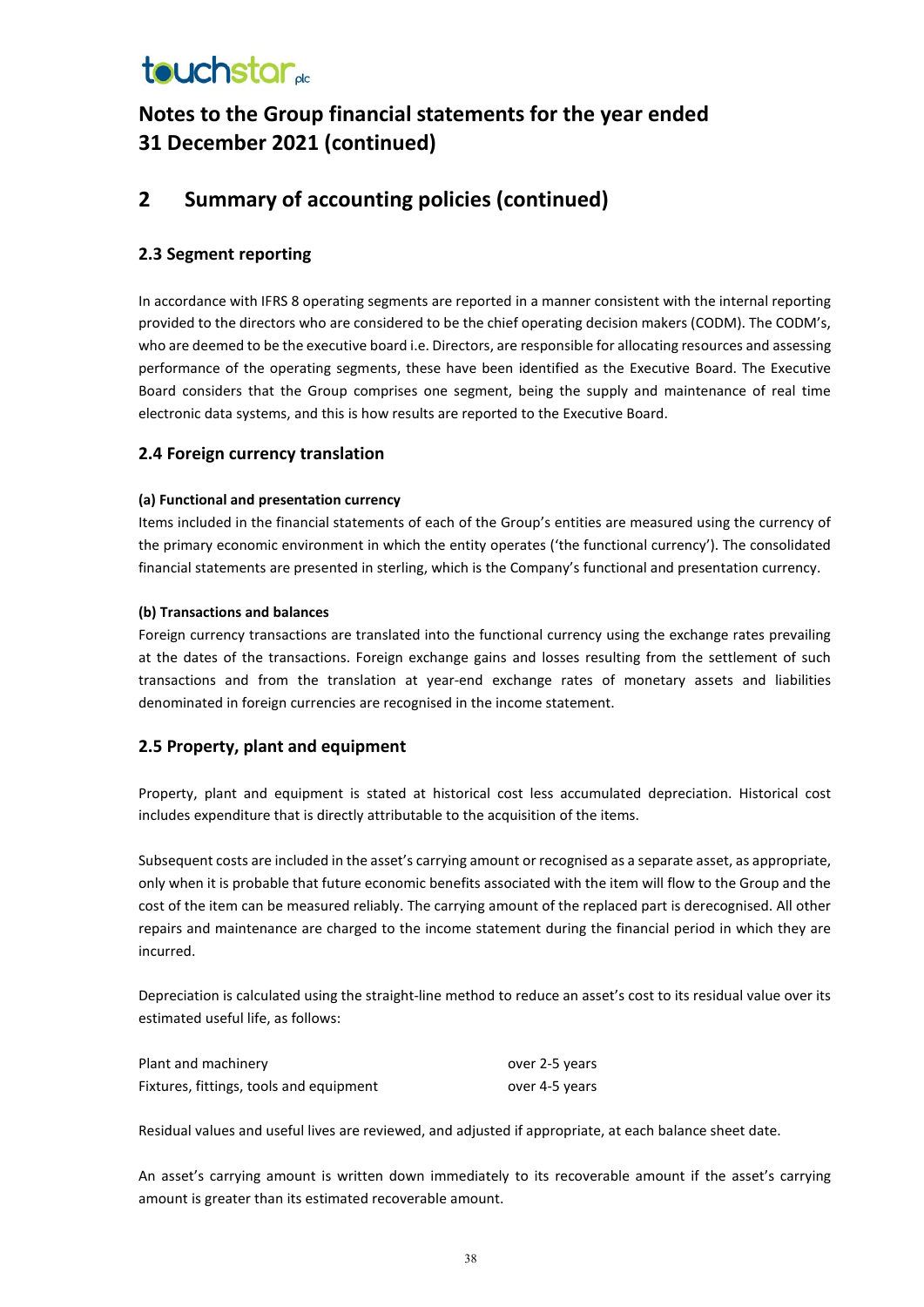### **Notes to the Group financial statements for the year ended 31 December 2021 (continued)**

### **2 Summary of accounting policies (continued)**

#### **2.6 Intangible assets**

#### **Development expenditure**

Development expenditure is stated at historic cost less accumulated amortisation. Costs incurred on development projects (relating to the design and testing of new or improved products) are recognised as intangible assets when the following criteria are fulfilled:

- it is technically feasible to complete the intangible asset so that it will be available for use;
- management intends to complete the intangible asset and use or sell it;
- there is an ability to use or sell the intangible asset;
- it can be demonstrated how the intangible asset will generate probable future economic benefits;
- adequate technical, financial and other resources to complete the development and to use or sell the intangible asset are available; and
- the expenditure attributable to the intangible asset during its development can be reliably measured.

Other development expenditure that does not meet the criteria is recognised as an expense as incurred. Development costs previously recognised as an expense are not recognised as an asset in a subsequent period. Capitalised development expenditure is recorded as an intangible asset and amortised from the point at which the asset is ready for use on a straight-line basis over its useful life, not exceeding five years (note 5).

#### **2.7 Inventories**

Inventories are stated at the lower of cost and net realisable value. Cost relating to raw materials, consumables, work on progress and finished goods comprises actual costs incurred in bringing each product to its present location and condition within each trading subsidiary as follows:

- **Touchstar ATC Limited:**

Purchase cost and cost of direct materials using standard cost

- **Touchstar Technologies Limited:** Purchase cost and cost of direct materials using first in/first out (FIFO) basis

The cost of work in progress and finished goods excludes direct labour and related production overheads as the directors consider that this element is not material.

Net realisable value is the estimated selling price in the ordinary course of business, less applicable variable selling expenses. Provision is made where necessary for obsolete, slow moving and defective inventory.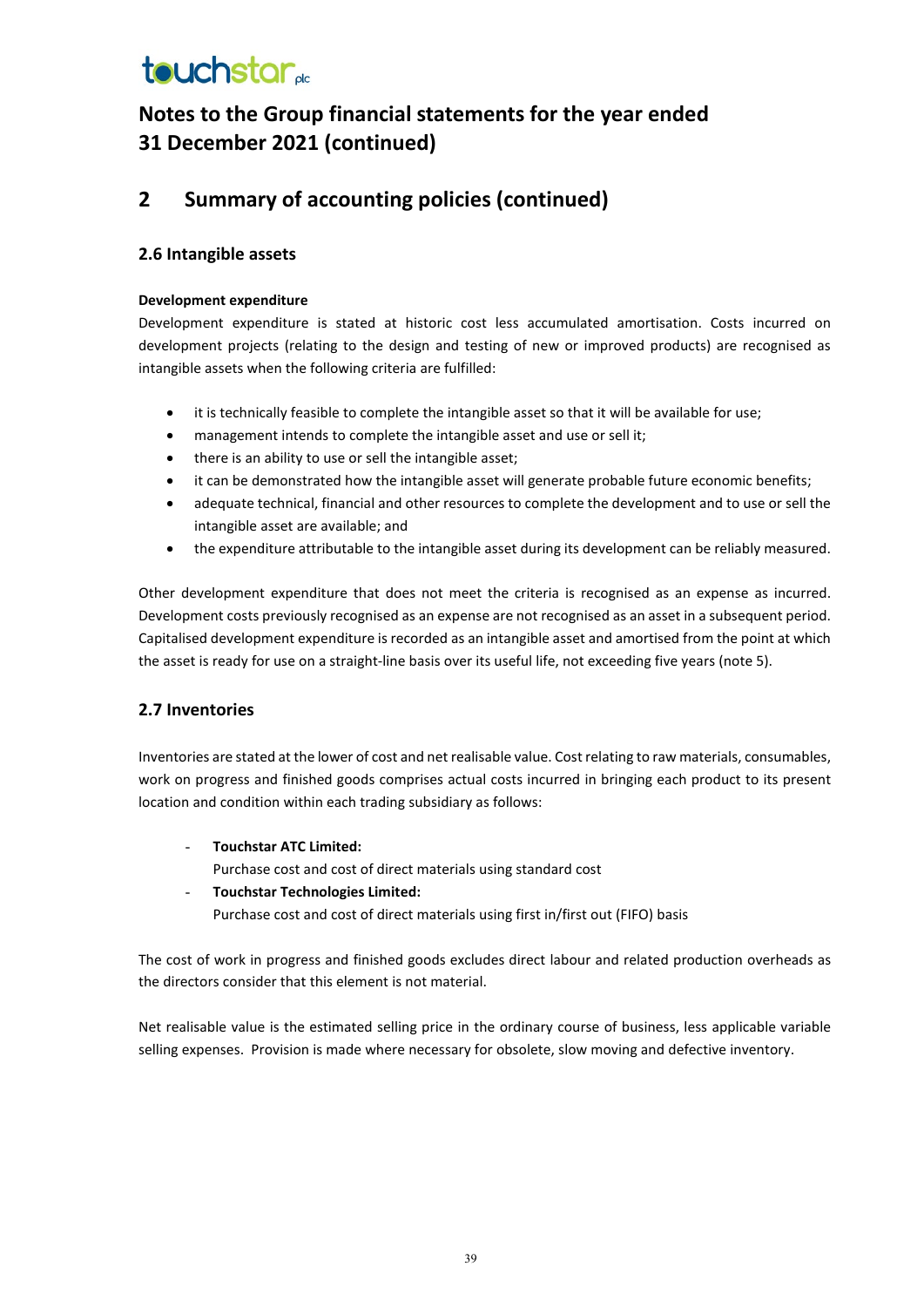## **Notes to the Group financial statements for the year ended 31 December 2021 (continued)**

### **2 Summary of accounting policies (continued)**

#### **2.8 Trade and other receivables**

Trade and other receivables are recognised initially at fair value and subsequently measured at amortised cost using the effective interest method, less provision for impairment.

Under IFRS 9, effective from 1 January 2019, the Group elected to use the simplified approach to measure the loss allowance at an amount equal to lifetime expected credit losses for trade receivables and contract assets that result from transactions that are within the scope of IFRS 15, irrespective of whether they contain a significant financing component or not.

Under the new accounting standard, the Group continues to establish a provision for impairment of trade receivables when there is objective evidence that the Group will not be able to collect all amounts due according to the original terms of the receivables. Significant financial difficulties of the counterparty, probability that the counterparty will enter bankruptcy or financial reorganisation, and default or delinquency in payments are considered indicators that the trade receivable is impaired. In addition, IFRS 9 requires the group to consider forward looking information and the probability of default when calculating expected credit losses. The measurement of expected credit losses reflects an unbiased and probability-weighted amount that is determined by evaluating the range of possible outcomes as well as incorporating the time value of money. The Group considers reasonable and supportable customer-specific and market information about past events, current conditions and forecasts of future economic conditions when measuring expected credit losses.

The amount of the provision is the difference between the carrying amount and the present value of estimated future cashflows of the asset, discounted, where material, at the original effective interest rate. The carrying amount of the asset is reduced through the use of an allowance account, and the amount of the loss is recognised in the Income Statement within 'administrative costs'. When a trade receivable is uncollectable, it is written off against the allowance account for the trade receivables. Subsequent recoveries of amounts previously written off are credited against 'administrative costs' in the Income Statement.

They are included within current assets, except where the receivables are expected to be settled in more than 12 months in which case they are classified as non-current assets.

#### **2.9 Cash and cash equivalents**

Cash and cash equivalents includes cash in hand, deposits held at call with banks, other short-term highly liquid investments with original maturities of three months or less, and bank overdrafts. Bank overdrafts where applicable are shown within borrowings in current liabilities on the balance sheet and where appropriate the right of offset has been taken.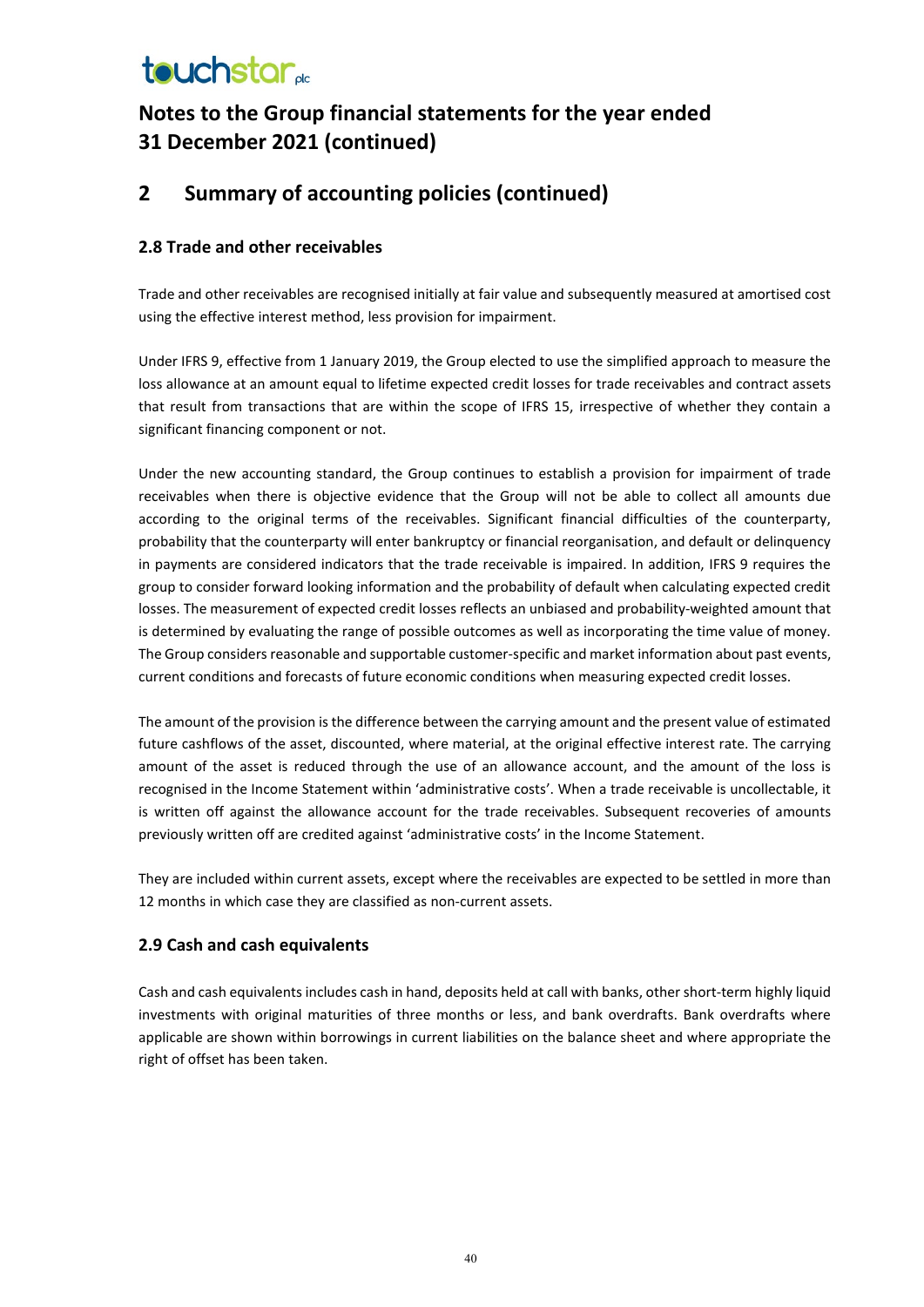### **Notes to the Group financial statements for the year ended 31 December 2021 (continued)**

### **2 Summary of accounting policies (continued)**

#### **2.10 Share capital**

Ordinary shares are classified as equity.

Incremental costs directly attributable to the issue of new shares or options are shown in equity as a deduction, net of tax, from the proceeds.

#### **2.11 Trade and other payables**

Trade payables are obligations to pay for goods and services that have been acquired in the ordinary course of business from suppliers. Trade and other payables are classified as current liabilities if payment is due within one year or less. If not they are presented as non-current liabilities.

Trade payables are recognised at fair value and subsequently held at amortised cost.

#### **2.12 Borrowings**

Borrowings are recognised initially at fair value, net of transaction costs incurred. Borrowings are subsequently stated at amortised cost; any difference between the proceeds (net of transaction costs) and the redemption value is recognised in the income statement over the period of the borrowings using the effective interest method.

Borrowings are classified as current liabilities unless the Group has an unconditional right to defer settlement of the liability for at least 12 months after the balance sheet date.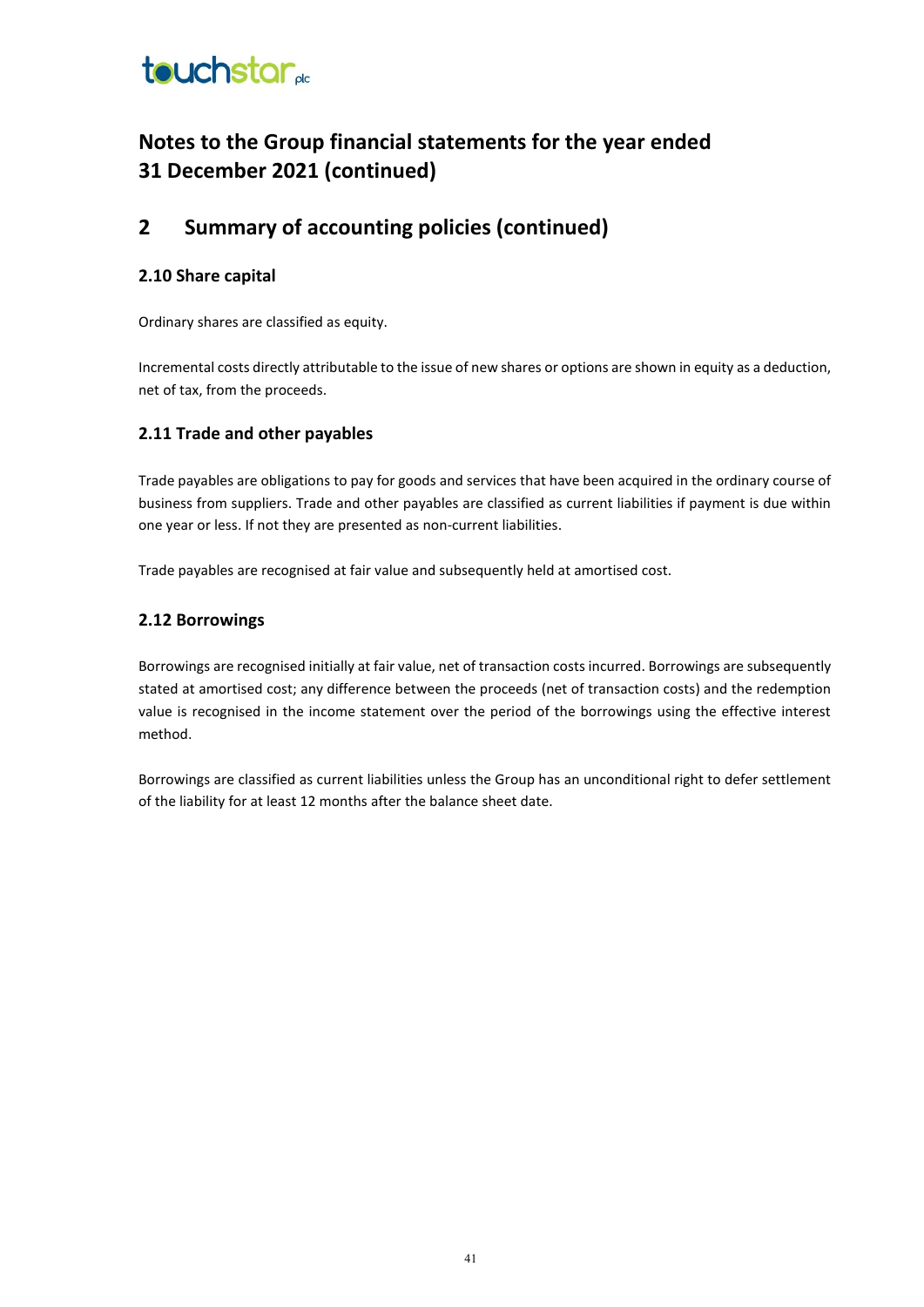## **Notes to the Group financial statements for the year ended 31 December 2021 (continued)**

### **2 Summary of accounting policies (continued)**

#### **2.13 Current and deferred tax**

The tax expense for the year comprises current and deferred tax. Tax is recognised in the income statement, except to the extent that it relates to items recognised in other comprehensive income or directly in equity. In this case, the tax is also recognised in other comprehensive income or directly in equity, respectively.

The current income tax charge is calculated on the basis of the tax laws enacted or substantively enacted at the balance sheet date. Management periodically evaluates positions taken in tax returns with respect to situations in which applicable tax regulation is subject to interpretation. It establishes provisions where appropriate on the basis of amounts expected to be paid to the tax authorities.

Deferred income tax is provided in full, using the liability method, on temporary differences arising between the tax bases of assets and liabilities and their carrying amounts in the consolidated financial statements. However, the deferred income tax is not accounted for if it arises from initial recognition of an asset or liability in a transaction other than a business combination that at the time of the transaction affects neither accounting nor taxable profits or losses. Deferred income tax is determined using tax rates (and laws) that have been substantively enacted by the balance sheet date and are expected to apply when the related deferred income tax asset is realised or the deferred income tax liability is settled.

Deferred income tax assets are recognised to the extent that it is probable that future taxable profits will be available against which the temporary differences can be utilised.

Deferred income tax is provided on temporary differences arising on investments in subsidiaries, except where the timing of the reversal of the temporary difference is controlled by the Group and it is probable that the temporary difference will not reverse in the foreseeable future.

#### **2.14 Employee benefits**

#### **(a) Pension obligations**

The Group operates various pension schemes. The schemes are generally funded through payments to insurance companies. The Group has only defined contribution plans. A defined contribution plan is a pension plan under which the Group pays fixed contributions into a separate entity.

The Group pays contributions to privately administered pension insurance plans on a contractual or voluntary basis. The Group has no further payment obligations once the contributions have been paid. The contributions are recognised as employee benefit expense when they are due. Prepaid contributions are recognised as an asset to the extent that a cash refund or a reduction in the future payment is available.

#### **(b) Profit-sharing and bonus plans**

The Group recognises a liability and an expense for bonuses and profit-sharing, based on a formula that takes into consideration the profit attributable to the Company's shareholders after certain adjustments. The Group recognises a provision where contractually obliged or where there is a past practice that has created a constructive obligation.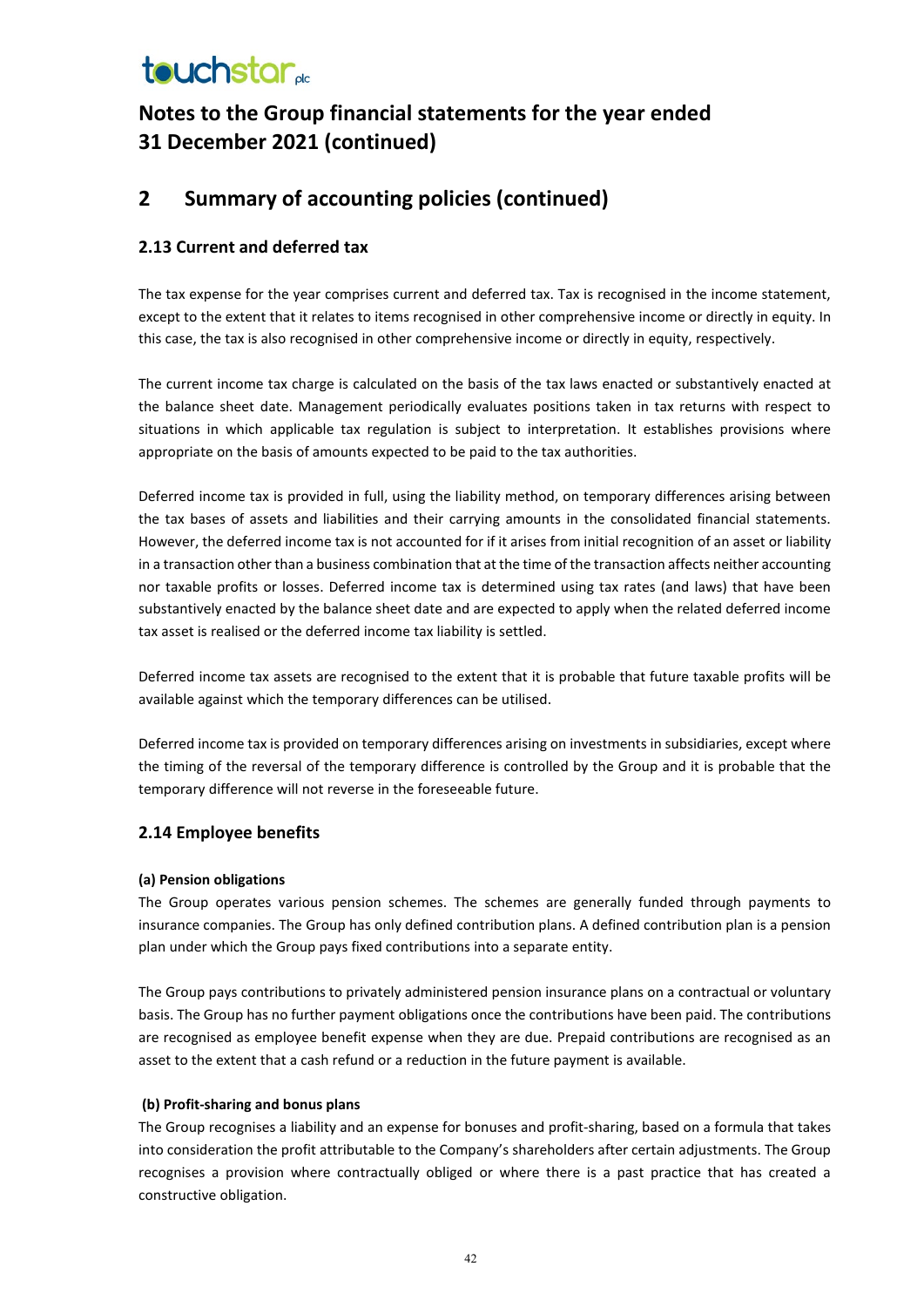## **Notes to the Group financial statements for the year ended 31 December 2021 (continued)**

### **2 Summary of accounting policies (continued)**

#### **2.15 Share-based payments**

The group operates an equity-settled, share-based compensation plan, under which the entity receives services from employees as consideration for equity instruments (options) of the group. The fair value of the employee services received in exchange for the grant of the options is recognised as an expense. The total amount to be expensed is determined by reference to the fair value of the options granted based on the performance of the group as defined in the Plan.

When the options are exercised, the company issues new shares. The proceeds received net of any directly attributable transaction costs are credited to share capital (nominal value) and share premium.

The grant by the company of options over its equity instruments to the employees of subsidiary undertakings in the group is treated as a capital contribution. The fair value of employee services received, measured by reference to the grant date fair value, is recognised over the vesting period as an increase to investment in subsidiary undertakings, with corresponding credit to equity in the parent entity accounts.

#### **2.16 Revenue recognition**

Revenue is measured at the fair value of the consideration received or receivable for the sale of goods and services in the ordinary course of the Group's activities. Revenue is shown net of value added tax, returns, rebates and discounts and after eliminating sales within the Group. All Group revenue is derived from contracts with customers.

The Group recognises revenue when the amount of revenue can be reliably measured, it is probable that future economic benefits will flow to the relevant entity and the Group has satisfied its performance obligations as laid out in contracts with its customers. Any revenue received from customers in advance of the Group satisfying its performance obligations is classified as a contract liability and carried in the Statement of Financial Position until it is appropriate to recognise the corresponding revenue (see note 23 Contract liabilities).

Revenue recognised over time relates to fixed term maintenance and software contracts and is recognised on a straight-line basis over the life on an agreement. All other revenue including but not limited to Installations, spares, repairs and system sales, relates to Group activities that are recognised at a point in time, with consideration falling due as performance obligations are satisfied within pre-existing credit terms (see note 4 Revenue).

Transaction prices are determined with references to contracted consideration. No element of financing is deemed present as sales are typically made with 30-90-day credit terms, which is consistent with market practice. Where longer term arrangements do arise, the impact of the time value of money on contract liabilities is considered immaterial and therefore no adjustment is made to reflect this.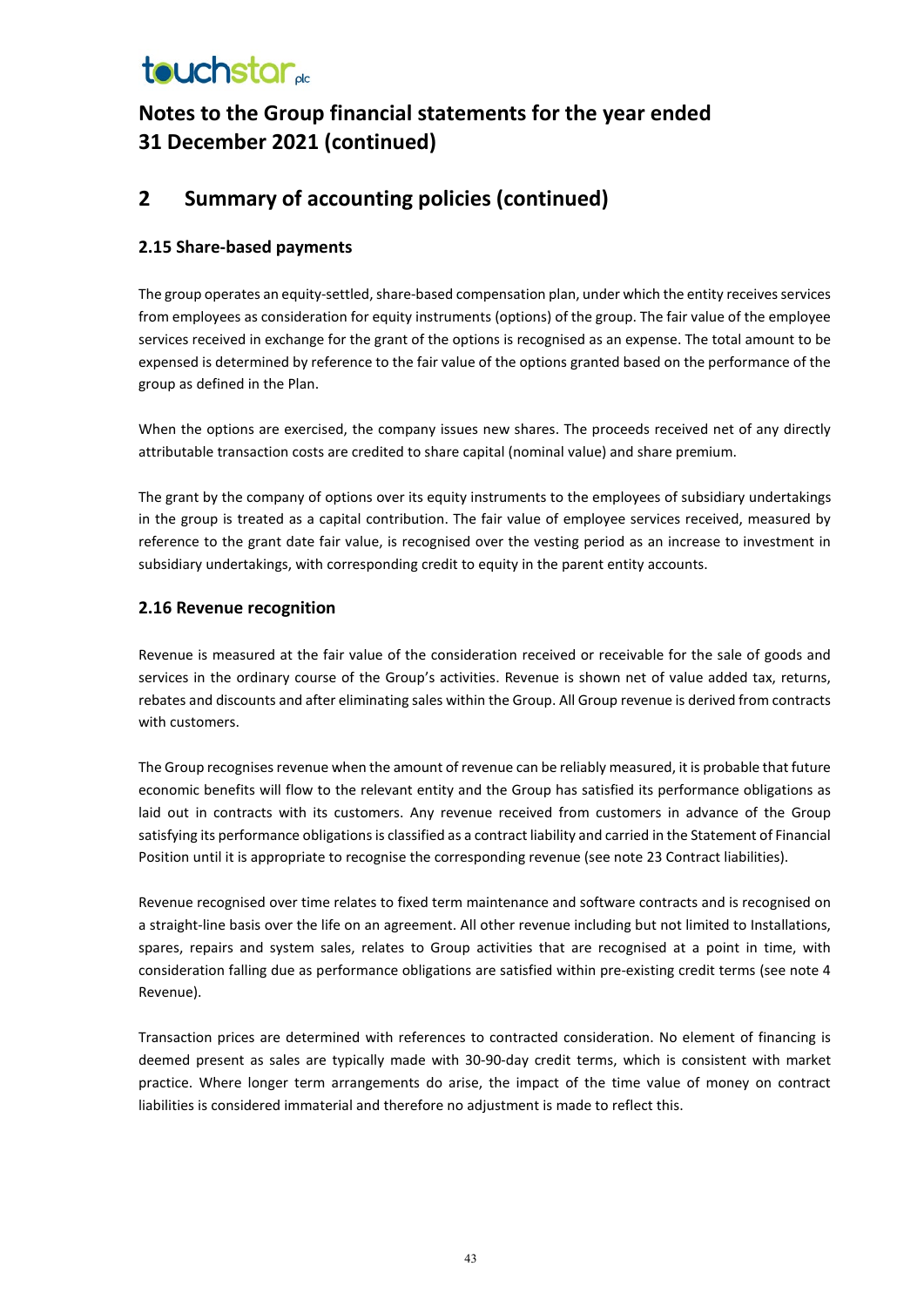## **Notes to the Group financial statements for the year ended 31 December 2021 (continued)**

### **2 Summary of accounting policies (continued)**

#### **2.17 Leases**

#### **The Group as a lessee**

The Group assesses whether a contract is or contains a lease, at inception of a contract. The Group recognises a right-of-use asset and a corresponding lease liability with respect to all lease agreements in which it is the lessee, except for short-term leases (defined as leases with a lease term of 12 months or less) and leases of low value assets. For these leases, the Group recognises the lease payments as an operating expense on a straightline basis over the term of the lease unless another systematic basis is more representative of the time pattern in which economic benefits from the leased asset are consumed.

The lease liability is initially measured at the present value of the lease payments that are not paid at the commencement date, discounted by using the rate implicit in the lease. If this rate cannot be readily determined, the Group uses its incremental borrowing rate based on rate provided by the Groups bankers, Barclays.

The lease liability is included in 'Payables' on the Statement of Financial Position.

The lease liability is subsequently measured by increasing the carrying amount to reflect interest on the lease liability (using the effective interest method) and by reducing the carrying amount to reflect the lease payments made.

The Company did not make any such adjustments during the periods presented.

The right-of-use assets comprise the initial measurement of the corresponding lease liability, lease payments made at or before the commencement day and any initial direct costs. They are subsequently measured at cost less accumulated depreciation and impairment losses.

Right-of-use assets are depreciated over the shorter period of lease term and useful life of the underlying asset. If a lease transfers ownership of the underlying asset or the cost of the right-of-use asset reflects that the Company expects to exercise a purchase option, the related right-of-use asset is depreciated over the useful life of the underlying asset. The depreciation starts at the commencement date of the lease.

The right-of-use assets are included in the 'Intangible Assets', 'Tangible Fixed Assets' and 'Investment Property' lines, as applicable, in the Statement of Financial Position.

The Company applies IAS 36 to determine whether a right-of-use asset is impaired and accounts for any identified impairment loss as described in note 16.

As a practical expedient, IFRS 16 permits a lessee not to separate non-lease components, and instead account for any lease and associated non-lease components as a single arrangement. The Company has used this practical expedient.

#### **2.18 Dividend distribution**

Any annual final dividend is not provided for until approved at the Annual General Meeting, whilst interim dividends are charged in the period they are paid.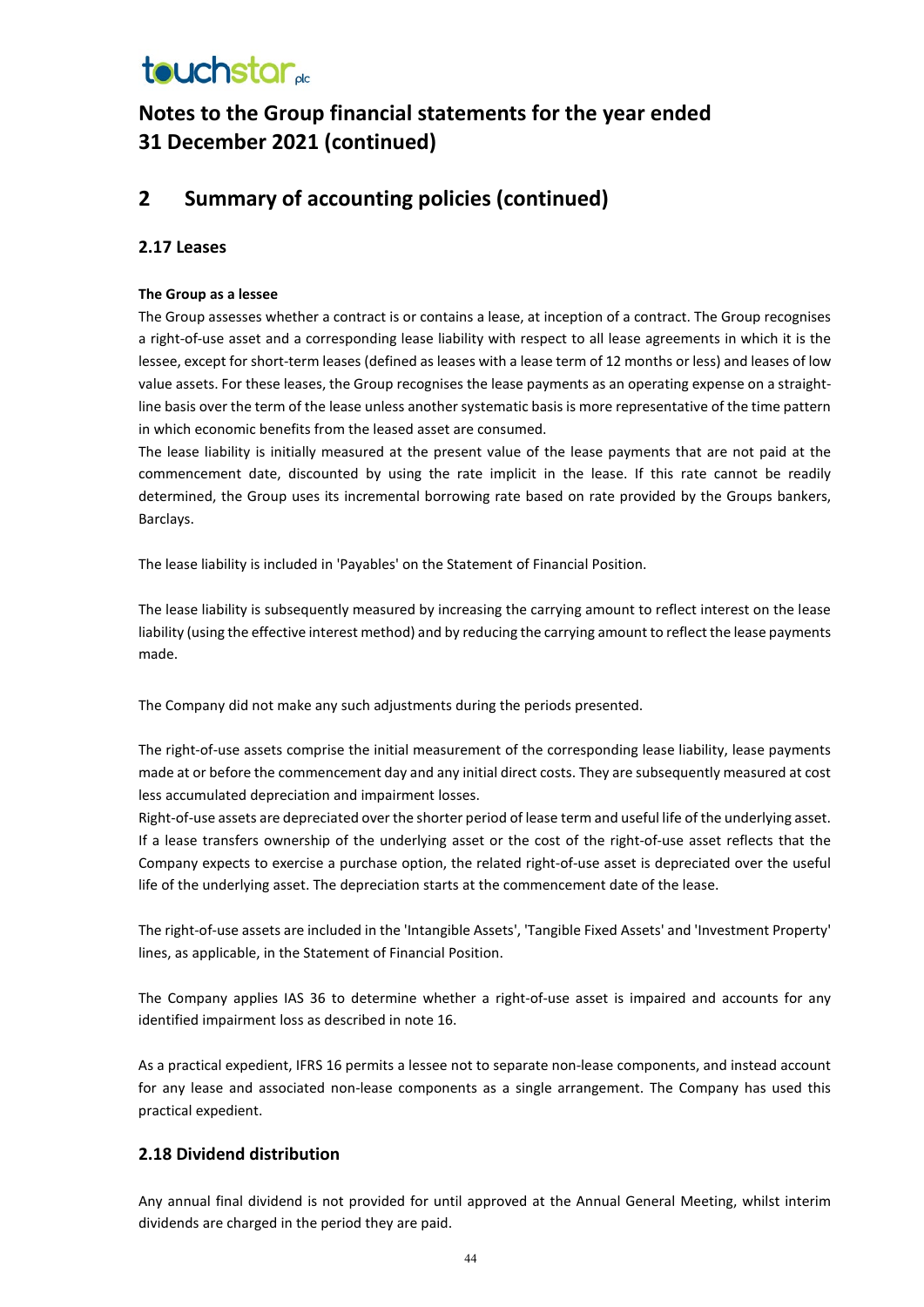### **Notes to the Group financial statements for the year ended 31 December 2021 (continued)**

#### **3 Critical accounting estimates and judgements**

The Group and Company makes estimates and assumptions concerning the future. The resulting accounting estimates will, by definition, seldom equal the related actual results. The estimates and assumptions that have a significant risk of causing a material adjustment to the carrying amounts of assets and liabilities within the next financial year are discussed below.

#### **(a) Development expenditure**

The Group recognises costs incurred on development projects as an intangible asset which satisfies the requirements of IAS 38. The calculation of the costs incurred includes the percentage of time spent by certain employees on the development project. The decision whether to capitalise and how to determine the period of economic benefit of a development project requires an assessment of the commercial viability of the project and the prospect of selling the project to new or existing customers (see note 13).

#### **(b) Impairment of intangibles**

Judgement is required in the impairment of assets, notably intangible software development costs. Recoverable amounts are based on a calculation of expected future cash flows, which require assumptions and estimates of future performance to be made. Cash flows are discounted to their present value using pre-tax discount rates based on the Directors market assessment of risks specific to the asset (see note 13).

#### **(c) Stock provisions**

Judgement is required in relation to the appropriate provision to be made for the write down of slow moving or obsolete inventory. Such provisions are made based on the assessment of the Group's prospective sale of inventories and their net realisable value, which are subject to estimation uncertainty (see note 19).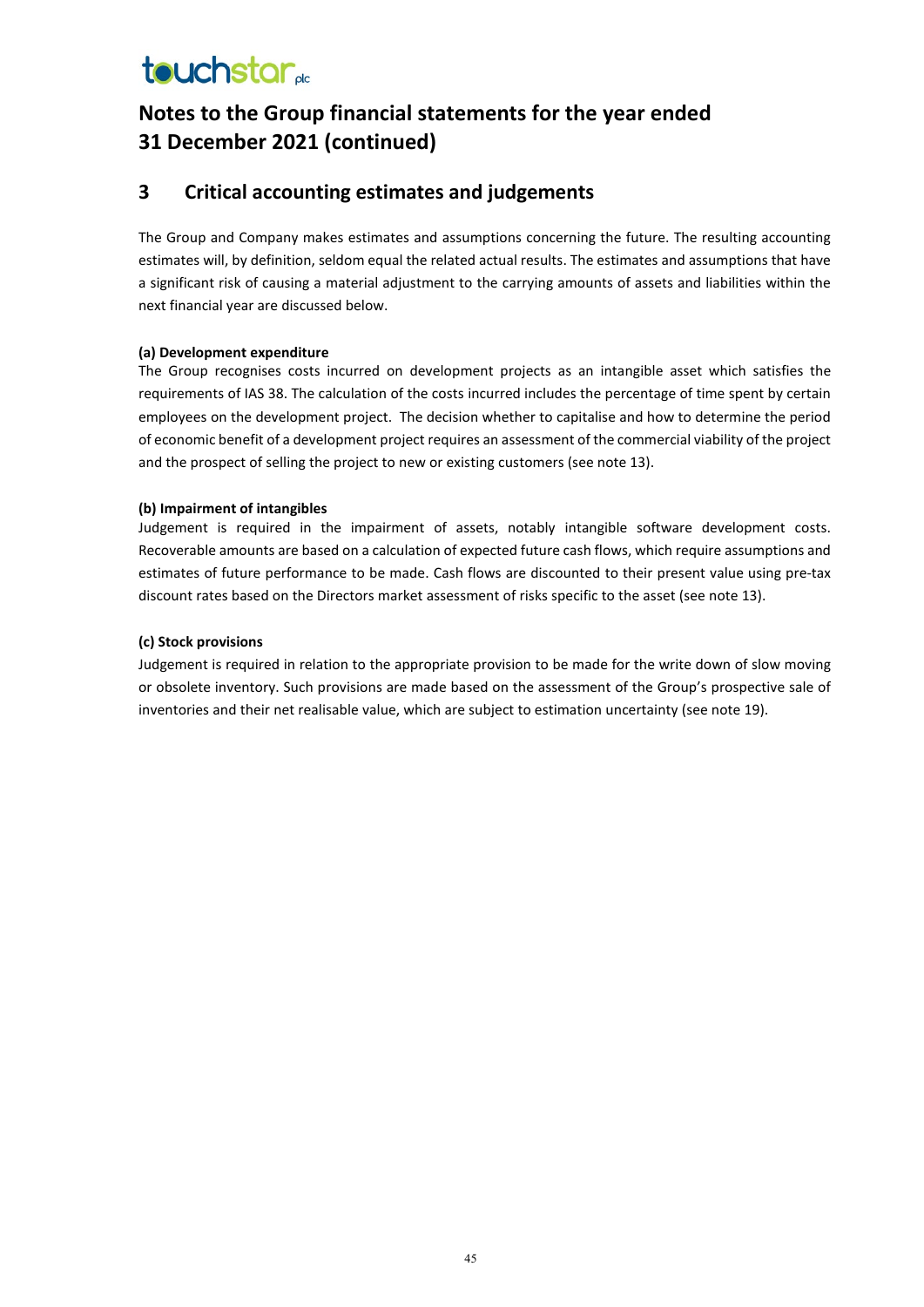## **Notes to the Group financial statements for the year ended 31 December 2021 (continued)**

#### **4 Revenue**

The Group has two trading subsidiaries, Touchstar ATC Limited and Touchstar Technologies Limited, however the Executive Board who are deemed to be the CODMs consider that both companies are engaged in the same market and therefore the Executive Board review the results of the Group as a whole.

Consequently, the Executive Board regard the Group as operating in one segment, being the supply and maintenance of real time electronic data systems. All of the Group's revenue, expenses, results, assets and liabilities are in respect of the supply and maintenance of real time electronic data systems and are presented on pages 30 to 34.

All revenue is generated within the UK.

#### **4.1 Geographical information**

|               | 2021  | 2020                  |
|---------------|-------|-----------------------|
|               | £'000 | ${\tt f}^{\prime}000$ |
| UK            | 5,752 | 5,393                 |
| Europe        | 333   | 433                   |
| Rest of World | 19    | 60                    |
|               | 6,104 | 5,886                 |

#### **4.2 Major customers**

During the year ended 31 December 2021 approximately £932,000 (2020: £nil) of the consolidated entity's external revenue was derived from sales to one customer.

#### **4.3 Analysis of revenue**

|                                                    | 2021  | 2020  |
|----------------------------------------------------|-------|-------|
|                                                    | f'000 | f'000 |
| Recognised at a point in time                      | 3,782 | 3,788 |
| Recognised over time (recurring revenue) – note 23 | 2,322 | 2,098 |
|                                                    | 6,104 | 5,886 |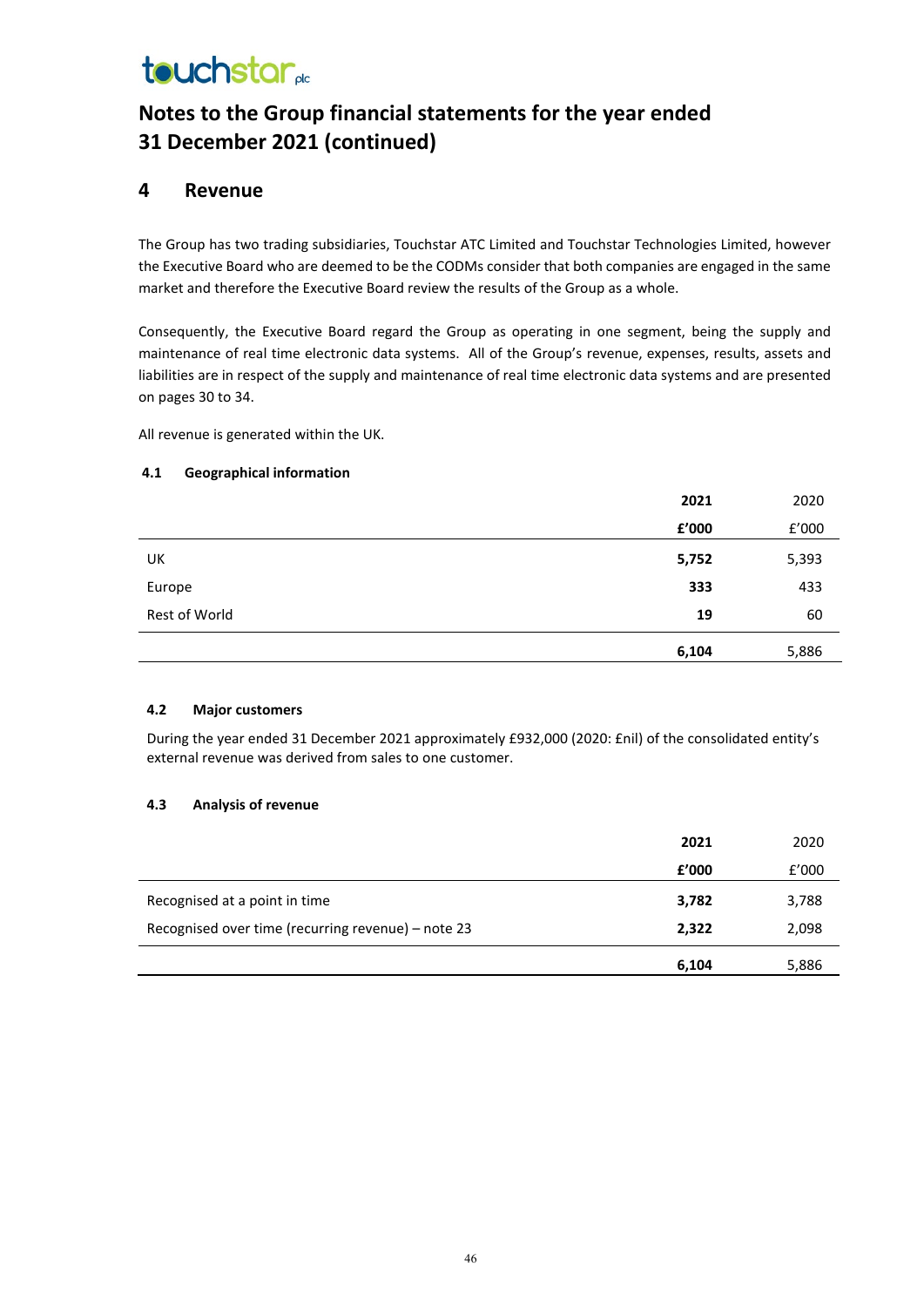## **Notes to the Group financial statements for the year ended 31 December 2021 (continued)**

### **5 Operating profit**

|                                                | 2021  | 2020  |
|------------------------------------------------|-------|-------|
|                                                | £'000 | f'000 |
| Operating loss is stated after charging:       |       |       |
| Depreciation:                                  |       |       |
| Owned assets (note 16(a))                      | 77    | 74    |
| Leased assets (note 16(b))                     | 156   | 153   |
| Development expenditure amortisation (note 14) | 612   | 588   |
| Share-based payment provision (note 5)         | 6     |       |
| Research and development expenditure           | 475   | 331   |
| Cost of inventories recognised as an expense   | 1,494 | 1,687 |
| Write down of inventory as an expense          | 93    | 259   |
| Staff costs (note 7)                           | 2,366 | 2,221 |
| (Profit)/loss on foreign exchange              | (8)   | (5)   |
| Other operating income:                        |       |       |
| HMRC Job Retention Scheme grant funding        | 44    | 146   |

### **6 Auditors' remuneration**

During the year the Group obtained the following services from the Company's auditors at costs as detailed below:

|                                                                                                                     | 2021  | 2020  |
|---------------------------------------------------------------------------------------------------------------------|-------|-------|
|                                                                                                                     | f'000 | f'000 |
| Audit services:                                                                                                     |       |       |
| Fees payable to the Company's auditors for the audit of the Parent<br>Company and consolidated financial statements | 15    | 13    |
| Fees payable to the Company's auditors for other services:                                                          |       |       |
| Audit of subsidiaries pursuant to legislation                                                                       | 35    | 32    |
| Other assurance services                                                                                            | 3     | 3     |
|                                                                                                                     | 53    | 48    |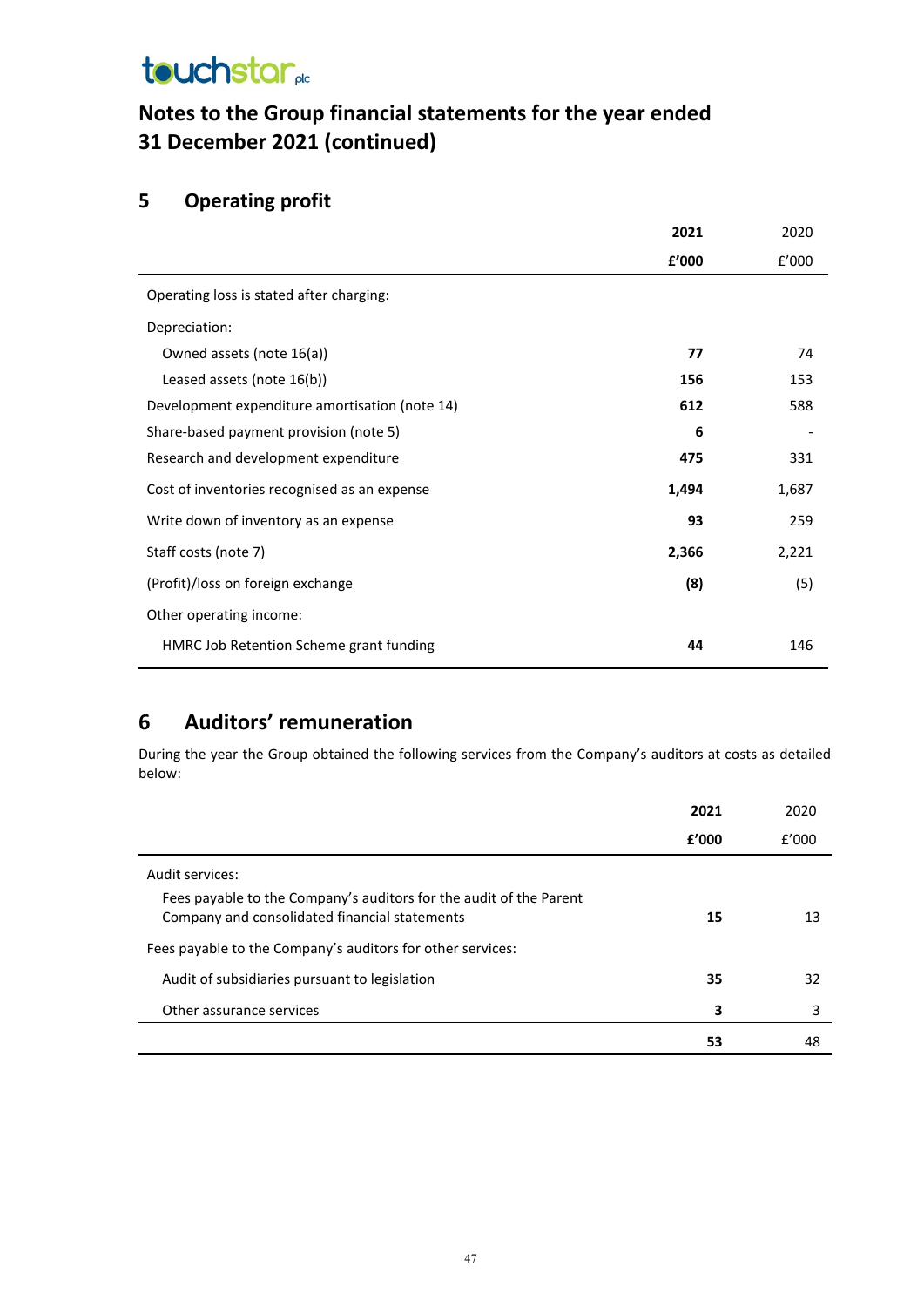### **Notes to the Group financial statements for the year ended 31 December 2021 (continued)**

### **7 Employee remuneration**

#### **(a) Employee benefits expense**

The average monthly number of persons (including directors) employed by the Group and Company during the year was:

|                                                     | Group         |        |
|-----------------------------------------------------|---------------|--------|
|                                                     | 2021          | 2020   |
|                                                     | <b>Number</b> | Number |
| Administrative, management and sales                | 35            | 33     |
| Production and technical                            | 15            | 16     |
|                                                     | 50            | 49     |
|                                                     |               |        |
|                                                     | 2021          | 2020   |
|                                                     | £'000         | £'000  |
| Staff costs for the above persons were:             |               |        |
| Wages and salaries                                  | 2,199         | 2,046  |
| Social security costs                               | 245           | 229    |
| Other pension costs - defined<br>contribution plans | 109           | 117    |
|                                                     | 2,553         | 2,392  |

As at 31 December 2021 the Group and Company had accrued pension costs of £21,000 (2020: £18,000). Staff costs are inclusive of capitalised salaries amounting to £193,000 (2020: £171,000).

#### **(b) Share-based employee remuneration**

The Touchstar plc EMI Share Option Plan (Plan) was approved by the shareholders at the Annual 2021 AGM on 23 June 2021. It is a share-based payment scheme for employee remuneration which will be settled in equity.

The Plan is part of the remuneration package for Group employees as selected by the Group's Remuneration Committee. Options under this Plan will vest if certain performance conditions, as defined in the Plan are met. Participants in this Plan must be employed until the end of the agreed vesting period unless deemed as 'good employees' by the Group's Remuneration Committee on leaving. Upon vesting, each option allows the holder to purchase each allocated share at the market price determined at the grant date.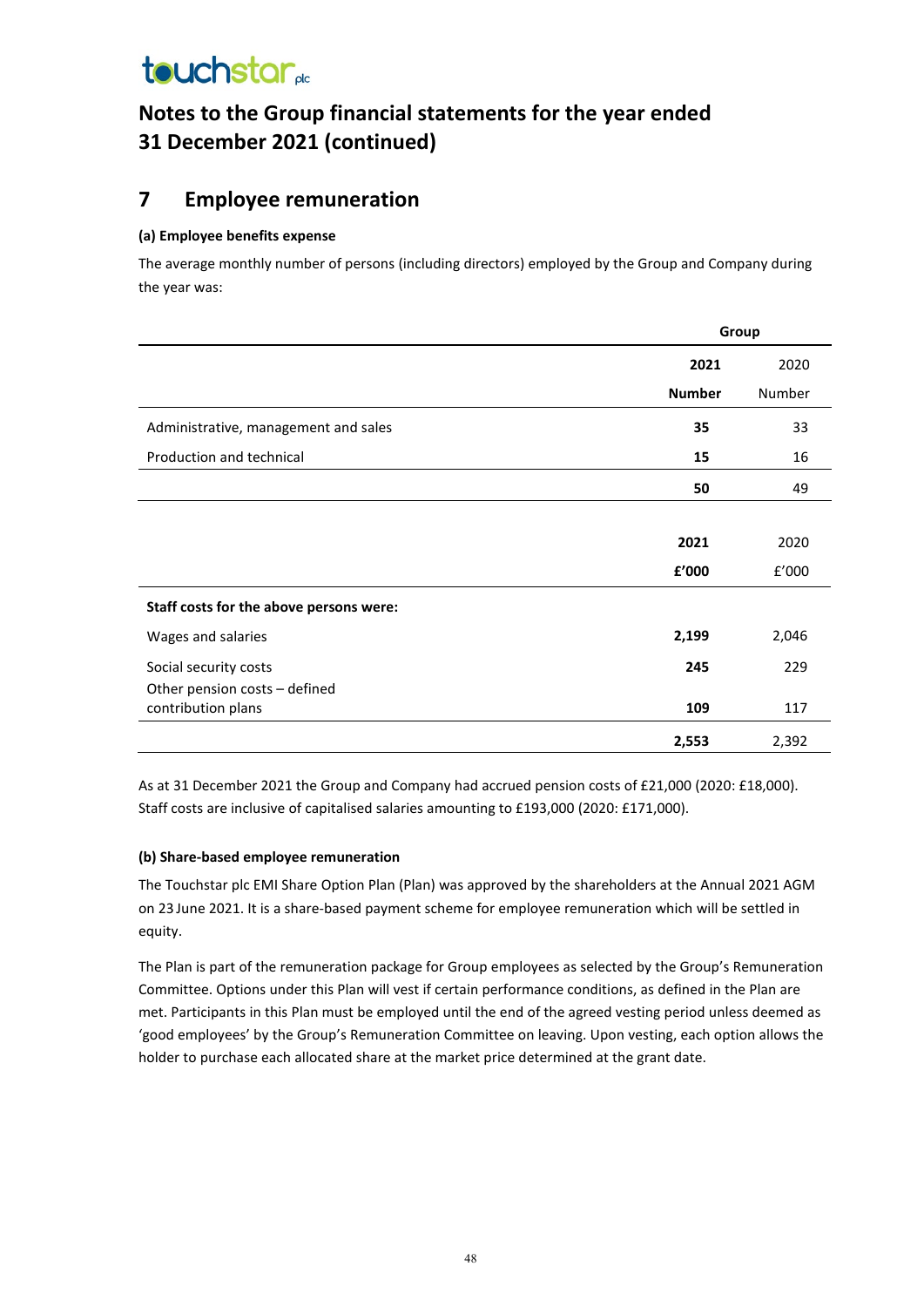## **Notes to the Group financial statements for the year ended 31 December 2021 (continued)**

### **7 Employee remuneration (continued)**

#### **(b) Share-based employee remuneration (continued)**

The number of options granted during the year and outstanding at 31 December 2021 was 211,000 (2020: n/a). These shares had not vested as at 31 December 2021.

The assessed fair value at grant date of options granted during the year ended 31 December 2021 was £0.35 per option (2020: £n/a). The fair value at grant date is independently determined using the Black-Scholes model that takes into account the exercise price, the term of the option, the impact of dilution (where material), the share price at grant date and expected price volatility of the underlying share, the risk-free interest rate for the term of the option, and the annualised volatility of Touchstar plc's shares.

The model inputs for options granted during the year ended 31 December 2021 included:

| <b>Grant date</b>                           | 18 Nov 2021                    |  |
|---------------------------------------------|--------------------------------|--|
| Vesting period ends                         | Term A 30 Jun 2023             |  |
|                                             | Term B 30 Jun 2024             |  |
| Share price at date of grant                | £0.85                          |  |
| Volatility                                  | 50%                            |  |
| Risk-free investment rate                   | 1%                             |  |
| Fair value per option at grant date         | £0.41                          |  |
| Exercise price at date of grant             | £0.85                          |  |
| Exercise period ends                        | Term A 30 Jun 2023/17 Nov 2031 |  |
|                                             | Term B 30 Jun 2024/17 Nov 2031 |  |
| Weighted average remaining contractual life | 6.06 years                     |  |

The underlying expected price volatility was determined by reference to the historical data of Touchstar plc shares over the past 12 months. No special features inherent to the options granted were incorporated into measurements of fair value.

In total, £6,000 (2020: £n/a) of employee remuneration expense (all of which related to equity-settled sharebased payment transactions) has been included in the income statement and credited to the Share-based payment reserve.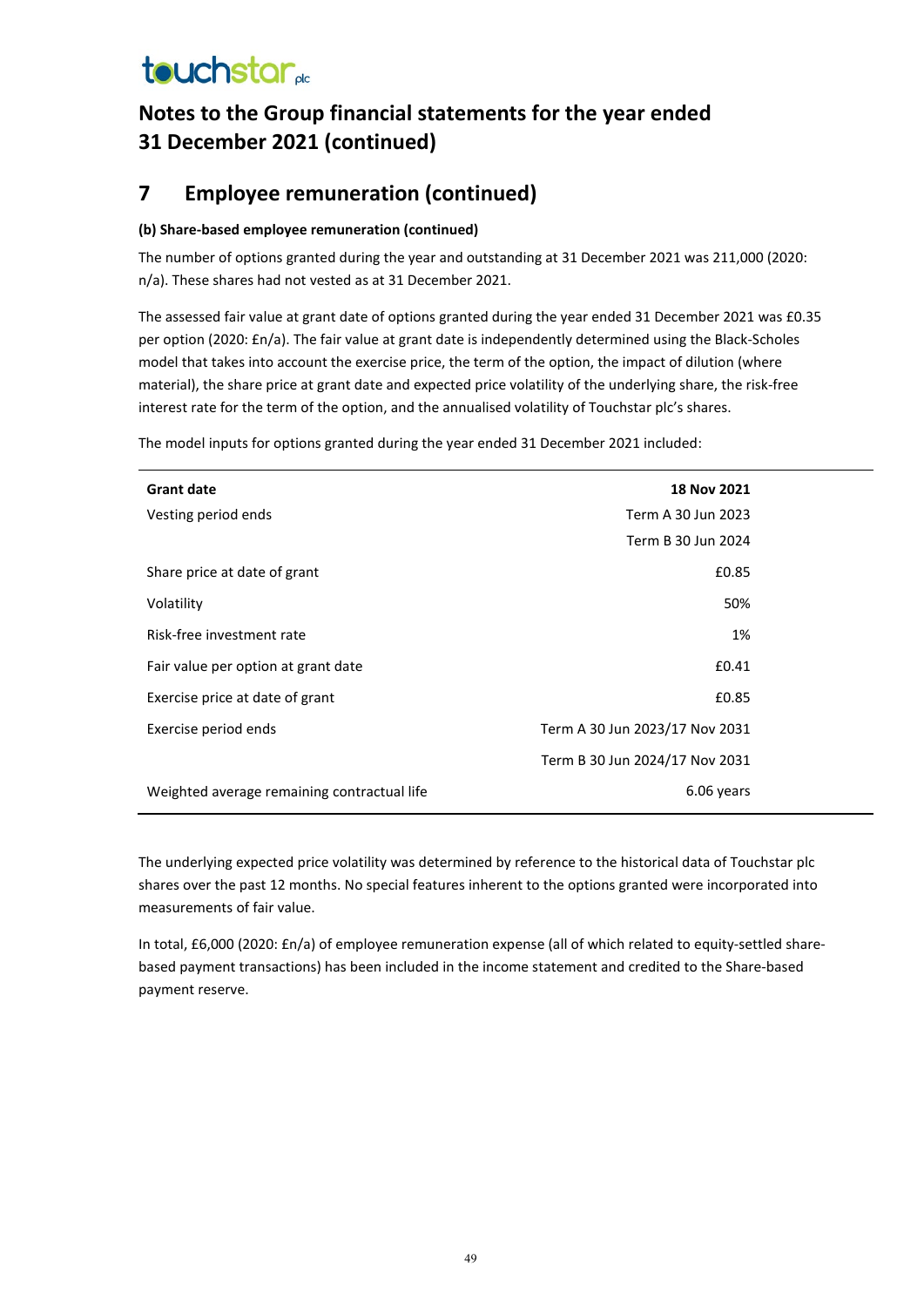## **Notes to the Group financial statements for the year ended 31 December 2021 (continued)**

### **8 Directors' emoluments**

|                                                                                                                                | 2021  | 2020  |
|--------------------------------------------------------------------------------------------------------------------------------|-------|-------|
|                                                                                                                                | £'000 | £'000 |
| Aggregate emoluments                                                                                                           | 292   | 254   |
| Pension costs - defined contribution plans                                                                                     |       | 10    |
|                                                                                                                                | 292   | 264   |
| All three Directors are remunerated through the parent company.<br>The emoluments of the individual Directors were as follows: |       |       |
|                                                                                                                                | 2021  | 2020  |
|                                                                                                                                | £'000 | f'000 |
| Salaries and bonuses:                                                                                                          |       |       |
| <b>Executive directors</b>                                                                                                     |       |       |
| I P Martin                                                                                                                     | 50    | 44    |
| M W Hardy                                                                                                                      | 215   | 186   |
| <b>Non-executive directors</b>                                                                                                 |       |       |
| J L Christmas                                                                                                                  | 27    | 25    |
|                                                                                                                                | 293   | 255   |

Salaries and fees are inclusive of car allowance for M W Hardy of £2,000 (2020: £23,000).

M W Hardy is also accruing benefits under a defined contribution pension scheme. No other directors receive contributions to any pension scheme.

During the year 31 December 2021 M W Hardy was awarded and paid a bonus amounting to £16,000 (2020: £5,000.

Of the 211,000 share options granted during the year, 40,000 were granted to M W hardy.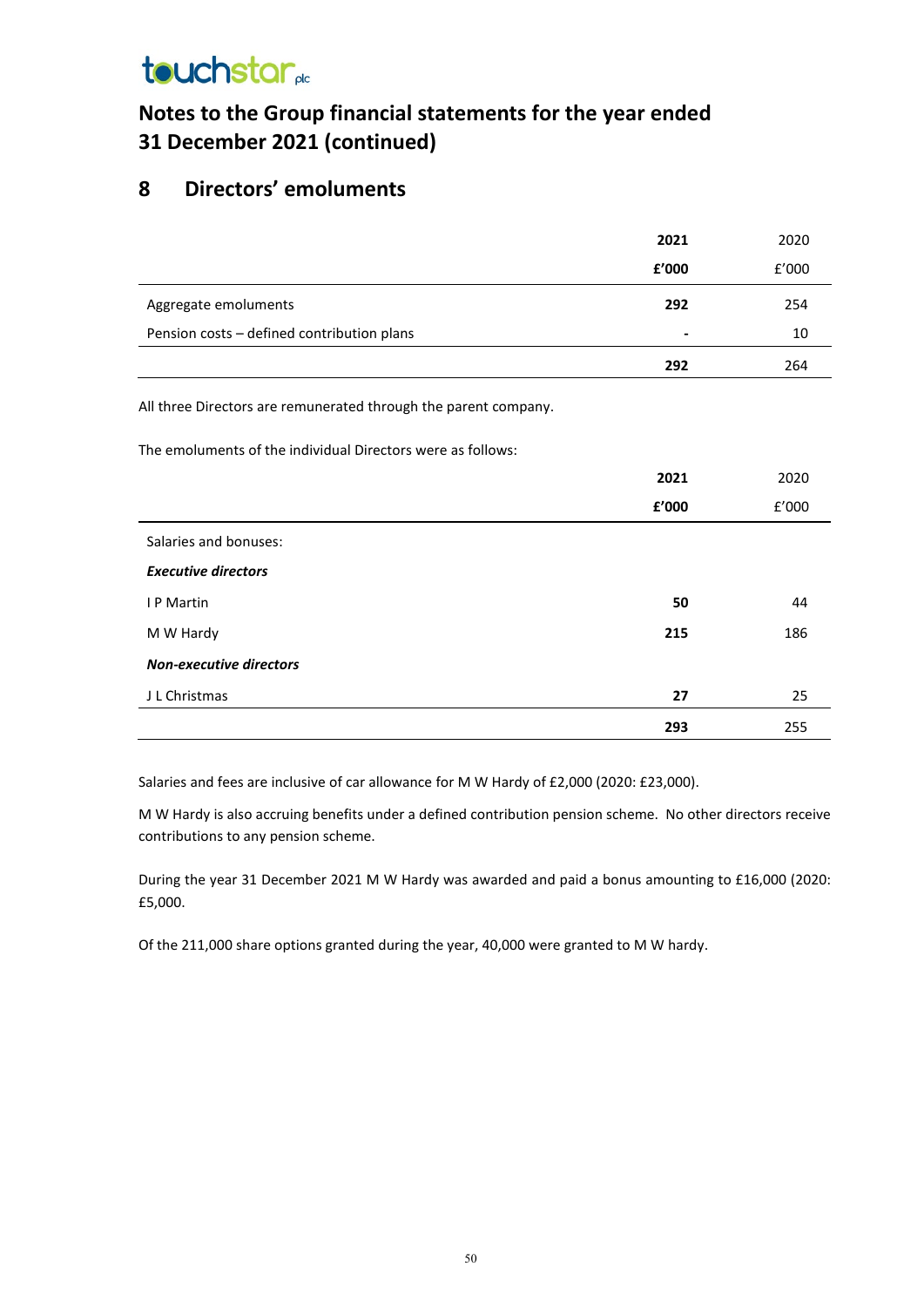## **Notes to the Group financial statements for the year ended 31 December 2021 (continued)**

#### **9 Key management compensation**

Key management consists of the directors and three key departmental managers (2020: three).

|                                            | 2021  | 2020  |
|--------------------------------------------|-------|-------|
|                                            | £'000 | f'000 |
| Wages and salaries                         | 543   | 486   |
| Social security costs                      | 66    | 57    |
| Pension costs - defined contribution plans | 23    | 29    |
|                                            | 632   | 572   |

#### **10 Finance costs**

|                                                                 | 2021  | 2020  |
|-----------------------------------------------------------------|-------|-------|
|                                                                 | £'000 | f'000 |
| Interest and finance charges paid/payable for lease liabilities | 17    | 18    |
| <b>Bank interest</b>                                            | 3     | (2)   |
| <b>Total Finance costs</b>                                      | 20    | 16    |

#### **11 Income tax credit**

|                                       | 2021  | 2020  |
|---------------------------------------|-------|-------|
|                                       | £'000 | f'000 |
| <b>Corporation tax</b>                |       |       |
| Current tax                           | (147) | (92)  |
| Adjustments in respect of prior years | (5)   |       |
| Deferred tax                          | 18    | 28    |
| Total tax credit                      | (134) | (64)  |

Corporation tax is calculated at 19% (2020: 19%) of the estimated assessable profit for the year. This is the weighted average tax rate applicable for the year.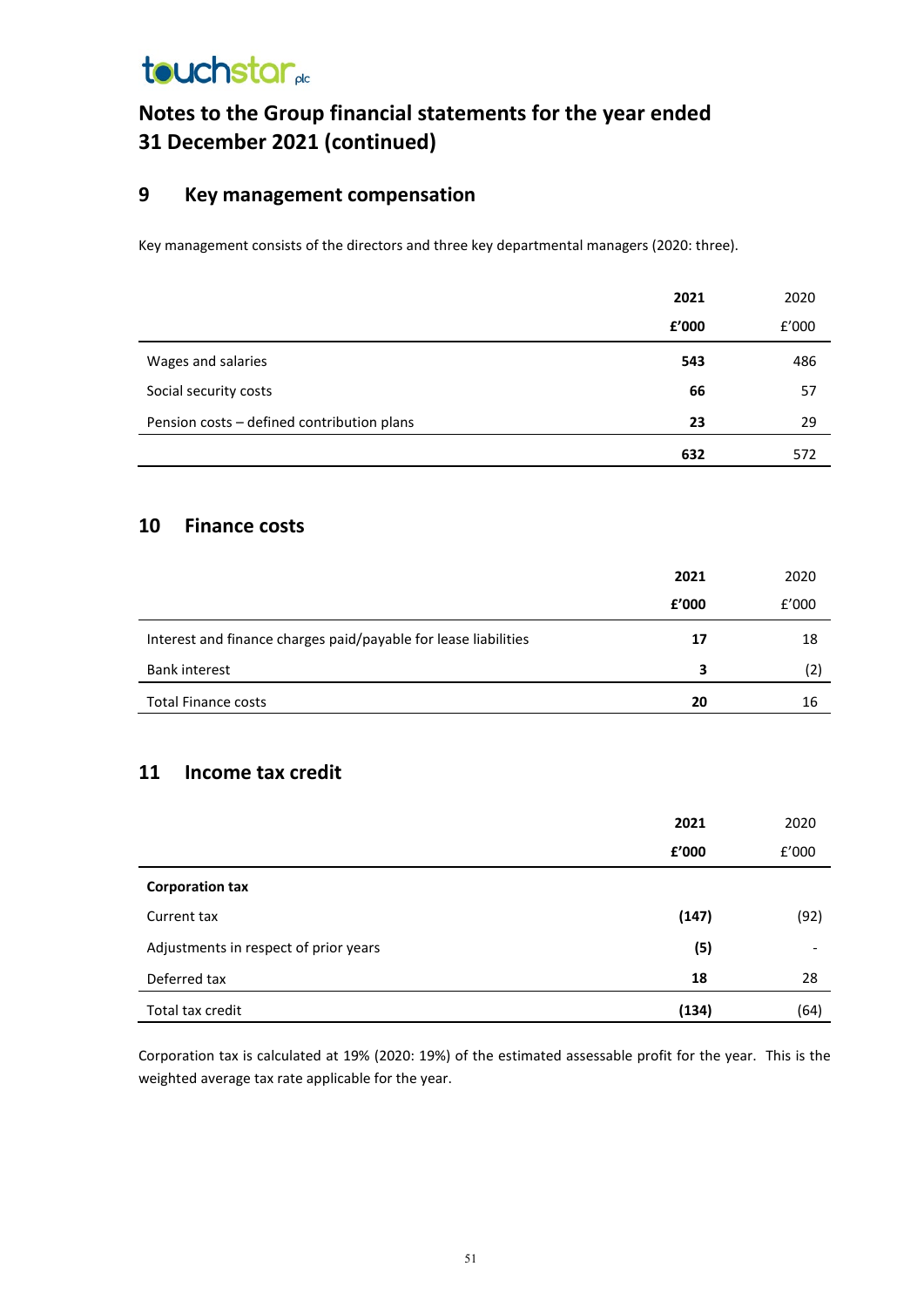### **Notes to the Group financial statements for the year ended 31 December 2021 (continued)**

### **11 Income tax credit (continued)**

#### **Factors affecting the tax credit for the year**

The tax credit for the year is same as (2020: same as) the standard rate of corporation tax in the UK of 19% (2020: 19%). The differences are explained below:

|                                                                                   | 2021  | 2020  |
|-----------------------------------------------------------------------------------|-------|-------|
|                                                                                   | f'000 | f'000 |
| Profit before income tax                                                          | 207   | 23    |
| Multiplied by the standard rate of corporation tax in the UK of 19%<br>(2020:19%) | 39    | 4     |
| Effects of:                                                                       |       |       |
| Items not deductible for tax purposes                                             | 2     | 1     |
| Enhanced research and development deduction                                       | (213) | (167) |
| Adjustments in respect of prior years                                             | (5)   |       |
| Losses surrendered through R&D tax credit                                         | 46    | 29    |
| Capital allowances claimed in year less than/(in excess of)<br>depreciation       | 20    | 28    |
| Previously unrecognised tax losses used to reduce current tax                     |       |       |
| expense                                                                           | (71)  |       |
| Adjustment to deferred tax arising from changes in tax rate                       | 48    | 41    |
| Total tax credit for the year                                                     | (134) | (64)  |

#### **Factors affecting the future tax charge**

Changes to the UK corporation tax rates were substantively enacted as part of Finance Bill 2021 (on 2 February 2022). This included the maintaining of the current corporation tax rate of 19%.

The budget also announced an increase in rate from 19% to 25% from April 2023. Therefore, deferred taxes at the balance sheet date have been measured at the enacted tax rate of 25%.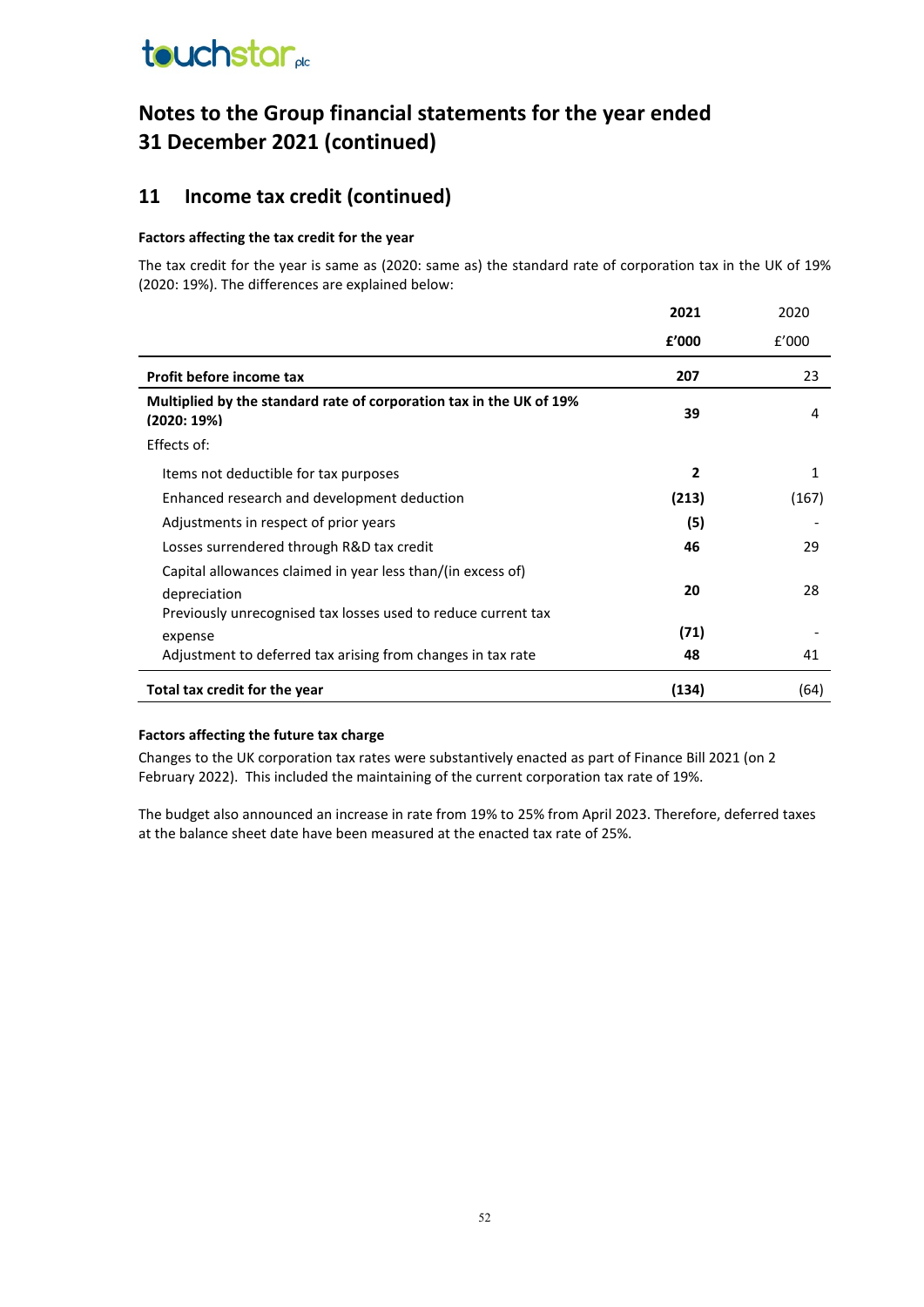### **Notes to the Group financial statements for the year ended 31 December 2021 (continued)**

### **12 Earnings/(losses) per share**

|         | 2021  | 2020  |
|---------|-------|-------|
| Basic   | 4.02p | 1.03p |
| Diluted | N/A   | N/A   |
|         |       |       |

Basic earnings per share is calculated by dividing the earnings attributable to ordinary shareholders by the weighted average number of ordinary shares in issue during the year. The Group issued 211,000 options with an exercise price of 85p during the year. Given the exercise price of these options, they are considered antidilutive and therefore no diluted EPS is presented.

Reconciliations of the earnings and weighted average number of shares used in the calculation are set out below:

|                                                                                          | 2021            |                                                | 2020     |                                                |
|------------------------------------------------------------------------------------------|-----------------|------------------------------------------------|----------|------------------------------------------------|
|                                                                                          | <b>Earnings</b> | Weighted<br>average<br>number of<br>shares (in | Earnings | Weighted<br>average<br>number of<br>shares (in |
|                                                                                          | f'000           | thousands)                                     | f'000    | thousands)                                     |
| <b>Basic EPS</b>                                                                         |                 |                                                |          |                                                |
| Profit attributable to owners of the                                                     |                 |                                                |          |                                                |
| parent                                                                                   | 341             | 8,475                                          | 87       | 8,475                                          |
| <b>Adjusted EPS</b>                                                                      |                 |                                                |          |                                                |
| Earnings attributable to owners of the<br>parent before share-based payment<br>provision | 341             | 8,475                                          | 87       | 8,475                                          |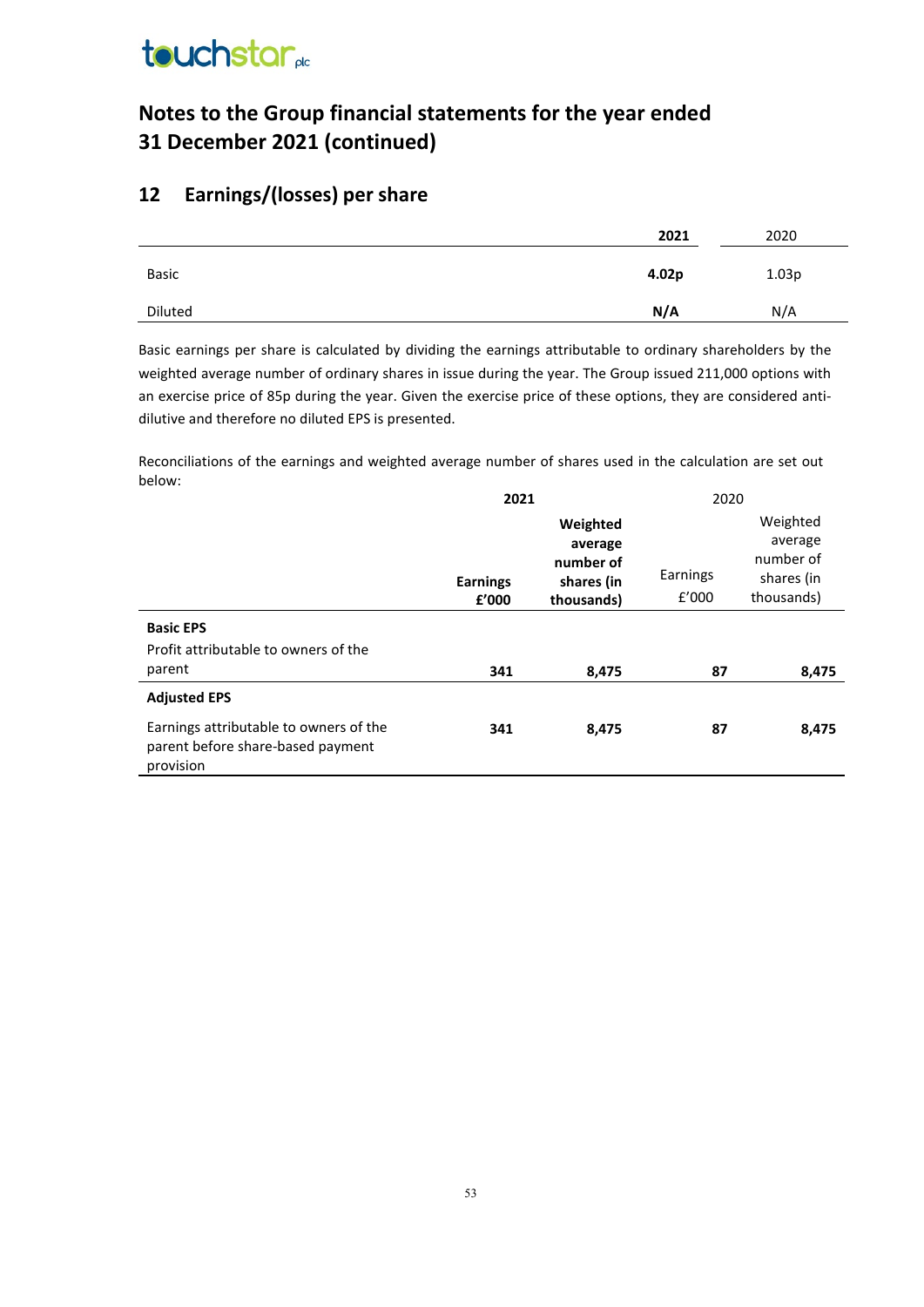### **Notes to the Group financial statements for the year ended 31 December 2021 (continued)**

### **13 Intangible assets**

|                                 | Group                    |                              |              |  |
|---------------------------------|--------------------------|------------------------------|--------------|--|
|                                 |                          | Development                  |              |  |
|                                 | Goodwill<br>£'000        | expenditure<br>£'000         | <b>Total</b> |  |
|                                 |                          |                              | £'000        |  |
| Cost                            |                          |                              |              |  |
| At 1 January 2020               | 9,904                    | 2,862                        | 12,766       |  |
| <b>Additions</b>                |                          | 439                          | 439          |  |
| Disposal                        | (1, 313)                 |                              | (1, 313)     |  |
| At 31 December 2020             | 8,591                    | 3,301                        | 11,892       |  |
| <b>Additions</b>                |                          | 460                          | 460          |  |
| Disposal                        |                          | (678)                        | (678)        |  |
| At 31 December 2021             | 8,591                    | 3,083                        | 11,674       |  |
|                                 |                          |                              |              |  |
| <b>Accumulated amortisation</b> |                          |                              |              |  |
| At 1 January 2020               | 9,904                    | 1,363                        | 11,267       |  |
| Amortisation charge             |                          | 588                          | 588          |  |
| Disposal                        | (1, 313)                 | $\qquad \qquad \blacksquare$ | (1, 313)     |  |
| At 31 December 2020             | 8,591                    | 1,951                        | 10,542       |  |
| Amortisation charge             |                          | 612                          | 612          |  |
| Disposal                        |                          | (678)                        | (678)        |  |
| At 31 December 2021             | 8,591                    | 1,885                        | 10,476       |  |
|                                 |                          |                              |              |  |
| Net book value                  |                          |                              |              |  |
| At 31 December 2021             |                          | 1,198                        | 1,198        |  |
| At 1 January 2020               | $\overline{\phantom{0}}$ | 1,499                        | 1,499        |  |
| At 31 December 2020             |                          | 1,350                        | 1,350        |  |
|                                 |                          |                              |              |  |

Disposal of goodwill relates to the dissolution of the three dormant subsidiary undertakings during 2020.

Amortisation of £612,000 (2020: £588,000) is included within administrative expenses in the income statement.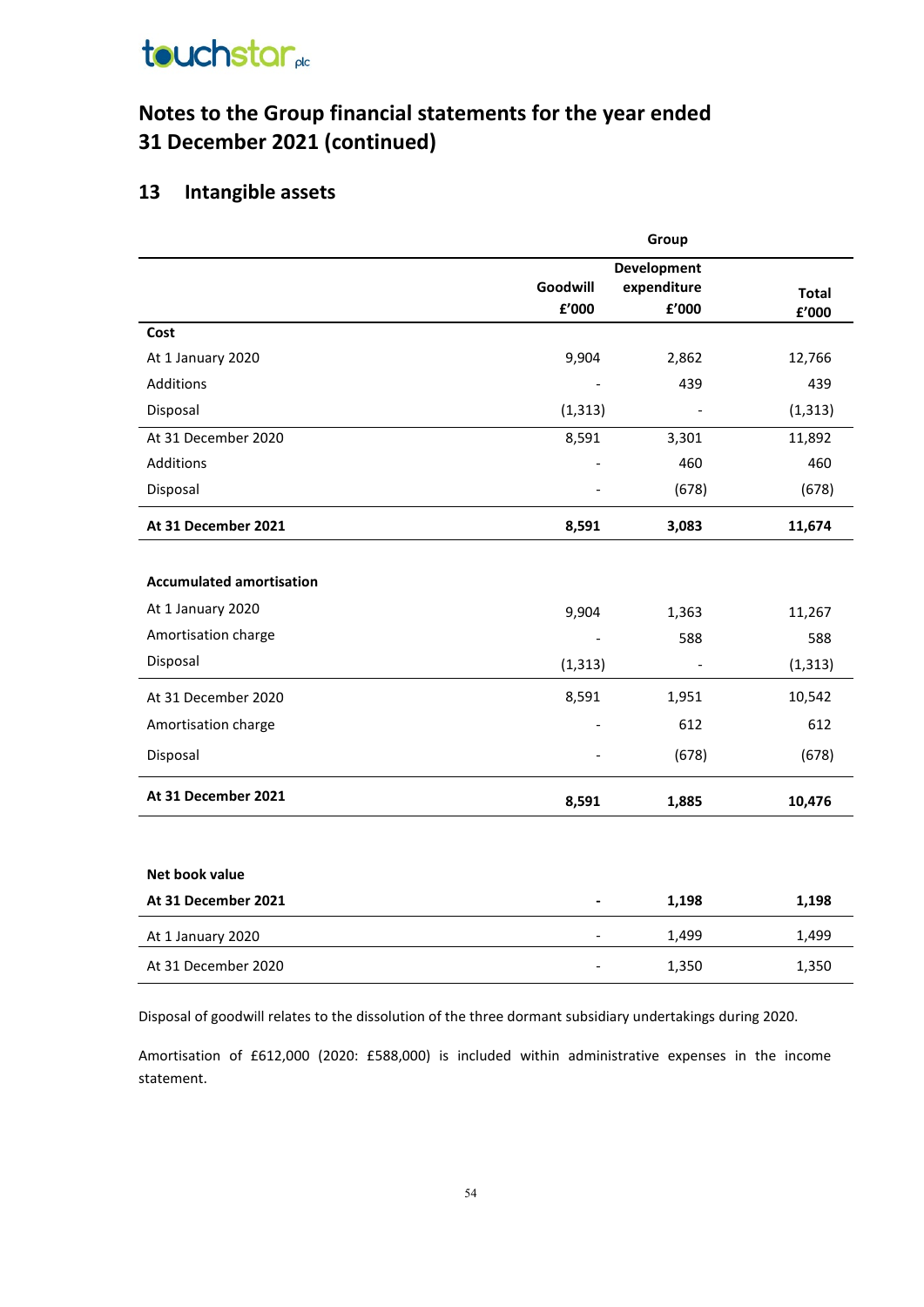### **Notes to the Group financial statements for the year ended 31 December 2021 (continued)**

### **13 Intangible assets (continued)**

#### **Development expenditure**

The calculation of the costs incurred includes third party developers along with the percentage of time spent by certain employees on hardware and software development for deployment in business operations. The decision whether to capitalise and how to determine the period of economic benefit of a development project requires an assessment of the commercial viability of the project and the prospect of selling the project to new or existing customers.

Management determined budgeted sales growth based on historic performance and its expectations of market development via each product set's underlying pipeline.

A review of each of the product sets did not result in any impairment.

Development expenditure has been capitalised on an ongoing basis and therefore has a remaining useful economic life ranging from 0 to 5 years.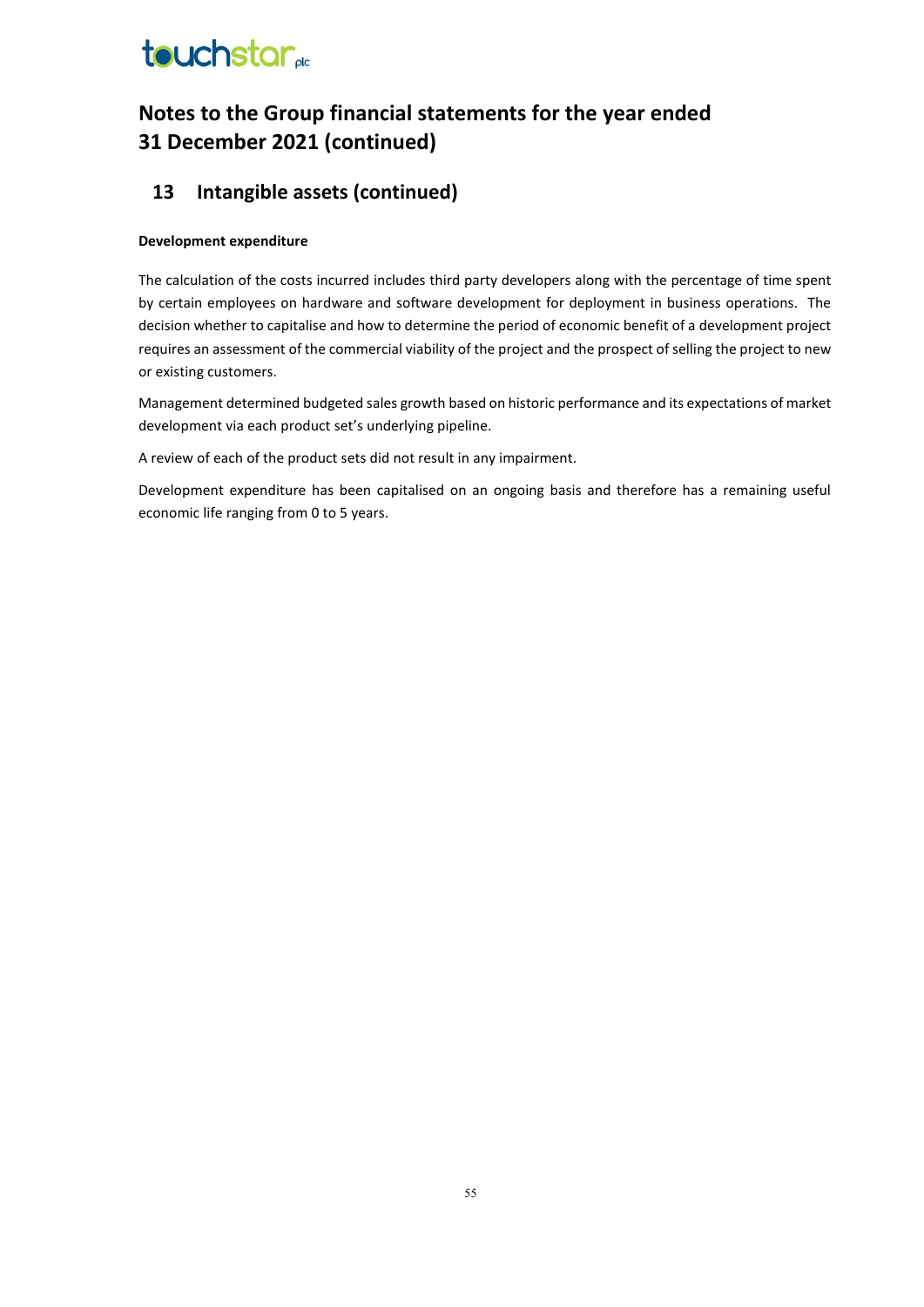

## **Notes to the Group financial statements for the year ended 31 December 2021 (continued)**

| 14<br><b>Investments</b>              | <b>Shares</b> in<br>subsidiary<br>undertakings<br>£'000 |
|---------------------------------------|---------------------------------------------------------|
| Cost                                  |                                                         |
| At 1 January and 31 December 2021     | 11,625                                                  |
| <b>Accumulated amortisation</b>       |                                                         |
| At 1 January and 31 December 2021     | 11,625                                                  |
|                                       |                                                         |
| Net book value                        |                                                         |
| 31 December 2021 and 31 December 2020 |                                                         |

The Parent Company has the following wholly owned trading subsidiary undertakings, incorporated and operating in Great Britain, which are registered in England and Wales:

| Name of company and registered address                                                         | <b>Nature of business</b>            | Description of shares held |
|------------------------------------------------------------------------------------------------|--------------------------------------|----------------------------|
| <b>Touchstar Technologies Limited</b><br>7 Commerce Way, Trafford Park,<br>Manchester, M17 1HW | Real time electronic data<br>systems | 100,000 ordinary £1 shares |
| <b>Touchstar ATC Limited</b><br>Maple Barn, Beeches Farm Road, Uckfield,<br><b>TN22 5QD</b>    | Real time electronic data<br>systems | 140,000 ordinary £1 shares |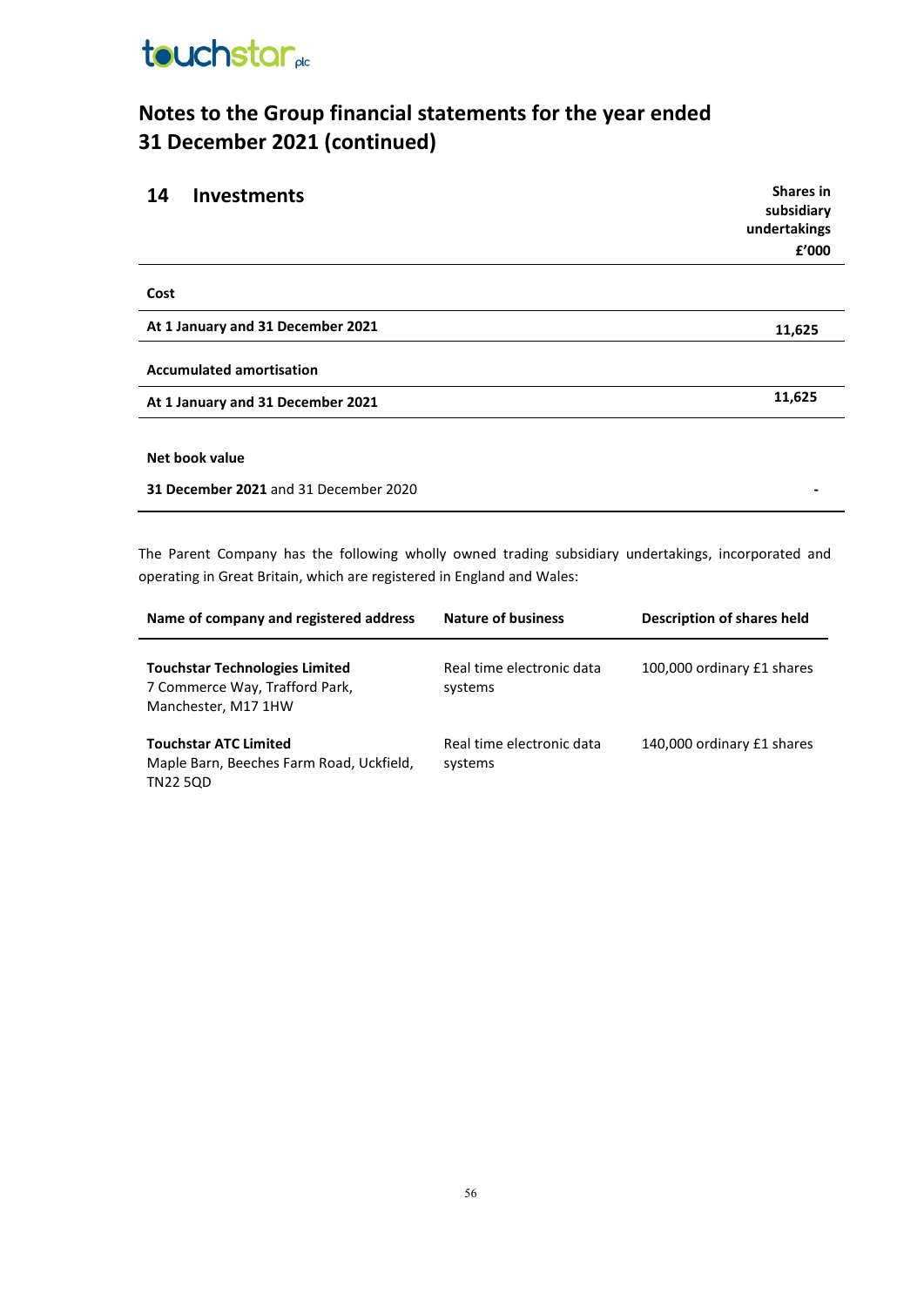## **Notes to the Group financial statements for the year ended 31 December 2021 (continued)**

### **15 Property, plant and equipment**

|                                 |                  | Fixtures,<br>fittings, |              |
|---------------------------------|------------------|------------------------|--------------|
|                                 | <b>Plant and</b> | tools and              |              |
|                                 | machinery        | equipment              | <b>Total</b> |
|                                 | £'000            | £'000                  | £'000        |
| Cost                            |                  |                        |              |
| At 1 January 2020               | 358              | 345                    | 703          |
| Additions                       | 12               | 8                      | 20           |
| Disposals                       | (55)             | (5)                    | (60)         |
| At 31 December 2020             | 315              | 348                    | 663          |
| Additions                       | 37               | 13                     | 50           |
| Disposals                       | (87)             | (49)                   | (136)        |
| At 31 December 2021             | 265              | 312                    | 577          |
|                                 |                  |                        |              |
| <b>Accumulated depreciation</b> |                  |                        |              |
| At 1 January 2020               | 268              | 260                    | 528          |
| Charge for the year             | 34               | 40                     | 74           |
| Disposals                       | (48)             | (12)                   | (60)         |
| At 31 December 2020             | 254              | 288                    | 542          |
| Charge for the year             | 36               | 41                     | 77           |
| Disposals                       | (87)             | (49)                   | (136)        |
| At 31 December 2021             | 203              | 280                    | 483          |
|                                 |                  |                        |              |
| Net book value                  |                  |                        |              |
| At 31 December 2021             | 62               | 32                     | 94           |
| At 1 January 2020               | 61               | 61                     | 121          |
| At 31 December 2020             | 90               | 85                     | 175          |

Depreciation expenditure of £77,000 (2020: £74,000) is included within administrative expenses in the income statement.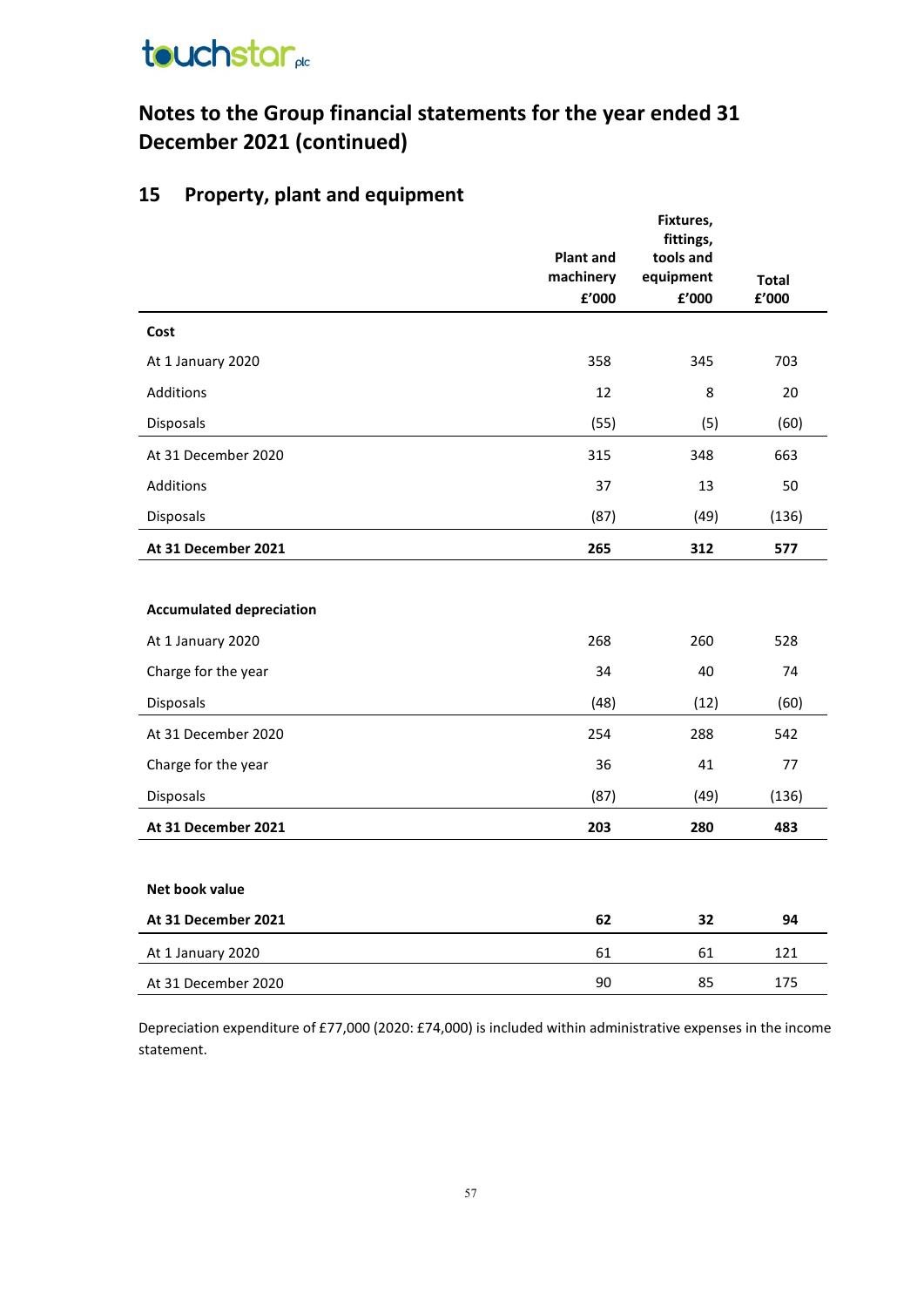## **Notes to the Group financial statements for the year ended 31 December 2021 (continued)**

## **16 IFRS 16 Right of use assets**

|                                 | <b>Motor</b>                 |                          |                          |  |
|---------------------------------|------------------------------|--------------------------|--------------------------|--|
|                                 | <b>Premises</b>              | <b>Total</b>             |                          |  |
|                                 | £'000                        | £'000                    | £'000                    |  |
| Cost                            |                              |                          |                          |  |
| At 1 January 2020               | 579                          | 212                      | 791                      |  |
| Additions                       |                              | 121                      | 121                      |  |
| Disposal                        |                              | (122)                    | (122)                    |  |
| At 31 December 2020             | 579                          | 211                      | 790                      |  |
| Additions                       | $\overline{\phantom{a}}$     | 76                       | 76                       |  |
| Disposal                        | $\overline{\phantom{a}}$     | $\overline{\phantom{0}}$ | $\overline{\phantom{a}}$ |  |
| At 31 December 2021             | 579                          | 287                      | 866                      |  |
|                                 |                              |                          |                          |  |
| <b>Accumulated depreciation</b> |                              |                          |                          |  |
| At 1 January 2020               | 141                          | 128                      | 269                      |  |
| Charge for the year             | 82                           | 71                       | 153                      |  |
| Disposal                        | $\blacksquare$               | (111)                    | (111)                    |  |
| At 31 December 2020             | 223                          | 88                       | 311                      |  |
| Charge for the year             | 82                           | 74                       | 156                      |  |
| Disposal                        | $\qquad \qquad \blacksquare$ | $\overline{\phantom{m}}$ | $\overline{\phantom{a}}$ |  |
| At 31 December 2021             | 305                          | 162                      | 467                      |  |
|                                 |                              |                          |                          |  |
| Net book value                  |                              |                          |                          |  |
| At 31 December 2021             | 274                          | 125                      | 399                      |  |
| At 1 January 2020               | 438                          | 84                       | 522                      |  |
| At 31 December 2020             | 356                          | 123                      | 479                      |  |

Depreciation expenditure of £156,000 (2020: £153,000) is included within administrative expenses in the income statement.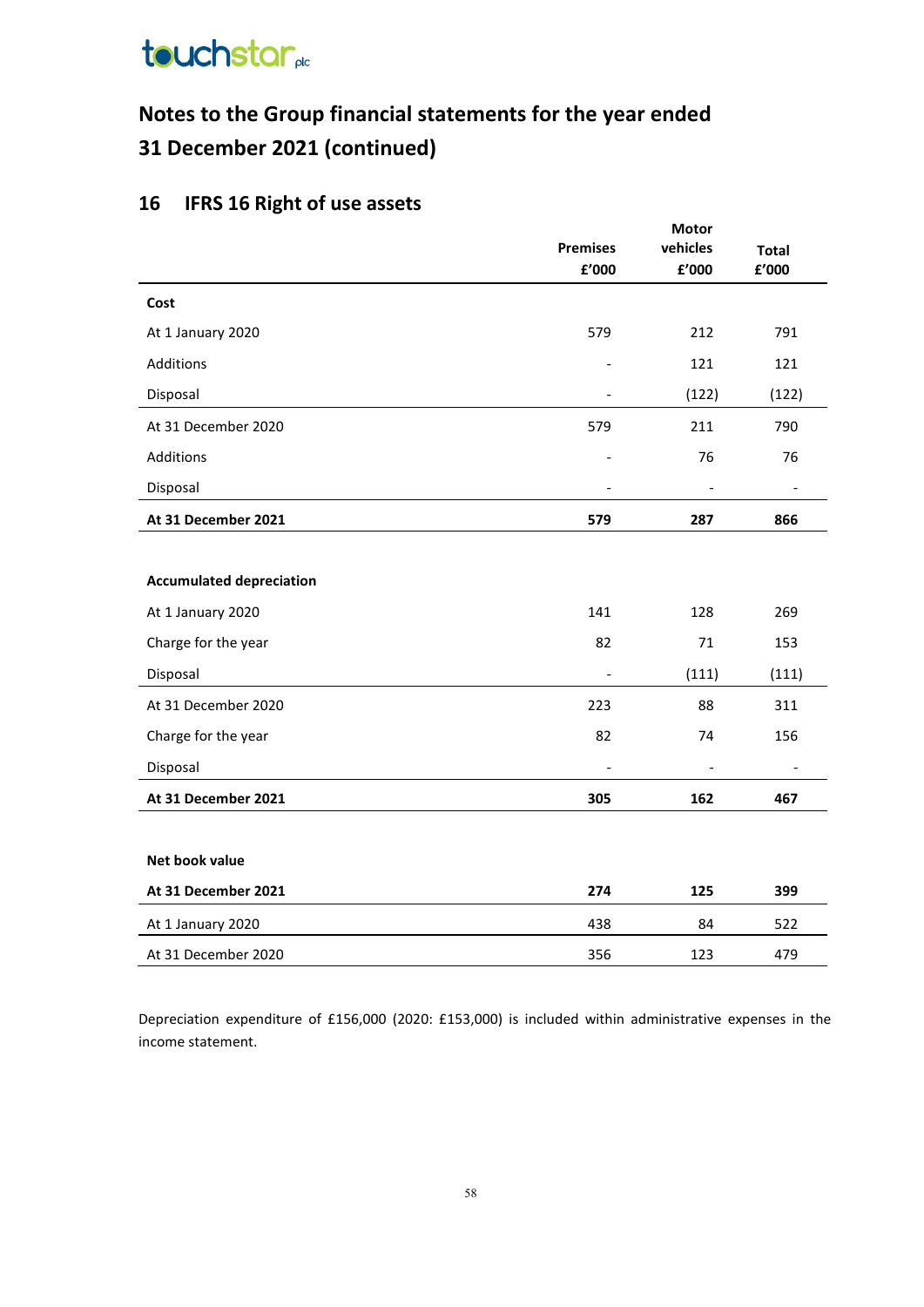## **Notes to the Group financial statements for the year ended 31 December 2021 (continued)**

### **17 (a) Financial instruments by category**

The accounting policies for financial instruments have been applied to the line items below:

|                             |      | Group         |               | Company        |               |
|-----------------------------|------|---------------|---------------|----------------|---------------|
|                             | note | 2021<br>£'000 | 2020<br>f'000 | 2021<br>£'000  | 2020<br>f'000 |
| <b>Financial assets</b>     |      |               |               |                |               |
| Trade and other receivables | 20   | 1,070         | 1,010         | 462            | 474           |
| Cash and cash equivalents   | 21   | 3,903         | 3,177         | $\blacksquare$ | -             |
| <b>Total</b>                |      | 4,973         | 4,187         | 462            | 474           |

|                                                                         |    | Group |       | Company |       |
|-------------------------------------------------------------------------|----|-------|-------|---------|-------|
|                                                                         |    | 2021  | 2020  | 2021    | 2020  |
|                                                                         |    | £'000 | f'000 | £'000   | f'000 |
| <b>Financial liabilities</b>                                            |    |       |       |         |       |
| Trade and other payables (excluding tax and<br>social security payable) | 22 | 1,332 | 1,246 | 94      | 230   |
| <b>Borrowings</b>                                                       | 24 | 1,523 | 1,406 | 1,523   | 1,406 |
| <b>Total</b>                                                            |    | 2,855 | 2,652 | 1,617   | 1,636 |

### **17 (b) Credit quality of financial assets**

Credit risk is managed on a Group basis and arises from cash and cash equivalents and credit exposures to customers. For banks, only independently rated parties with a minimum rating of 'A' are acceptable. The Group has dealt with one (2020: one) bank during the year. For customers the directors consider that, based on the historical information about default rates and the current strength of customer relationships, a number of which are recurring long-term customers, the credit quality of financial assets that are neither past due nor impaired is good.

None of the financial assets that are fully performing have been renegotiated in the last twelve months.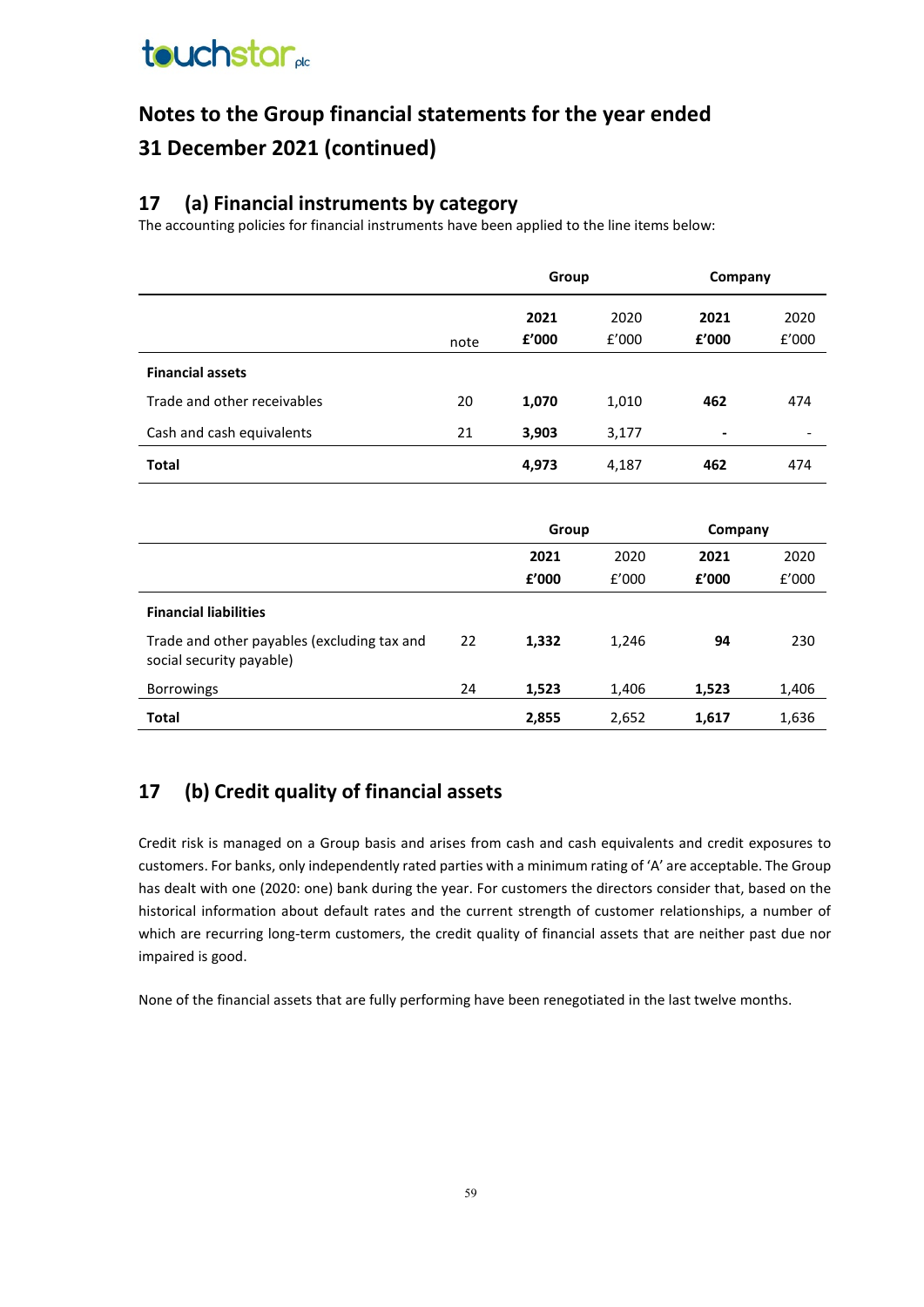### **Notes to the Group financial statements for the year ended 31 December 2021 (continued)**

#### **18 Deferred tax**

#### **18.1 Deferred tax asset**

|                              | Group |       | Company |                          |
|------------------------------|-------|-------|---------|--------------------------|
|                              | 2021  | 2020  | 2021    | 2020                     |
|                              | £'000 | f'000 | £'000   | f'000                    |
| At 1 January                 | 63    | 111   | 3       | $\overline{\phantom{a}}$ |
| Credited/(charged) to income | 18    | (48)  | $\,$    | 3                        |
| At 31 December               | 81    | 63    | 3       | 3                        |

The deferred tax asset for the Group relates to unused tax losses of £521,000 (2020: £804,000).

#### **18.2 Deferred tax liability**

There has been a movement of £36,000 (2020: £19,000) in the deferred tax liability during the year.

|                             | 2021  | 2020  |
|-----------------------------|-------|-------|
|                             | £'000 | f'000 |
| At 1 January                | 215   | 234   |
| Charged to income statement | 36    | (19)  |
| At 31 December              | 251   | 215   |

### **Deferred tax (liability)/asset analysis:**

|                                   | 2021  | 2020  |
|-----------------------------------|-------|-------|
|                                   | £'000 | f'000 |
| Amount in respect of fixed assets | (251) | (215) |
| Amount in respect of losses       | 81    | 63    |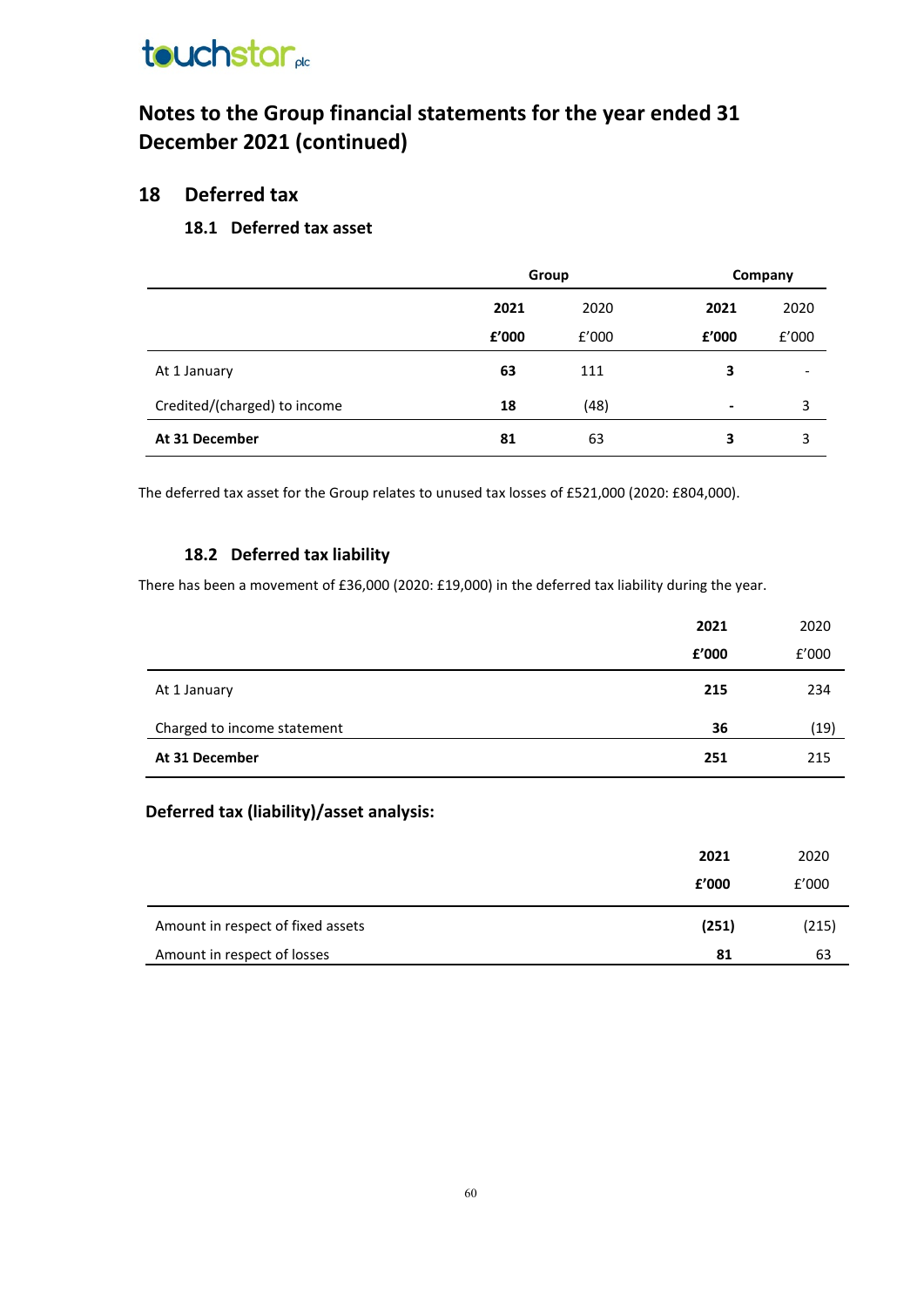## **Notes to the Group financial statements for the year ended 31 December 2021 (continued)**

### **19 Inventories**

|                                     | 2021  | 2020  |
|-------------------------------------|-------|-------|
|                                     | £'000 | f'000 |
| Raw materials and consumables       | 480   | 326   |
| Finished goods and goods for resale | 469   | 560   |
| Provision                           | (84)  | (172) |
|                                     | 865   | 714   |

The cost of inventories recognised as an expense amounted to £1,494,000 included within cost of sales (2020: £1,687,000). Provisions of £93,000 were recognised in the income statement within cost of sales (2020: £259,000). No finished goods are held at fair value less cost to sell (2020: £nil).

### **20 Trade and other receivables**

|                                         | Group |       | Company |       |
|-----------------------------------------|-------|-------|---------|-------|
|                                         | 2021  | 2020  | 2021    | 2020  |
|                                         | £'000 | f'000 | £'000   | f'000 |
| Trade receivables                       | 882   | 818   |         |       |
| Amounts owed by subsidiary undertakings | -     |       | 455     | 467   |
| Prepayments and accrued income          | 188   | 192   | 7       | 7     |
| Other debtors                           | -     | ٠     |         |       |
|                                         | 1,070 | 1,010 | 462     | 474   |

The amounts owed by subsidiary undertakings are interest free, unsecured and repayable on demand.

The fair value of trade and other receivables is the same as the book value. No provision for impairment of trade receivables has been made (2020: £nil).

Trade receivables that are less than three months past due are not considered impaired. As of 31 December 2021, trade receivables of £nil (2020: £37,000) were past due but not impaired. These relate to a number of independent customers for whom there is no recent history of default. The ageing analysis of these trade receivables is as follows:

|                         | 2021           | 2020  |
|-------------------------|----------------|-------|
|                         | £'000          | f'000 |
| Up to 3 months past due | $\blacksquare$ | -37   |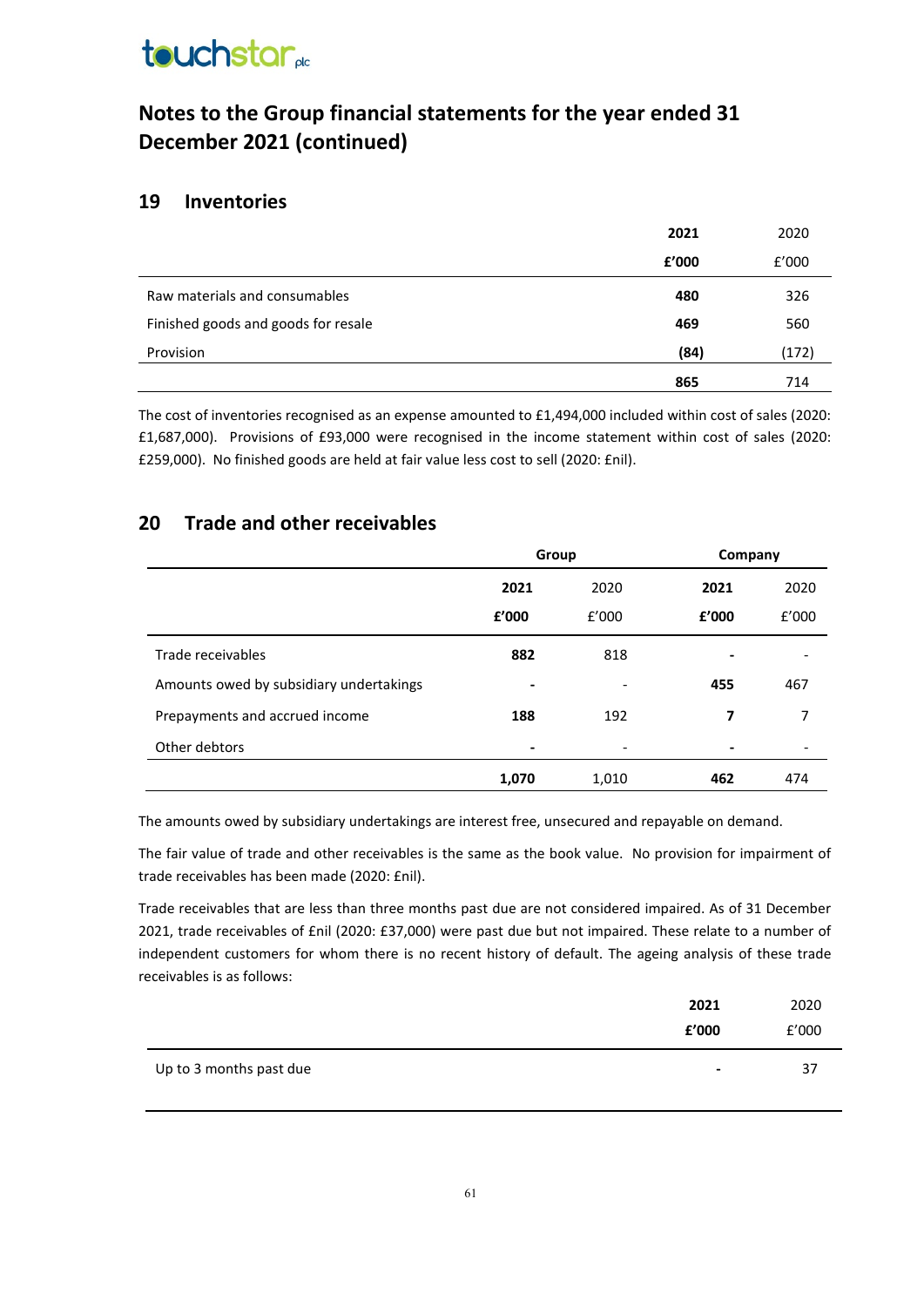### **Notes to the Group financial statements for the year ended 31 December 2021 (continued)**

### **20 Trade and other receivables (continued)**

As of 31 December 2021, £nil of trade receivables (2020: £nil) were impaired and provided for. No bad debt expenses (2020: £nil) has been recognised in the income statement.

The carrying amount of the trade and other receivables denominated in the following currencies is:

|          |       | Group |       | Company |
|----------|-------|-------|-------|---------|
|          | 2021  | 2020  | 2021  | 2020    |
|          | £'000 | £'000 | £'000 | f'000   |
| Sterling | 1,070 | 966   | 462   | 474     |
| Euros    | ۰     | 44    | -     | -       |
|          | 1,070 | 1,010 | 462   | 474     |

The other classes within trade and other receivables do not contain impaired assets. The maximum exposure to credit risk at the reporting date is the carrying value of each class of receivable mentioned above. The Group does not hold any collateral as security.

### **21 Cash and cash equivalents**

|                                                              | Group    |         | Company        |         |
|--------------------------------------------------------------|----------|---------|----------------|---------|
|                                                              | 2021     | 2020    | 2021           | 2020    |
|                                                              | £'000    | f'000   | £'000          | £'000   |
| Cash at bank and in hand                                     | 3,903    | 3,177   | $\blacksquare$ |         |
| Less: bank overdraft (included<br>within borrowings note 24) | (1, 388) | (1,256) | (1, 388)       | (1,256) |
|                                                              | 2,515    | 1,921   | (1, 388)       | (1,256) |

The above balances are not offset in the Consolidated Statement of Financial Position and are included for illustrative purposes only.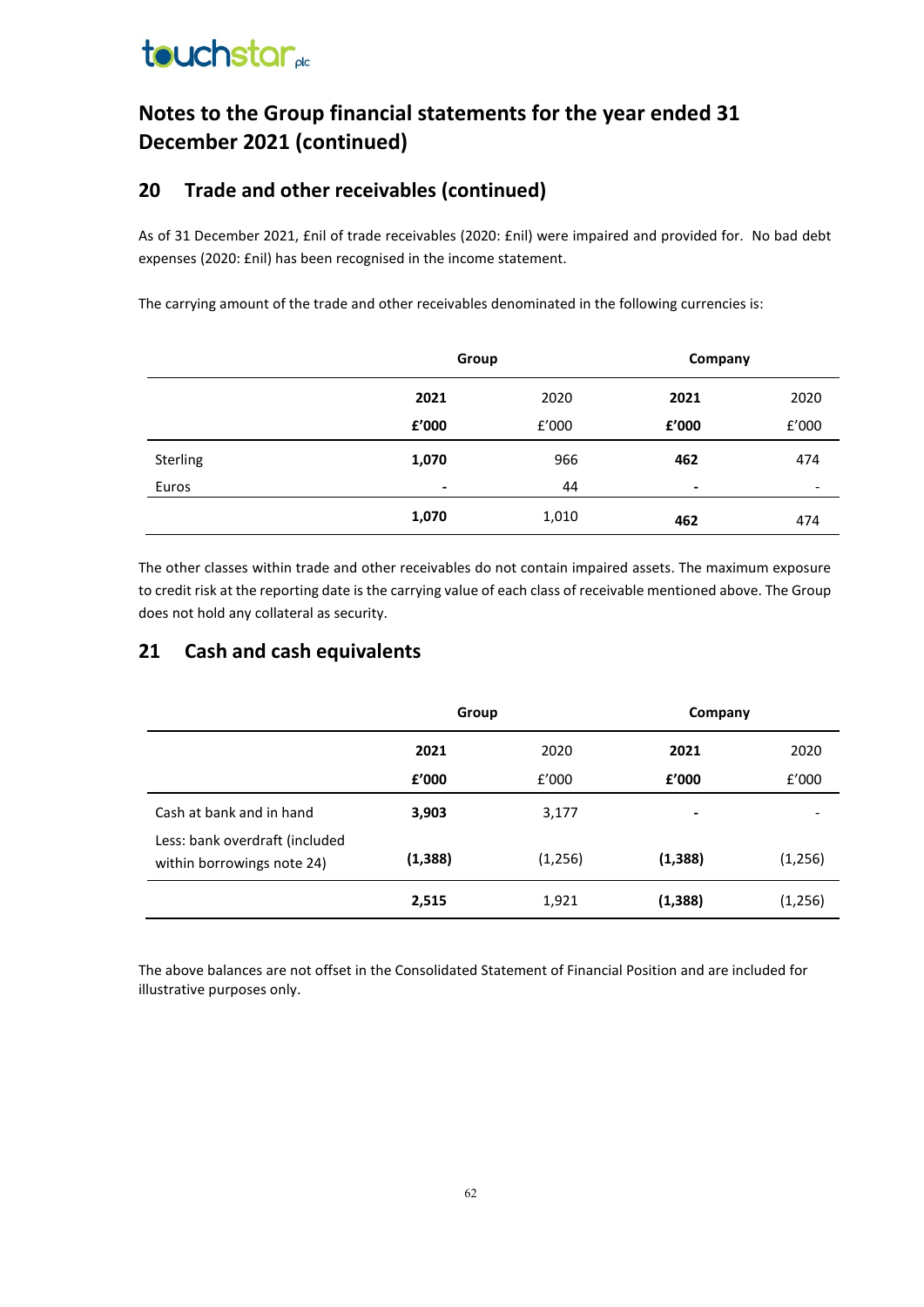## **Notes to the Group financial statements for the year ended 31 December 2021 (continued)**

### **22 Trade and other payables**

|                                 | Group |       | Company |       |
|---------------------------------|-------|-------|---------|-------|
|                                 | 2021  | 2020  | 2021    | 2020  |
|                                 | £'000 | f'000 | £'000   | £'000 |
| Trade payables                  | 462   | 431   | 15      | 12    |
| Other taxes and social security | 453   | 477   | 26      | 178   |
| Other payables                  | 50    | 56    | $\,$    |       |
| Customer deposits               | 158   | 61    | $\,$    |       |
| Accruals                        | 209   | 221   | 53      | 40    |
|                                 | 1,332 | 1,246 | 94      | 230   |

Amounts owed to subsidiary undertakings are interest free, unsecured and repayable on demand.

### **23 Contract liabilities**

|                              | 2021    | 2020    |
|------------------------------|---------|---------|
|                              | £'000   | f'000   |
| At beginning of year         | 1,662   | 1,530   |
| Invoiced                     | 2,594   | 2,230   |
| Released to income statement | (2,322) | (2,098) |
| At end of year               | 1,934   | 1,662   |

The group has recognised the following liabilities related to contracts with customers:

| Due to be released within one year       | 1.762 | 1.485 |
|------------------------------------------|-------|-------|
| Due to be released in more than one year | 172   | 177   |

Contract liabilities relate to unsatisfied performance obligations from maintenance and software licensing contracts.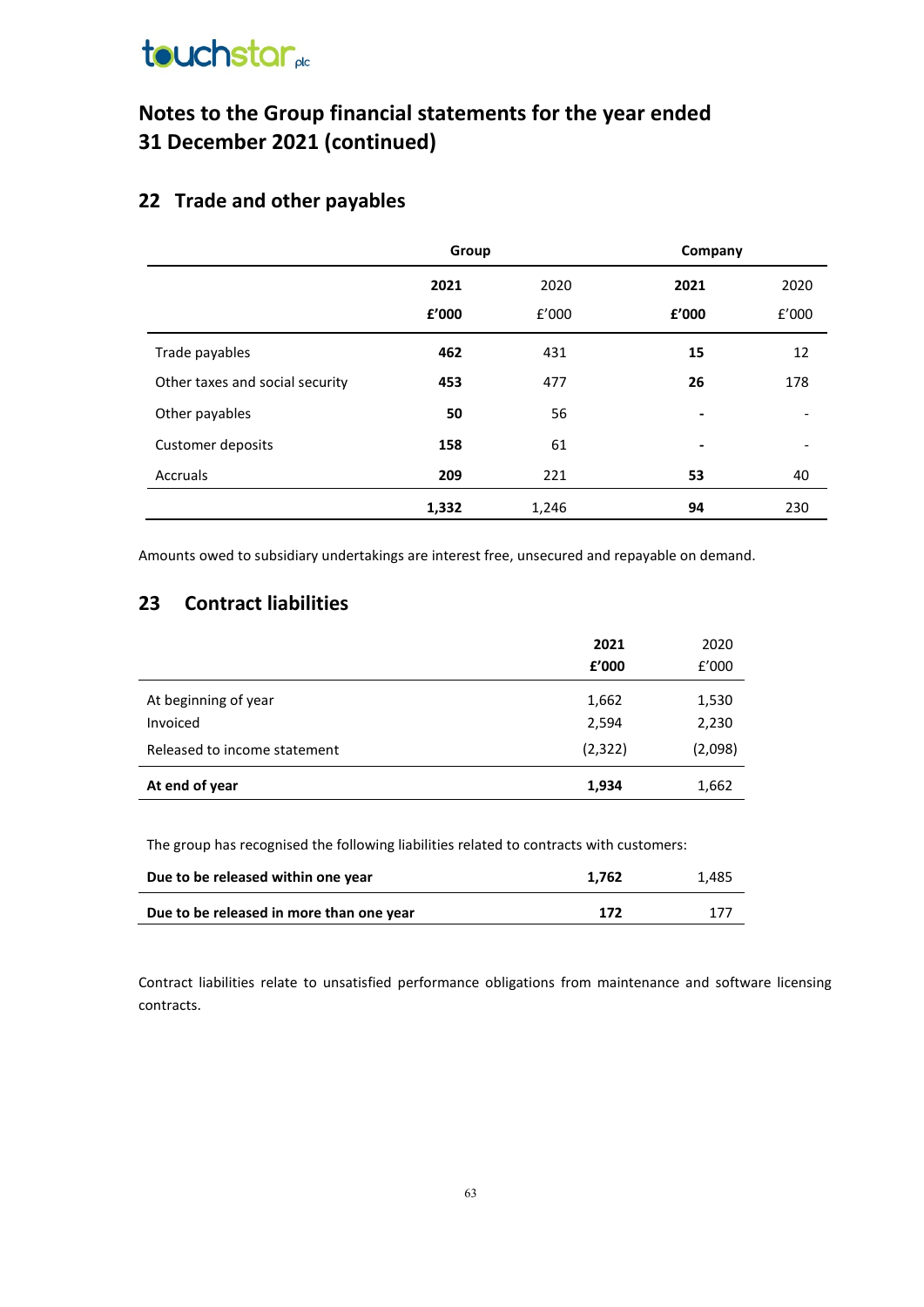## **touchstar**<sub>de</sub>

### **Notes to the Group financial statements for the year ended 31 December 2021 (continued)**

#### **24 Borrowings**

|                            | Group |       | Company |       |
|----------------------------|-------|-------|---------|-------|
|                            | 2021  | 2020  | 2021    | 2020  |
|                            | £'000 | f'000 | £'000   | £'000 |
| <b>Current borrowings:</b> |       |       |         |       |
| Bank overdraft             | 1,388 | 1,256 | 1,388   | 1,256 |
| Other loans                | 30    | 15    | 30      | 15    |
|                            | 1,418 | 1,271 | 1,418   | 1,271 |

|                         | Group          |                          | Company                  |       |
|-------------------------|----------------|--------------------------|--------------------------|-------|
|                         | 2021           | 2020                     | 2021                     | 2020  |
|                         | £'000          | £'000                    | £'000                    | E'000 |
| Non-current borrowings: |                |                          |                          |       |
| Bank overdraft          | $\blacksquare$ | $\overline{\phantom{0}}$ | $\overline{\phantom{0}}$ |       |
| Other loans             | 105            | 135                      | 105                      | 135   |
|                         | 105            | 135                      | 105                      | 135   |

The carrying amounts of borrowings approximate to their fair value due to their short-term maturity, meaning that the impact of discounting is not significant. The carrying amounts of the Group's borrowings are denominated solely in sterling.

The Group bank overdraft facility is secured by a bond and floating charge over the entire assets of the Group. At 31 December 2021, the Group had total committed undrawn facilities of £200,000 (2020: £350,000).

The Group now operates within a £200,000 net overdraft facility which takes into account both the gross cash position of each Group entity netted off against any borrowings. As at the 31 December 2021, this represents the net cash balance of £2,515,000 (2020: £1,921,000) in Note 21.

The Company and its subsidiaries have given a guarantee in relation to the overdraft facilities extended to The Group.

Other loans relate to the Coronavirus Business Interruption Loan repayable monthly over six years; first payment commenced on the 12-month anniversary of drawdown, July 2021.

The loan is guaranteed by the UK Government under the Coronavirus Business Interruption Loan Scheme with interest payable monthly on commencement of loan repayment. The rate of interest is 4.19% per annum above the Bank of England floating rate.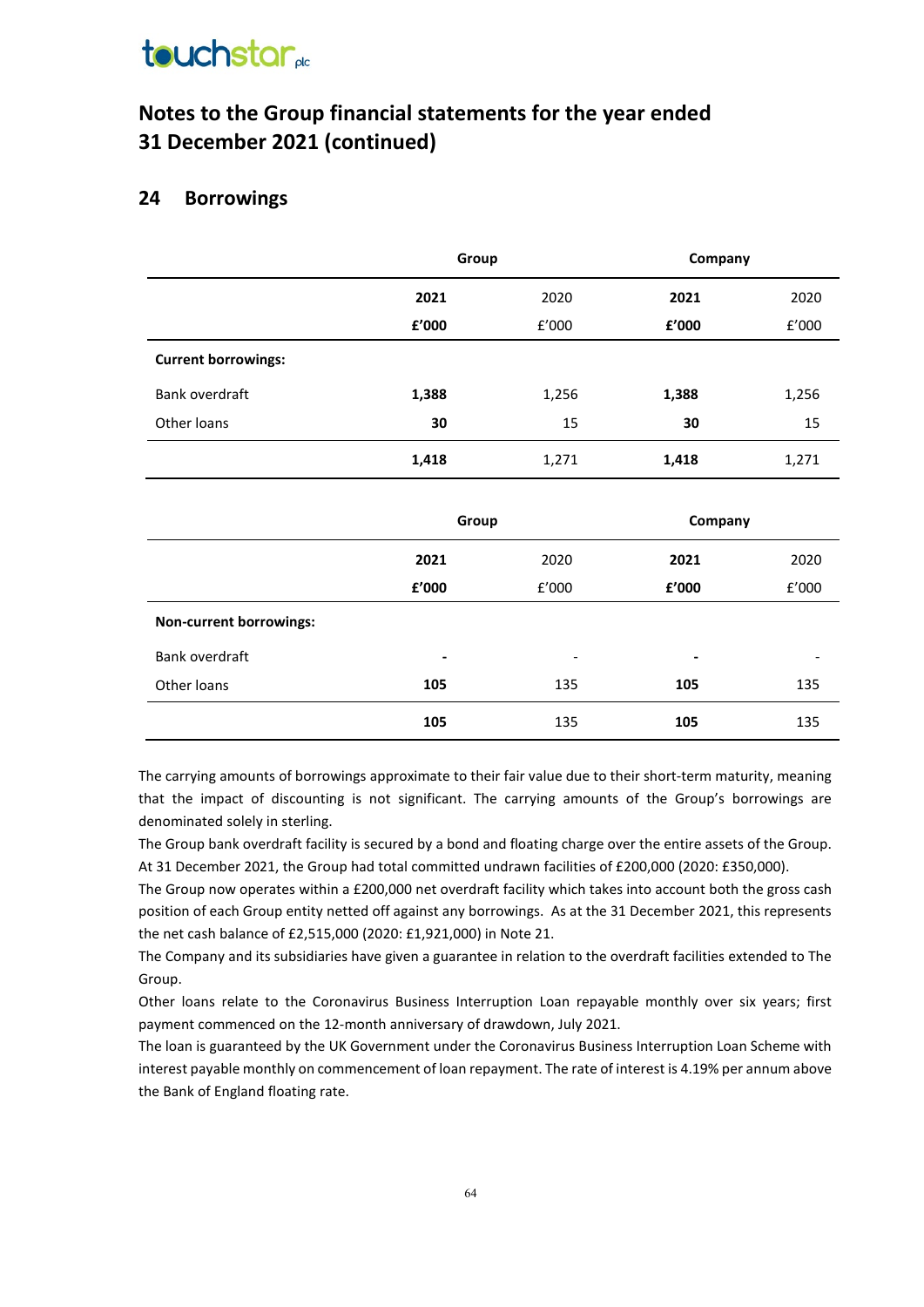### **Notes to the Group financial statements for the year ended 31 December 2021 (continued)**

#### **25 Leases**

The note provides information for leases where the group is a lessee.

#### **i) Amounts recognised in the balance sheet**

The balance sheet shows the following amounts relating to leases:

|                            | Notes | 2021<br>${\bf f}^{\prime}$ 000 | 2020<br>${\tt f}^{\prime}000$ |
|----------------------------|-------|--------------------------------|-------------------------------|
| <b>Right-of-use assets</b> |       |                                |                               |
| <b>Buildings</b>           |       | 274                            | 356                           |
| Vehicles                   |       | 125                            | 123                           |
|                            | 16(b) | 399                            | 479                           |
|                            |       |                                |                               |
|                            |       | 2021                           | 2020                          |
|                            |       | £'000                          | f'000                         |
| <b>Lease liabilities</b>   |       |                                |                               |
| Current                    |       | 169                            | 163                           |
| Non-current                |       | 242                            | 354                           |
|                            |       | 411                            | 517                           |

Under IFRS 16 the assets are now presented in property, plant and equipment and the liabilities as part of the group's borrowings.

Contractual undiscounted cash flows are due as follows:

|                                  | 2021  | 2020  |
|----------------------------------|-------|-------|
|                                  | £'000 | f'000 |
| Lease liabilities (undiscounted) |       |       |
| Not later than one year          | 171   | 171   |
| Between one year and five years  | 240   | 357   |
|                                  | 412   | 527   |

There is not considered to be any significant liquidity risk by the Group in respect of leases.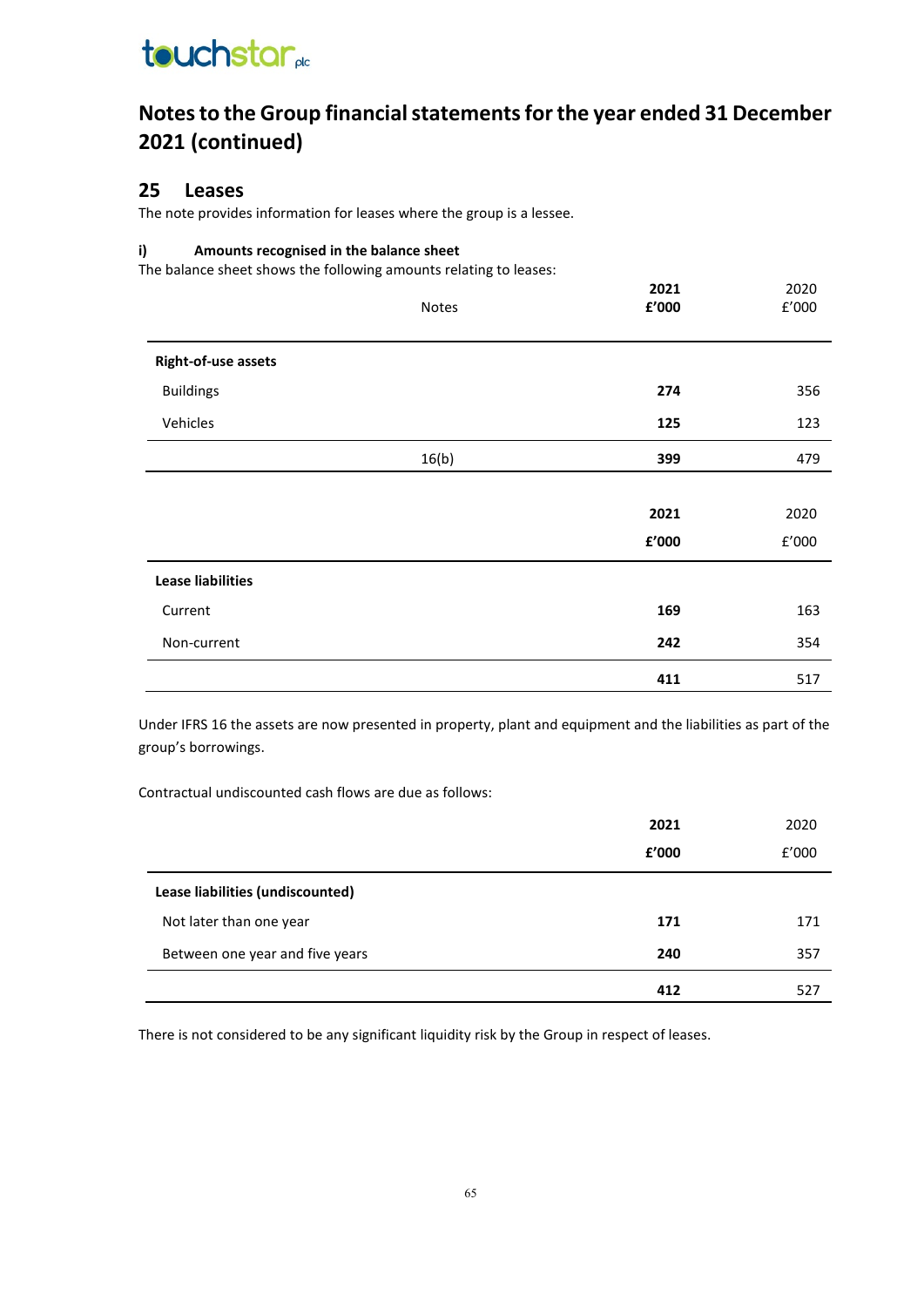## **Notes to the Group financial statements for the year ended 31 December 2021 (continued)**

### **25 Leases**

#### **ii) Amounts recognised in the statement of profit or loss**

|                                            |              | 2021  | 2020  |
|--------------------------------------------|--------------|-------|-------|
|                                            | <b>Notes</b> | £'000 | f'000 |
| Depreciation charge of right-of-use assets |              |       |       |
| <b>Buildings</b>                           |              | 82    | 82    |
| Vehicles                                   |              | 74    | 71    |
|                                            | 6            | 156   | 153   |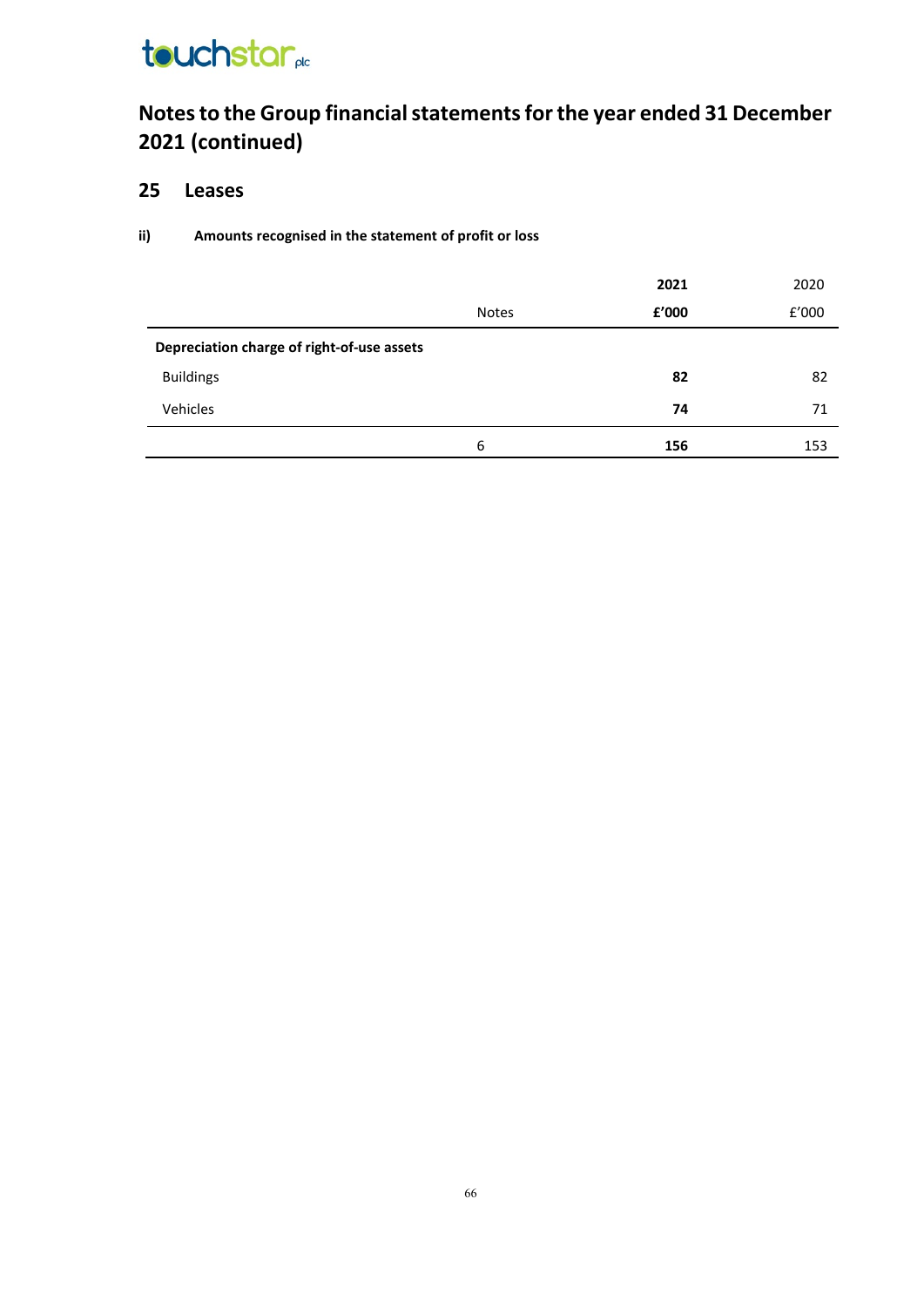### **Notes to the Group financial statements for the year ended 31 December 2021 (continued)**

### **25 Leases (continued)**

The statement of profit or loss shows the following amounts relating to leases:

|                                                                                | 2021  | 2020  |
|--------------------------------------------------------------------------------|-------|-------|
|                                                                                | £'000 | f'000 |
| Interest expense (included in finance cost)                                    | 17    | 18    |
| Expense relating to short-term leases (included<br>in administrative expenses) | 18    | 25    |

#### **26 Reserves**

The following describes the nature of each reserve within equity:

| <b>Reserve</b>              | Description and purpose                                                                                   |
|-----------------------------|-----------------------------------------------------------------------------------------------------------|
| Share premium               | Amount subscribed for share capital in excess of<br>nominal value.                                        |
| Share-based payment reserve | Provision for options granted under the Group<br>Enterprise Management Incentive Scheme.                  |
| Retained earnings           | All other net gains and losses and transactions with<br>owners (e.g. dividends) not recognised elsewhere. |

### **27 Share capital and share premium**

| Group and company                      | Number of<br>shares<br>(thousands) | Ordinary<br>shares<br>£'000 | <b>Share</b><br>premium<br>£'000 | Total<br>£'000 |
|----------------------------------------|------------------------------------|-----------------------------|----------------------------------|----------------|
| At 1 January 2021 and 31 December 2021 | 8,475                              | 424                         | 1.119                            | 1,543          |